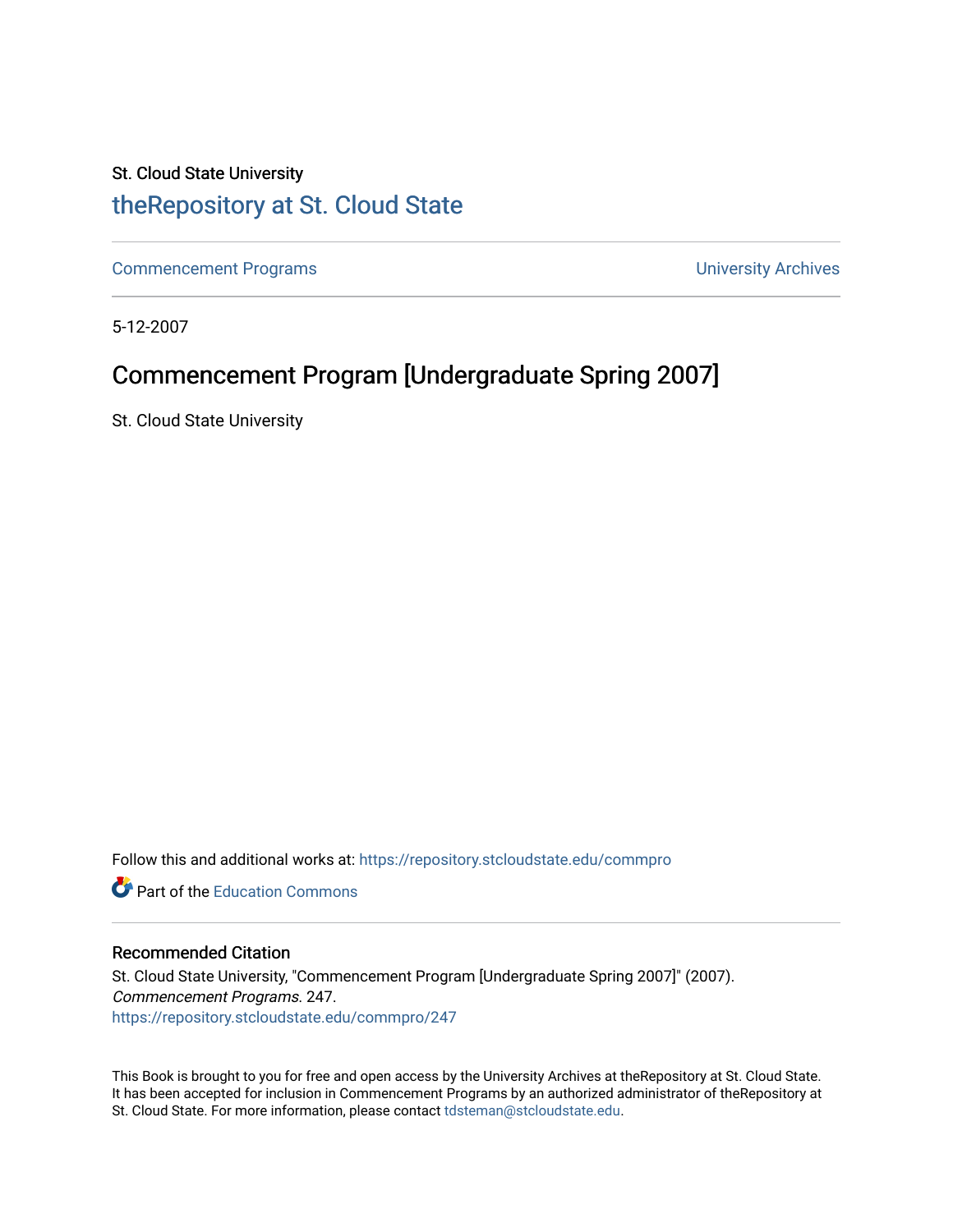# SPRING SEMESTER **COMMENCEMENT**

for undergraduates

Saturday, May 12, 2007

10 a.m. College of Business, College of Education, Bachelor of Elective Studies, Associate Degrees

2 p.m. College of Fine Arts & Humanities, College of Science & Engineering, College of Social Sciences

> National Hockey Center St. Cloud State University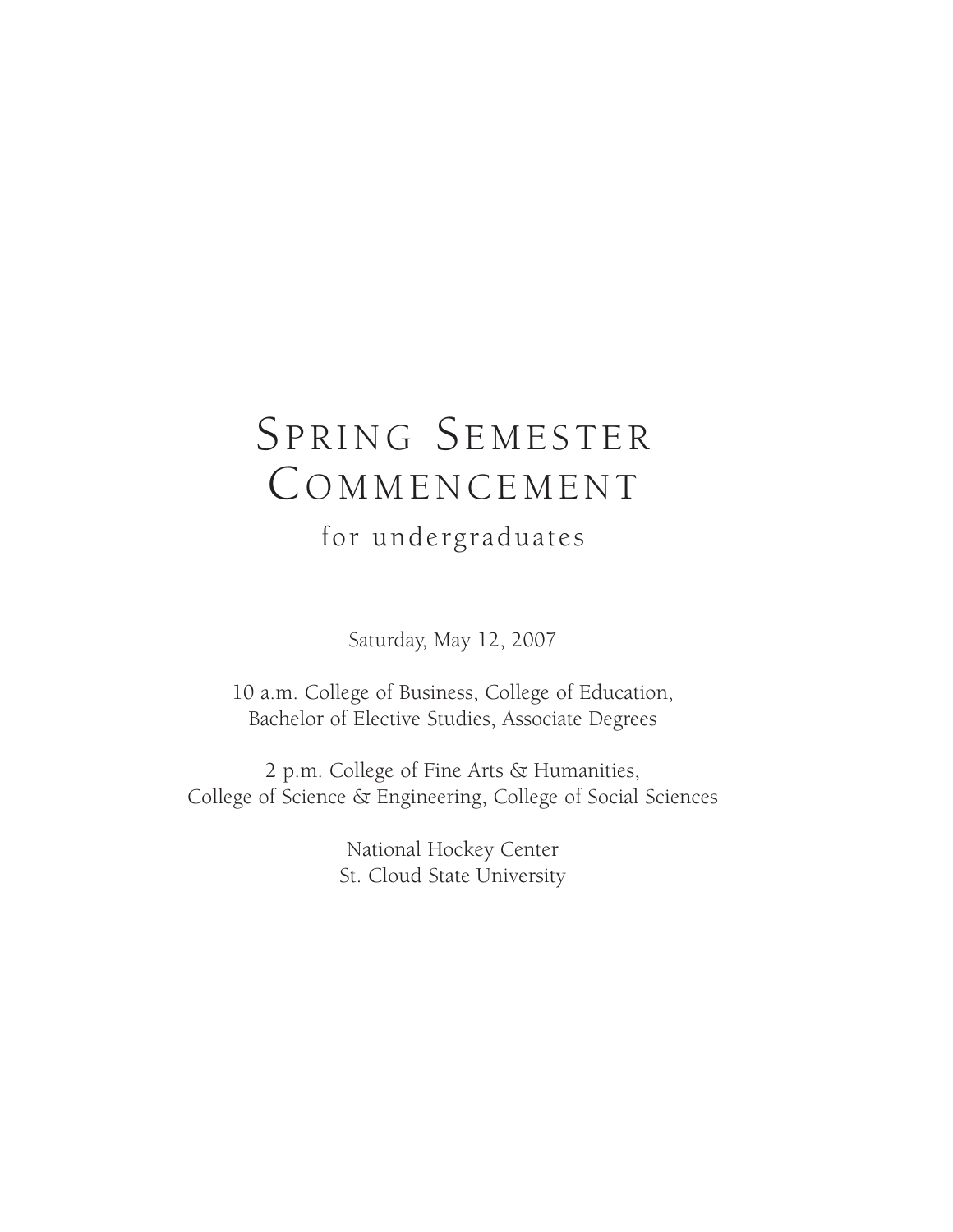# COMMENCEMENT MARKS RENEWAL OF SCSU TRADITION OF EXCELLENCE AND OPPORTUNITY

1871 graduate Alfretta Van Valkenberg, a member of the first class of the Third Normal School (later St. Cloud State University), recalled years later the vivid memory and dramatic impact of her commencement: "I felt all of life was open to me and I could tread (life's) paths with a firm and reliant tread."

The environment on this campus has changed significantly since Alfretta received her diploma. But the one-building teacher training school where she received her higher education has something important in common with the comprehensive, sprawling university on the Mississippi River that has earned a national reputation for excellence: It continues to arm students with the knowledge, experiences and skills to transform their lives. It continues to provide an atmosphere where learning from the past enriches planning for the future. There truly is a tradition of excellence and opportunity for all St. Cloud State students.

The Third Normal School's first principal, Ira Moore, and the State Normal Board displayed the foresight and progressive spirit that remains evident on this campus today. Those first leaders started building "a nucleus of a library that will in time meet all the needs of the large institution this is destined to become." Now, the magnificent 235,000-square-foot James W. Miller Learning Resources Center is the hub for study, research and discussion on campus.

#### **Sharing a proud tradition**

With that first commencement, which took place 136 years ago in a small church building that still stands on Fifth Avenue, a proud tradition was begun. Thousands of students in years to come would commemorate through this ceremony the

academic and practical knowledge they had gained to prepare them for a career and for life. They would be reminded of the issues they had explored and the opinions they had formulated. They would celebrate the friends they had met from different backgrounds and diverse cultures. Today's graduates are the latest to benefit from the tradition of excellence and opportunity that

Alfretta Van Valkenberg and all those in between discovered at the Third Normal School and its later incarnations, St. Cloud Teachers College, St. Cloud State College and St. Cloud State University.

For Alfretta and her peers, becoming a teacher was the only option. Now this highly-accredited university offers over 100 undergraduate and 70 graduate programs in a wide variety of career fields. While the campus has evolved into five colleges plus graduate and continuing studies programs and enrollment has grown to over 16,000, St. Cloud State remains a place where students come to be transformed. Then and now students receive an affordable, high-quality education -- and a bridge to a profession. Then and now students gain the confidence to "tread (life's) paths with a firm and reliant tread," as Alfretta so aptly wrote in her tribute.

At this commencement we salute Alfretta and all the graduates who followed -- especially those we gather to pay tribute to today. Whether they are the first in their families to cross the commencement stage or are becoming one of an increasing number of second or third-generation SCSU alumni to benefit from St. Cloud State's traditions, all share this once-in-a-lifetime accomplishment with the families and friends whose support helped bring them to this day.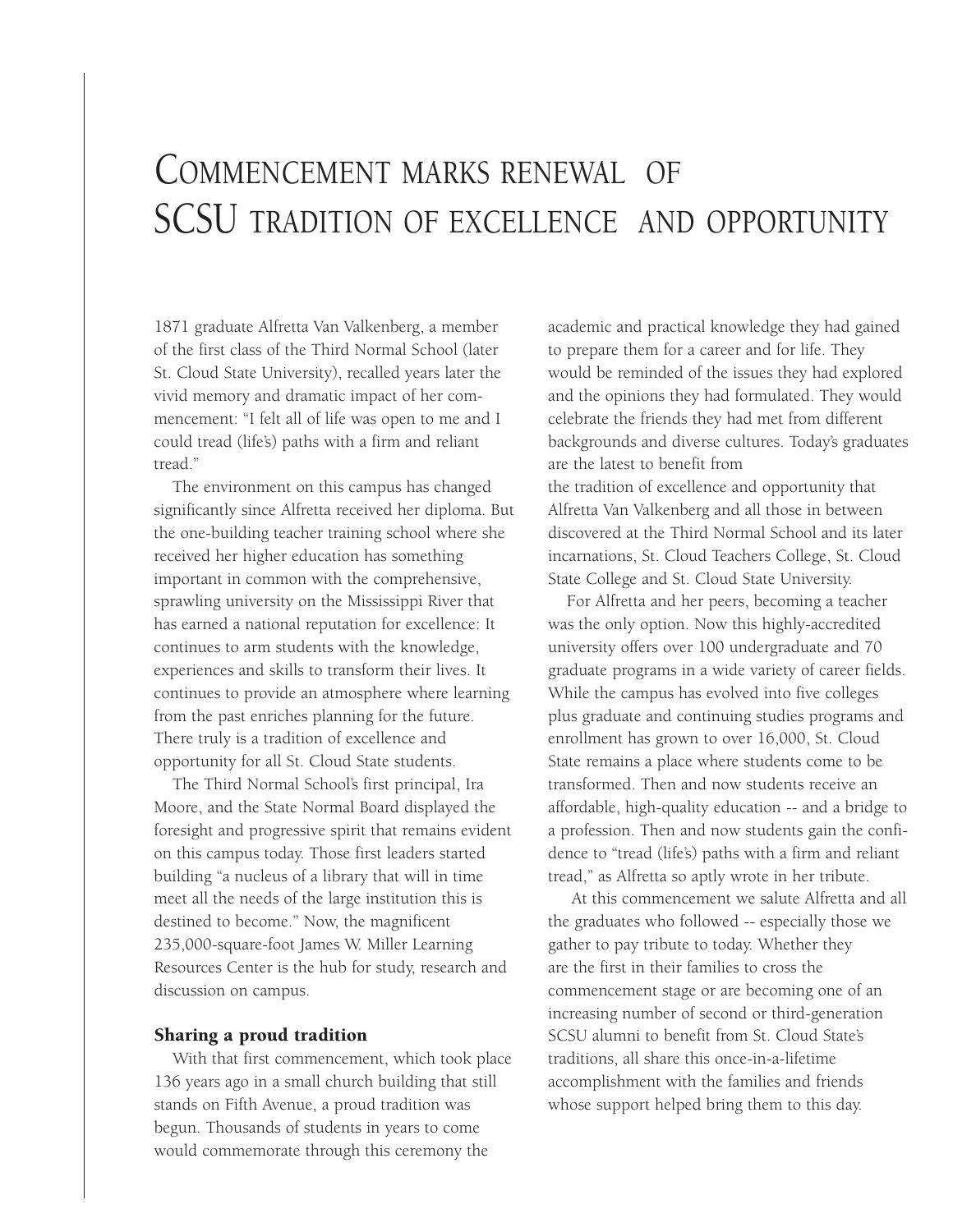**C O L L E G E O F B U S I N E S S**



**C O L L E G E O F E D U C AT I O N**



**C O L L E G E O F F I N E A R T S A N D H U M A N I T I E S**



**C O L L E G E O F S C I E N C E A N D E N G I N E E R I N G**



 $C$  **OLLEGE OF SOCIAL SCIENCES** 



PRECOMMENCEMENT CONCERT

ST. CLOUD STATE UNIVERSITY WIND ENSEMBLE

*"SYMPHONIC DANCE NO. 3, FIESTA"* by Clifton Williams Tura E. Hayes, Conductor

*"MUSIC FOR PIECES OF WOOD"* by Steve Reich Terry Vermillion, Conductor

*"THE STARS AND STRIPES FOREVER"* by John Philip Sousa Tura E. Hayes, Conductor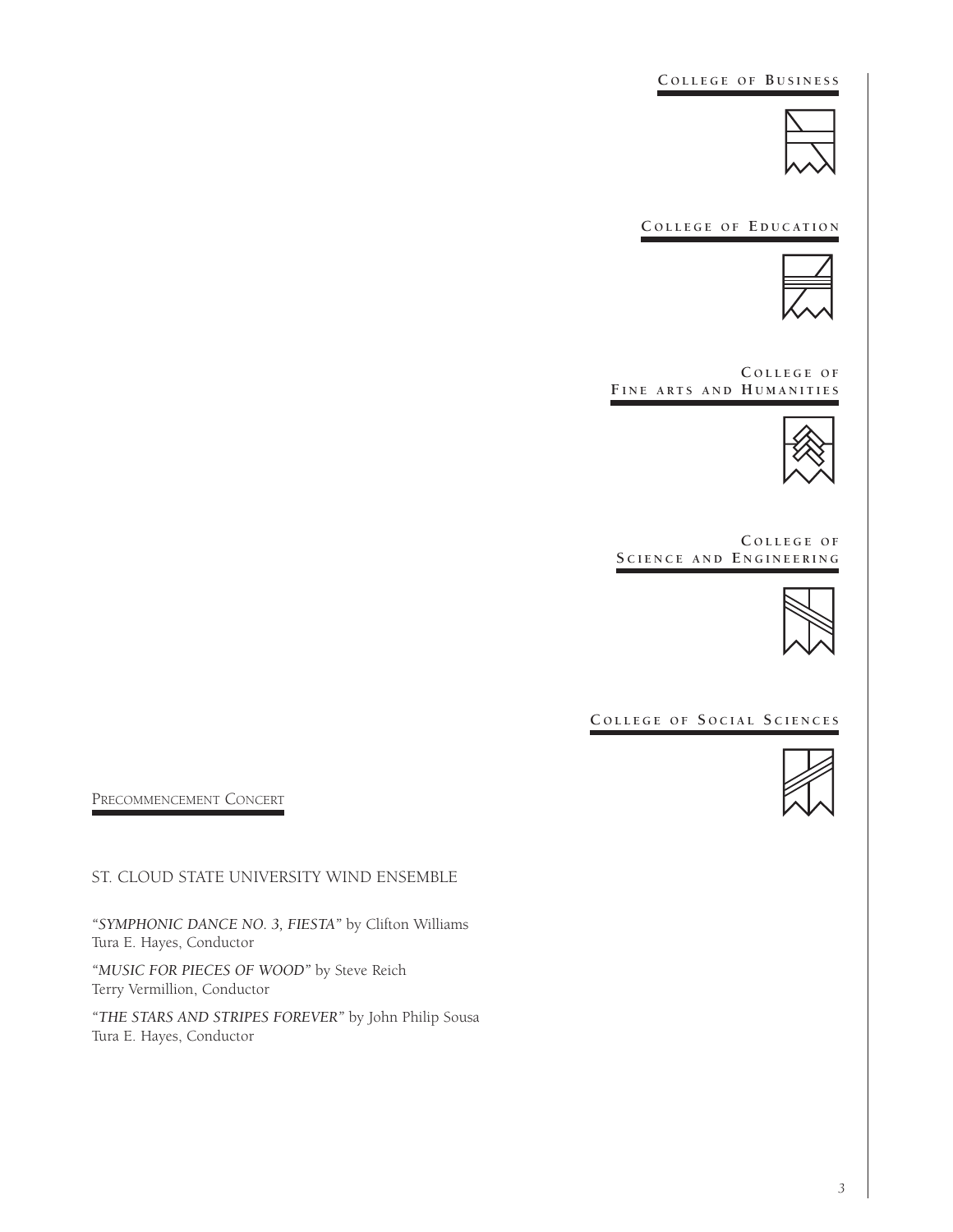| MACE BEARER | ANNETTE V.D. SCHOENBERGER, Professor |
|-------------|--------------------------------------|
|             | Computer Science                     |
|             | Faculty Association President        |

FACULTY LINE LEADERS KATHLEEN K. MOONEY, Professor ` 10 a.m. program Accounting

STEVEN P. MOONEY, Professor Finance, Insurance, and Real Estate

MARGARET VOS, Interim Associate Vice President International Studies

FACULTY LINE LEADERS ANTHONY R. HANSEN, Professor 2 p.m. program Earth and Atmospheric Sciences

> JOHN M. HARLANDER, Professor Physics, Astronomy, and Engineering Science

ANNOUNCER DAVID L. WARNE, Assistant Professor 10 a.m. program Communication Studies

ANNOUNCERS PAM L. SECKLIN, Professor<br>2 p.m. program Communication Studies Communication Studies

> DANIEL L. WILDESON, Professor Communication Studies

10 a.m. program

MARSHALS MARY ELIZABETH GLADE, Assistant Professor

WILLIAM C. HUDSON, Associate Professor Finance, Insurance and Real Estate

SANDRA Q. WILLIAMS, Professor Learning Resources and Technology Services

2 p.m. program History

MARSHALS MARY ELIZABETH GLADE, Assistant Professor

TARA L. HARL, Assistant Professor Aviation

SHAWN C. JARVIS, Professor Foreign Languages and Literature

SCSU WIND ENSEMBLE TURA E. HAYES, Assistant Professor<br>DIRECTOR Music **DIRECTOR** 

> SONG LEADER CATHERINE J. VERRILLI, Associate Professor Music

INTERPRETER

SIGN LANGUAGE ANN M. WENTLAND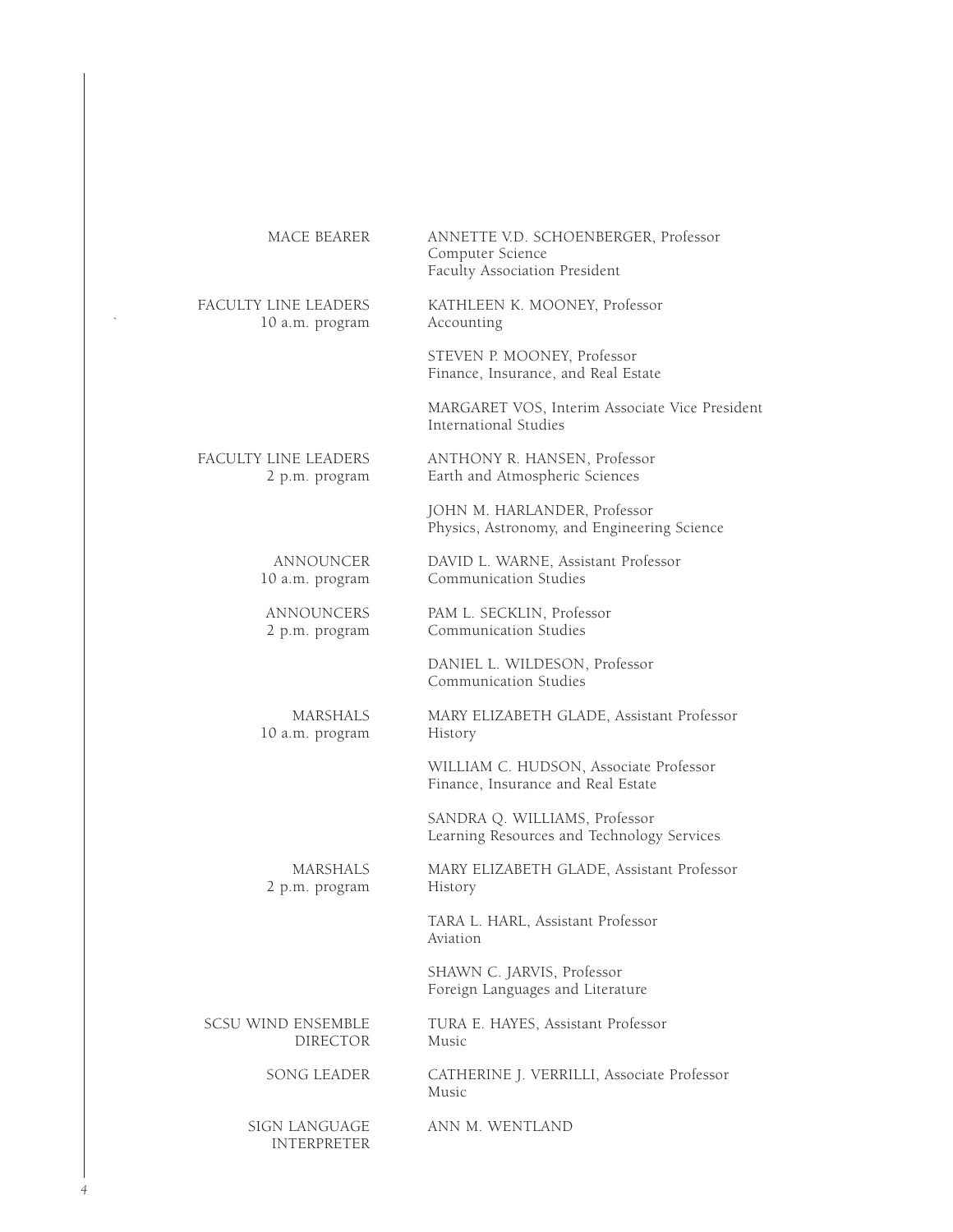#### **P R O G R A M**

|                                                     | ROY H. SAIGO, President, presiding                                                                                                                                                                                                                                                                                                                                                                                                                                |
|-----------------------------------------------------|-------------------------------------------------------------------------------------------------------------------------------------------------------------------------------------------------------------------------------------------------------------------------------------------------------------------------------------------------------------------------------------------------------------------------------------------------------------------|
|                                                     | MICHAEL SPITZER, Provost and Vice President for Academic Affairs<br>WANDA I. OVERLAND, Vice President for Student Life and Development<br>JILL A. RUDNITSKI, Vice President for University Advancement                                                                                                                                                                                                                                                            |
| *PROCESSIONAL MUSIC<br><b>SCSU Wind Ensemble</b>    | "KONIGSMARSCH" by Richard Strauss<br>Tura E. Hayes, Conductor                                                                                                                                                                                                                                                                                                                                                                                                     |
| <b>INTRODUCTIONS</b>                                | WANDA I. OVERLAND, Vice President for Student Life and Development                                                                                                                                                                                                                                                                                                                                                                                                |
| WELCOME                                             | ROY H. SAIGO, President                                                                                                                                                                                                                                                                                                                                                                                                                                           |
| *MUSIC<br>SCSU Wind Ensemble<br>and Audience        | "AMERICA, THE BEAUTIFUL" by Samuel Ward, arranged by Carmen Dragon<br>Tura E. Hayes, Conductor<br>(Words are found in the back of the program.)                                                                                                                                                                                                                                                                                                                   |
| GREETINGS FROM MnSCU                                | CHERYL DICKSON, Trustee<br>Minnesota State Colleges and Universities Board of Trustees<br>KENNETH F. NIEMI, Vice Chancellor and Chief Information Officer<br>Minnesota State Colleges and Universities                                                                                                                                                                                                                                                            |
| <b>COMMENCEMENT ADDRESS</b><br>10 a.m. program      | MEGAN L. REICHEL, Class of 2007<br>College of Business                                                                                                                                                                                                                                                                                                                                                                                                            |
| COMMENCEMENT ADDRESS<br>2 p.m. program              | AMBER L. METZKER, Class of 2007<br>College of Science and Engineering                                                                                                                                                                                                                                                                                                                                                                                             |
| <b>MUSIC</b><br>SCSU Wind Ensemble                  | "MARCH FROM SYMPHONIC METAMORPHOSIS"<br>by Hindemith Wilson<br>Scott C. Vogel, Conductor                                                                                                                                                                                                                                                                                                                                                                          |
| CONFERRING OF DEGREES                               | ROY H. SAIGO, President                                                                                                                                                                                                                                                                                                                                                                                                                                           |
| PRESENTATION OF THE<br><b>GRADUATING CLASS</b>      | MICHAEL SPITZER, Provost and Vice President for Academic Affairs                                                                                                                                                                                                                                                                                                                                                                                                  |
|                                                     | DIANA R. LAWSON, Dean, College of Business<br>KATHLEEN M. STEFFENS, Dean, College of Education<br>ROLAND H. SPECHT-JARVIS, Dean, College of Fine Arts and Humanities<br>DAVID DeGROOTE, Dean, College of Science and Engineering<br>SHARON E. COGDILL, Interim Dean, College of Social Sciences<br>JOHN C. BURGESON, Dean, Continuing Studies<br>DENNIS L. NUNES, Dean, Graduate Studies<br>KRISTI M. TORNQUIST, Dean, Learning Resources and Technology Services |
| FACULTY ASSOCIATION REMARKS                         | ANNETTE V.D. SCHOENBERGER, Professor of Computer Science,<br>Faculty Association President                                                                                                                                                                                                                                                                                                                                                                        |
| ALUMNI ASSOCIATION REMARKS                          | JILL A. RUDNITSKI, Vice President for University Advancement                                                                                                                                                                                                                                                                                                                                                                                                      |
| *MUSIC<br><b>SCSU Wind Ensemble</b><br>and Audience | "UNIVERSITY HYMN"<br>by Harvey Waugh and Amy Dale, emeriti<br>arranged by professor emeritus Roger L. Barrett<br>Tura E. Hayes, Conductor<br>(Words are found in the back of the program.)                                                                                                                                                                                                                                                                        |
| CLOSING                                             | WANDA I. OVERLAND, Vice President for Student Life and Development                                                                                                                                                                                                                                                                                                                                                                                                |
| *RECESSIONAL MUSIC<br><b>SCSU Wind Ensemble</b>     | "MAYFLOWER OVERTURE" by Ron Nelson<br>Heidi D. Stodola, Conductor                                                                                                                                                                                                                                                                                                                                                                                                 |
|                                                     | "HIGHWAY" by Daniel Montoya<br>Terry Vermillion, Conductor                                                                                                                                                                                                                                                                                                                                                                                                        |
|                                                     | "VALDRES" by Hanssen Bainum<br>Heidi Stodola, Conductor                                                                                                                                                                                                                                                                                                                                                                                                           |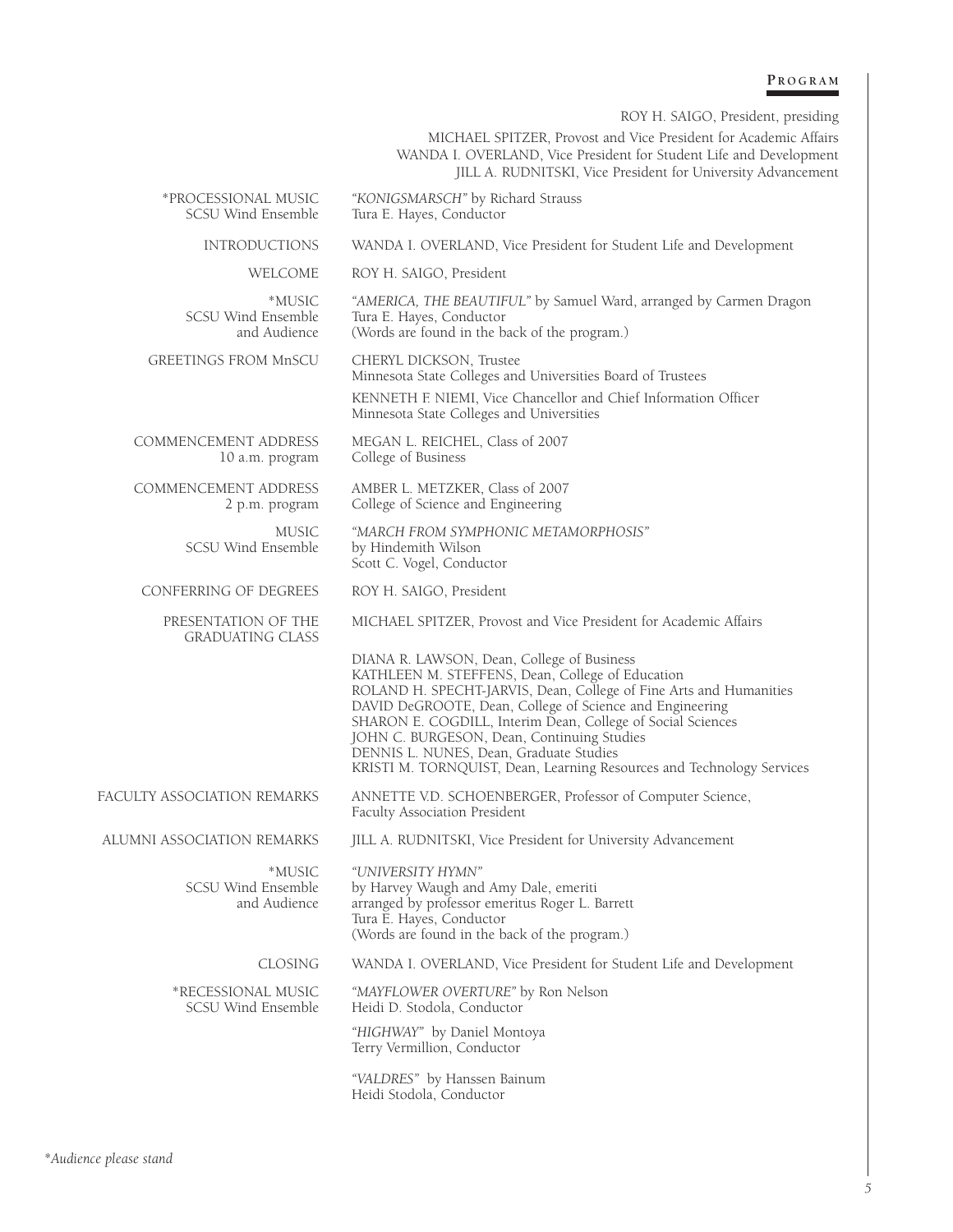#### **U N D E R G R A D U AT E**



### Baccalaureate Degrees

VICTORIA OLAJUMOKE ABASS Lagos, Nigeria YANNICK HERVE ABBA Cote D'ivoire, Ivory Coast JULIE ANN ABFALTER Sauk Rapids MELISSA M. ABFALTER Sauk Rapids WENDY VEJTRUBA ACCOLA Stillwater AMBER ARLENE ACHMAN Cum Laude Albany TYLER JAMES ADAMS Magna Cum Laude Lakeville KARI JEAN AESHLIMAN Magna Cum Laude Otsego IRENE AFXENTIOU ADEEL AHMED Karachi, Pakistan TAIMOUR AHMED Rochester KYLE ERIC AKERSON Willmar MAGDALENE MARIMBA AKUMAH Brooklyn Park ABDULAZIZ MOHAMED AL-AMOODI DHEYA JASIM ALARADI JEFFREY MARSHALL ALBIN Cum Laude Plymouth CARISSA KAY ALLAN Summa Cum Laude Eden Prairie ANGELA KRISTINE ALLEN Eden Prairie SADE YEMISI ALLISON St. Cloud JULIE ANN ALMAN Magna Cum Laude Becker SULIMAN M. AL-MANSOUR Riyadh, Saudi Arabia KADE GARRET ALMENDINGER Forest Lake JAMES M. ALTHOFF Kent NATHAN JEFFREY ALTMANN Roberts, Wisconsin

CINDY PEARL AMPE Belgrade MATTHEW ROSS AMUNDSON ABIGAIL THERESA ANDERSON St. Cloud BLAKE RICHARD ANDERSON Maple Grove BOBBIE N. ANDERSON Magna Cum Laude Whitecourt, Alberta, Canada KELDA CHRISTINE ANDERSON Brainerd KRISTINA LYNN ANDERSON LINDSAY RENEE ANDERSON Pelican Rapids MATTHEW ROBERT ANDERSON Magna Cum Laude Mound MICHELLE CATHERINE ANDERSON Cum Laude Ironwood, Michigan RACHEL DIANA ANDERSON Magna Cum Laude Maple Lake RACHEL MARIE ANDERSON Maple Grove DUSTIN LEE ANDRES Brainerd SASA ANDRIJASEVIC Rochester ANDREW JAMES ANKER Cum Laude Eagan KATHERINE MICHELLE ANKER Summa Cum Laude The Colony, Texas JARED MARTIN ANNEXSTAD Cum Laude St. Peter PHILIP ROBERT ARMSTRONG Cum Laude Plymouth RACHEL RENEE ARMSTRONG Isanti BRENDA JANE ARNOLD Summa Cum Laude Kimball EMILY ANNE ARNOLD Magna Cum Laude Elk River KRISTINA LIN ARTHUR Summa Cum Laude Rochester KRISTEN MARIE ASHFELD Cold Spring DANIEL GEOFFREY ASQUITH St. Cloud RACHAEL VICTORIA ATHMANN St. Cloud

TRAVIS JAMES ATKINSON Magna Cum Laude Paynesville NICHOLAS PRESTON AUDET St. Cloud ABBY M. AUGDAHL Summa Cum Laude Anchorage, Alaska RACHEL LOUISE AUGST Ramsey CAROLYN RAE AVAIRE Magna Cum Laude Wahkon JOHN D. AYINDE STACEY L. BACHMAN STEVEN ANDREW BADER Magna Cum Laude Fargo, North Dakota ANDREW JAMES BAEHR Cum Laude Eau Claire, Wisconsin CHELSEY MAE BAGENT Summa Cum Laude Battle Lake JASPREET SINGH BAINS Cum Laude MITCHELL CLARENCE BAKER Willmar SARAH M. BAKLUND Bemidji JENNIFER MARIE BALLARD Woodbury TYLER CARL BANCROFT St. Francis MELISSA MARY BARCLAY Summa Cum Laude Hillman JOEY ROY BARR Mankato KAREN DELESTIENNE BARROWS Ramsey ANTHONY EARL BAUER Shoreview JENNIFER JEAN BAUER Cum Laude Hastings RUSSELL L. BAUER Gettysburg, South Dakota SCOT WILLIAM BAUMGARTNER Colby, Wisconsin NICOLE LYNN BAUNE Magna Cum Laude Redwood Falls AGLIESSO NOURIDINE BAWA Lone, Togo MICHELLE RAE BAYER Magna Cum Laude Elrosa SEAN C. BECHER Plymouth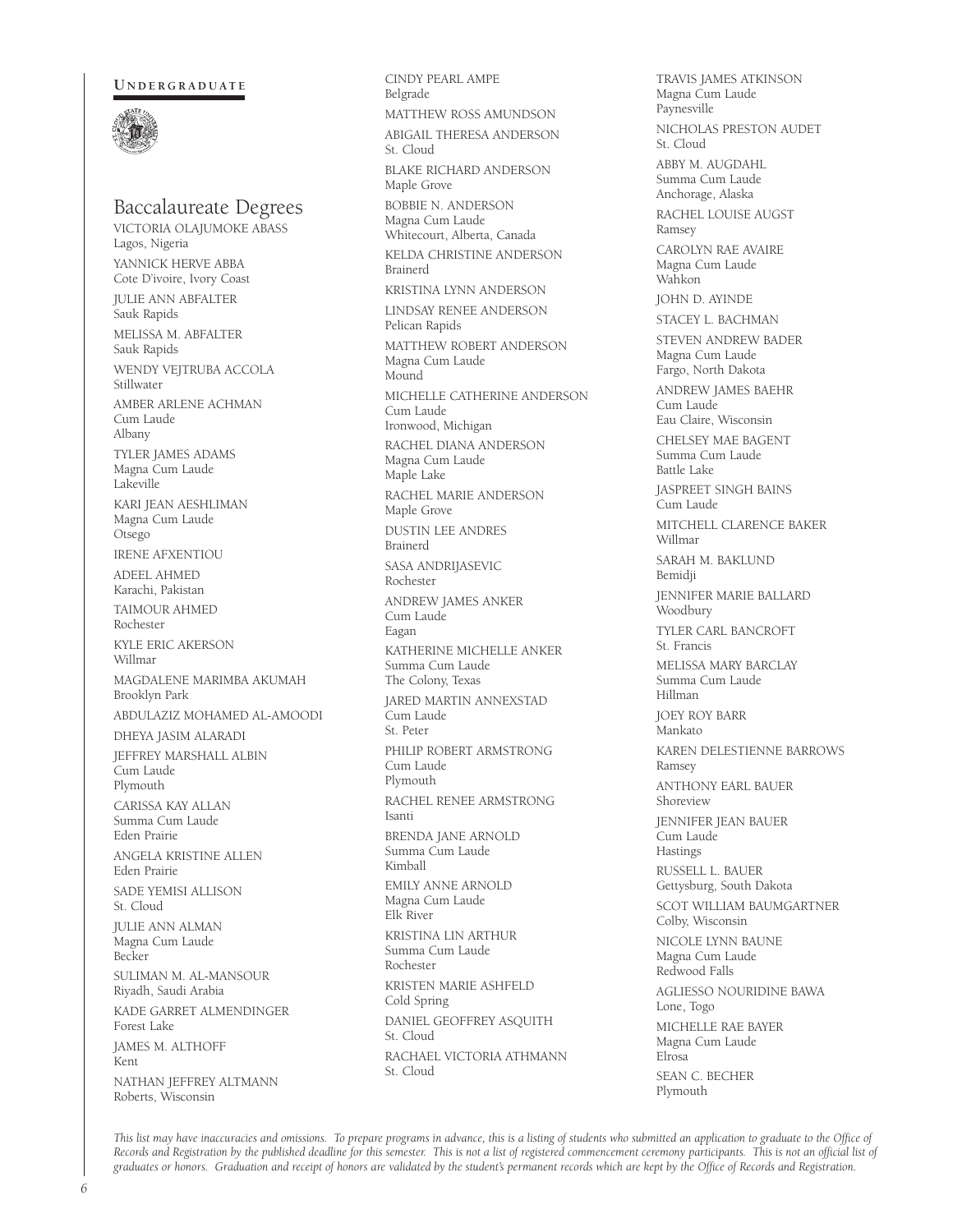HOLLY MARIE BECKER Sauk Rapids BRIDGET CLAUDIA BECKMAN Annandale SEAN MATHEW BEERE St. Paul CARISSA M. BEHRENS St. Cloud ALISON MAY BEITEL SPACHER Sioux Falls, South Dakota SARAH MARIE BELTRAND Cum Laude Elk River DANIEL JOSEPH BEMBOOM Cum Laude Sauk Rapids KATIE D. BENGTSON Paynesville KATIE LYNN BENOLKIN Cum Laude Andover DARCY SUE BERGER Cum Laude Fairfax KAYLA JO BERGERSON Cum Laude Madison TONY LYNN BERGMAN Cum Laude Becker DANEEN LYN BERGQUIST Cum Laude Maple Plain ABBEY ERIN BERGSTROM Magna Cum Laude Austin ROBB ALLEN BERSCHEID Cum Laude Holdingford ANDREW WAYNE BERTRAM Magna Cum Laude St. Cloud MELISSA ANN BERTRAM Melrose KELLY LYNN BETHKE Magna Cum Laude Lakeville PATRICK JOHN BEUNING Brooklyn Park PAUL W. BEZDICEK Willmar BROOKE LEE BEZEK Magna Cum Laude Fergus Falls NICOLE A. BIALKA Holdingford LUKE J. BICKNESE Summa Cum Laude Spring Valley ROBIN MICHAEL BIELEFELDT Cherry Valley, Illinois

ANGELA CATHERINE BIHLMEIER Oak Forest, Illinois MATTHEW MICHAEL BIRKEL Ellsworth, Wisconsin CHRISTOPHER JOEL BJORK Hutchinson MELISSA GRACE BJORNSON Woodbury DAVID MATTHEW BLAISDELL Shoreview BONNIE JEAN BLAKEMAN Cum Laude Lexington JOHN ANTHONY BLASER Maple Grove RICHARD ROBERT BLAUL Plymouth, Wisconsin KYLE JAMES BLENKUSH Summa Cum Laude Foley PAUL DAVID BLOMMEL. Andover BRENT TERRANCE BOERGER Sartell JOSHUA B. BOESCHE St. Cloud JESSICA MARIE BOETTGER Summa Cum Laude Fergus Falls CODY LEE BOLINSKE Magna Cum Laude HEATHER LOU BOMBARGER Magna Cum Laude St. Francis PATRICK JOSEPH BOOTH Arden Hills ALANNA MARIA BORAK Cum Laude Anoka LINN ELLEN BORG Norwood Young America COLLEEN PATRICIA BORKENHAGEN Becker GABRIEL ANTHONY BORSCHEID Magna Cum Laude Plymouth JEREMY LEE BOS New Richland BOBBIE JEAN BOSER Cum Laude Rice SONYA LYNN BOSER Magna Cum Laude St. Cloud DIANA BOSIBORI BOSIRE Nairobi, Kenya BRIAN DONALD BOUCHER Coon Rapids MOLLY ELIZABETH BOURKE Cum Laude Litchfield

ANNE ELISABETH BOYEFF Wililston, North Dakota MICHELLE MARIE BRACKER Champlin AMIT VINAYKANT BRAHMBHATT St. Cloud WILLIAM AUGUST BRAMA Cum Laude Blaine CHRISTOPHER L. BRAMER Verndale BECKY DIANE BRAUCHLER Paynesville RACHEL ROCHELLE BREEDEN Ogilvie JEFFREY TODD BREITLOW Waterford, Wisconsin KATIE DANIELLE BREMER Ceylon KELSEY LAUREN BREMER Red Wing STEPHANIE S. BRENDEL Sheboygan, Wisconsin DANIELLE KIRSTEN BREUNIG Madison, Wisconsin JENNIFER ROSE BREZINKA Magna Cum Laude Pierz TRAVIS LEE BRILLOWSKI Plover, Wisconsin BRITTNIE L. BRINK GEORGE SAMUEL BRISSE Magna Cum Laude Richmond WILLIAM D. BRITTAIN Owatonna ERIN COLLEEN BROM Brooklyn Park MATTHEW JOSEPH BROMELKAMP Cum Laude Maple Grove NICOLE SUSAN BROOKS Stillwater REBECCA CORINNE BROPHY Summa Cum Laude Plymouth PER-JOHAN MOLBERG BROTHEN Plymouth MATTHEW IVES BROWER Chaska ASHLEY JEAN BROWN St. Cloud HILLARY MAE BROWN Magna Cum Laude Rochester REBECCA JEAN BROWN Cum Laude Minnetonka STEPHEN MASON BROWNING Cum Laude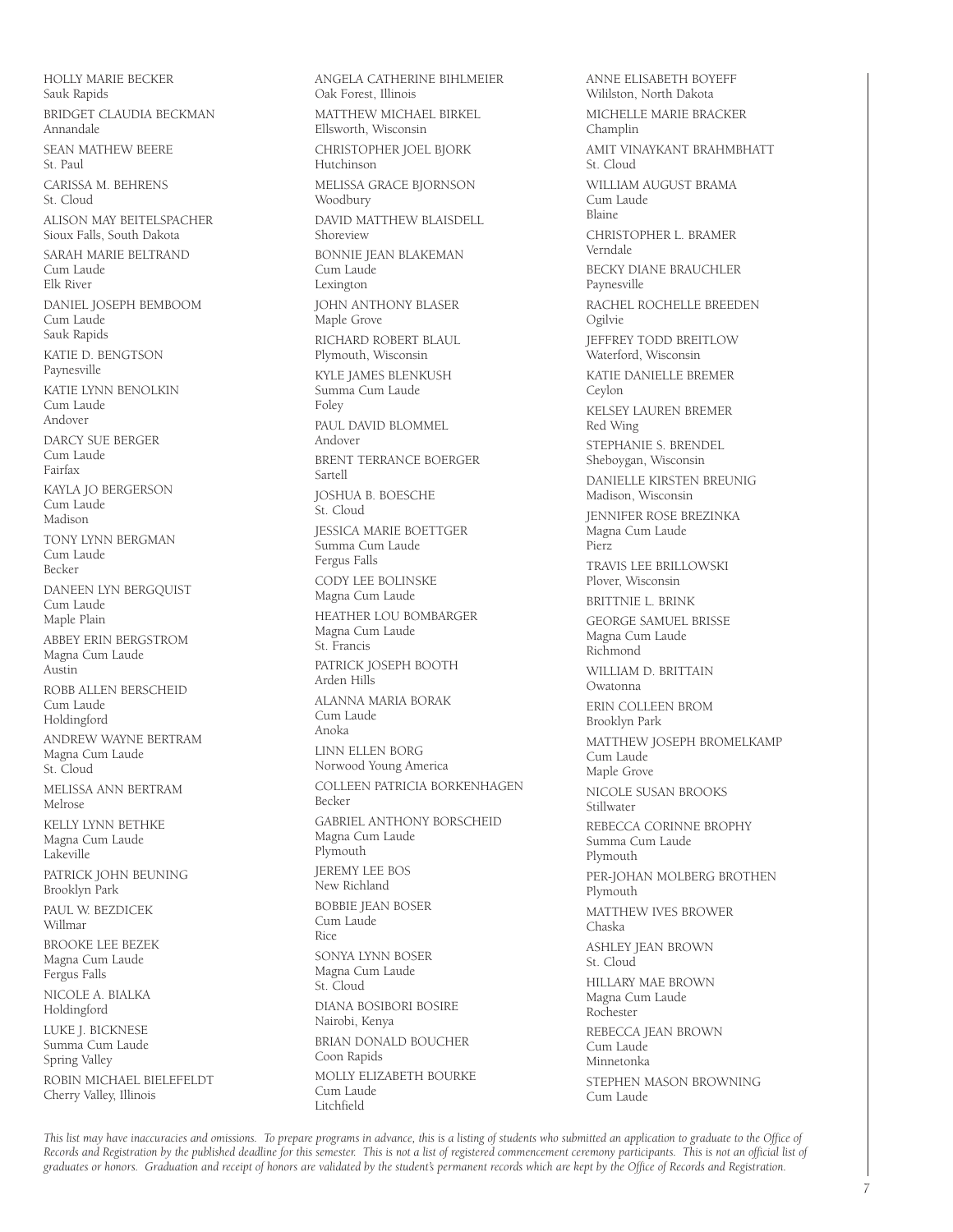MICHAEL THOMAS BRUZEK Cum Laude LISA ANNE BRY Summa Cum Laude Lakeville ZACHARY D. BRYER St. Cloud WILLIAM BRYAN BUCK MAJA BUDIJA Porec, Croatia JENNIFER LEIGH BUELTEL Prior Lake AVERY ANN-MARIE BUESCHER Magna Cum Laude Minneapolis ELIZABETH RENE BUGANSKI Andover JACOB WILLIAM BUMP DANNICA NICOLE BUNKERS Summa Cum Laude Lake Benton DEBRA J. BURCH Magna Cum Laude St. Cloud AMY MICHELLE BURGER Rosemount JEFFREY JOHN BURGESS Brandon MELISSA ANNE BURGGRAFF Little Falls STEPHANIE JO BURNES Magna Cum Laude Minneapolis LISA M. BURROS Lodi, Wisconsin TAMARA L. BURSEY Magna Cum Laude Spring Lake Park NICHOLE A. BURSHEM Champlin DANIEL K. BURTON Woodbury DAVID ERIC BUSACKER Magna Cum Laude Rochester VICTORIA LYNN BUSEMAN Montevideo PAUL JOHN BUSKE Eagan CODY JACKSON BUSSE New Auburn PETER JOHN BUSSE Belle Plaine BRITTNEY LEE BUTTWEILER Magna Cum Laude St. Cloud LAURA MARIE BUYSSE Browerville

TABITHA ERIN CAGLE Magna Cum Laude St. Michael LOUIS ALSENY CAMARA Conakry, Guinea MARIA JANE CAMPBELL Magna Cum Laude Mazeppa ZACHARY ROBERT CAMPBELL Cum Laude Baldwin, Wisconsin MONICA ALIZA CAPISTRAN Rosemount ALEXANDER MICHAEL CARLIN Taylors Falls JENNIFER MELISSA CARLSON Coon Rapids SCOTT A. CARLSON Magna Cum Laude Alexandria ANYSIA S. CARPENTER Cum Laude St. Cloud ROBERT DALE CARPENTER Magna Cum Laude REBECCA MARIE CHAMBERLAIN Cum Laude BENJAMIN CHARLES CHAPIN Willmar DANIELLE MARIE CHARLES Superior, Wisconsin ADAM DAVID CHASE Cum Laude Maple Grove ERIC LEE CHASE DURETI ADEM CHIRI Minneapolis BARSHA CHITRAKAR Summa Cum Laude Kathmandu, Nepal TAK MENG CHOY St. Cloud KATIE LYNN CHRISTEN Cum Laude Albany ASHLEY MARIE CHRISTENSEN Magna Cum Laude Inver Grove Heights JEAN LEE CHRISTENSEN Magna Cum Laude Cold Spring MICHAEL CHARLES CHRISTENSON Magna Cum Laude Wells CURTIS MICHAEL CHRISTIAN Cum Laude Paynesville ADAM JON CHRISTIANSON Mounds View CRAIG ALLAN CHRISTIANSON Blooming Prairie

BERIT LEE CHRISTOFF Mound ASHLEY NADINE CHRISTOPHERSON Litchfield MATTHEW STEVEN CIMENSKI Royalton SEAN CIMPERMAN Virginia DANA THERESA CLAEYS Cum Laude JASON PRESCOTT CLARK Elkhorn, Wisconsin KRISTINA ANN CLEM Winchester, Wisconsin CHRISTINA ALEXANDRIA CLIFTON Cum Laude Woodbury KEITH RYAN CLOBES Cum Laude Fairfax MEGAN MARIE CLOSE Magna Cum Laude Big Lake LINDSEY L. COCKRIEL Oakdale DONALD D. COGGER Alexandria JONATHON JACOB CONLON .<br>Cum Laude Janesville LORIEN AMBERLE CONNER Mound JEANNA LYNN COOPER St. Cloud RORY MARK CORRIGAN Sauk Rapids CHARLES S. COSGROVE Minneapolis SHANNON MELISSA COX Duluth JASON PAUL CRANDALL Robbinsdale GRANT ANDREW CRAWFORD Champlin KIMBERLY ANNE CROSS Litchfield, Nebraska AMY MARIE CRUSER Summa Cum Laude Crosby FLUROHN RYNELL CRUTCH Brooklyn Park ANDREW PHILLIP CRUZE Summa Cum Laude Cold Spring JILL MARIE CUCHNA Magna Cum Laude Long Prairie MEGAN CHRISTINE CULBERT Virginia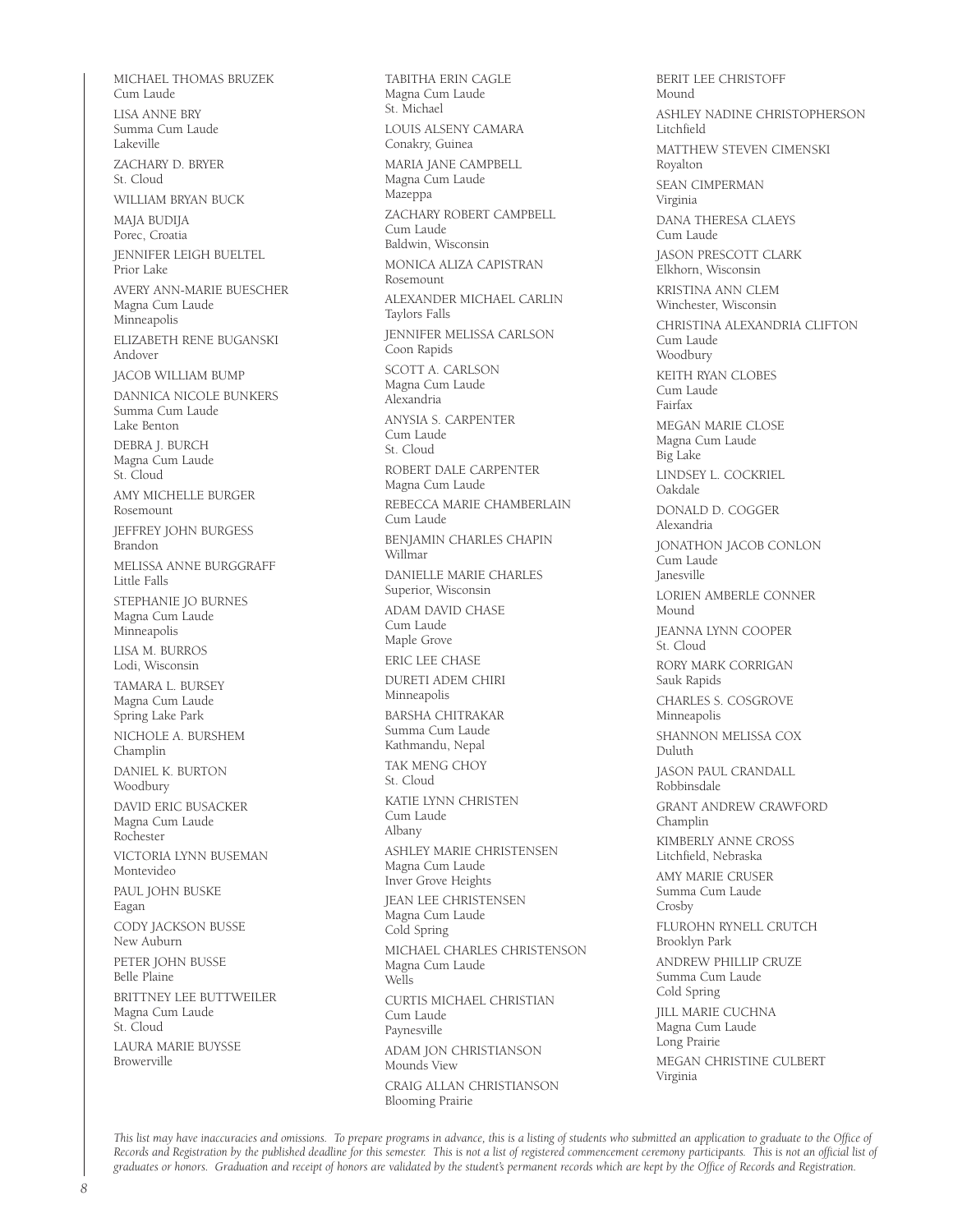ALEXANDRA NICOLE CUMMINGS Sun Prairie, Wisconsin AMY RENEE CUNNINGHAM Magna Cum Laude Princeton NICKOLI RICHARD CUNNINGHAM Atwater SARAH ANN CUNNINGHAM Magna Cum Laude Round Lake AMANDA BETH CURTIS St. Cloud CYNTHIA MATTIE CURTIS Andover DANIEL LEE CUSTER Crosslake JESSICA KAREN CUTTING Magna Cum Laude Byron ROSS JAMES CZECHOWICZ Savage JENNIFER LYNN CZISCHKE Eagle Bend SABRINA MAY DAGGETT Eagan GARRETT THOMAS DAHL Cum Laude White Bear Lake LEAH KRISTINE DAHLEN RYAN C. DALCHOW Delano RUSSELL ALEXANDER DANIELS SARA ELIZABETH DANIELS Magna Cum Laude Hutchinson RUSSELL MATHEW DARLING Blaine NERANJANA LANKADARI DASANAYAKA Sioux Falls, South Dakota ANNIE J. DAU Summa Cum Laude Prior Lake DONNY ROY DAUBANTON Cum Laude St. Cloud TARA JEAN DAUENBAUGH Grand Rapids ALEXANDER EDWARD DAUPHIN Apple Valley JACINDA MARIE DAVIS Magna Cum Laude Willmar PATRICK C. DAVIS Falcon Heights RACHEL L. DAVIS Magna Cum Laude Elk River TYLER JAMES DAVIS Cum Laude

Minnesota City

SASHA RAE DEAR Mahtomedi MELISSA MARIE DEBOER New Ulm DAVID DEGREEFF Magna Cum Laude Elk River BENJAMIN JON DELONG Cum Laude Elmwood, Wisconsin ERIC DAVID DELZOPPO Summa Cum Laude Alexandria TRACY LYNN DEMORETT Summa Cum Laude Watkins TRACI JEAN DENMAN Prior Lake JOLENE ANN DENN Magna Cum Laude MITCHELL JOHN DENNE St. Cloud JESSICA ANN DESROCHER Verndale DAVID SCOTT DETERMAN Magna Cum Laude Browerville MICHAEL DONOVAN DEW Madison, Wisconsin MARIAMA DALANDA DIALLO Blackwood, New Jersey SOULEYMANE ALPHA DIALLO Lome, Togo, West Africa PAUL R. DIAMOND Green Bay, Wisconsin JACOB LEE DILLON Olivia STACY JEAN DINGMANN St. Cloud ZACHARY ROBERT DINGMANN Cum Laude Belgrade JEREMY M. DOCKENDORF Cold Spring ANGELA MARIE DODD Becker STACIE NICOLE DOEDEN Sauk Rapids JESSICA MARIE DOEHLING Altura JOSHUA WAYNE DOERING Cum Laude Howard Lake ANGELA MARIE DOLD DANIEL ROBERT DONABAUER St. Cloud LINDA DONNAY Summa Cum Laude St. Cloud

NICOLE CORRINE DONNEL Cum Laude Waconia PATRICK DAVID DONNELL Mahtomedi DYLAN JOE DONNER Cum Laude Princeton MELISSA MAE DONOVAN Cum Laude St. Cloud ANTHONY GORDON DORN Menomonee Falls, Wisconsin JEREMY MICHAEL DOROFF .<br>Little Falls LINDSAY SUE DORSTAD Cum Laude Coon Rapids ALLISON ROBYN DOTZENROD Cum Laude Stewartville JASON MICHAEL DOUGLAS Hopkins TYLER JOHN DOVE Wisconsin Rapids, Wisconsin BRADLEY M. DREIS Magna Cum Laude St.Cloud BENJAMIN JAY DUBBE Waconia JENNA LYN DUBOW Cum Laude St. Cloud JAMIE ELAINE DUDYCHA Cum Laude Maple Grove ASHLEY MARIE DUGGAN Blaine JONATHAN DEAN DUININCK Blomkest JASON TIMOTHY DUPAY Zimmerman MARY ELIZABETH DUPAY Magna Cum Laude Becker MAUREEN ELIZABETH DURHEIM Forest Lake & Maplewood JENNIFER ANN DUSKE Cum Laude Buffalo SERENA JEANETTE DYNES Cum Laude Minnetonka ERIC E. EATON Eau Claire, Wisconsin RILEY ANN EBENHOH Cum Laude Cokato CLAYTON CARYL EBERHART Park Rapids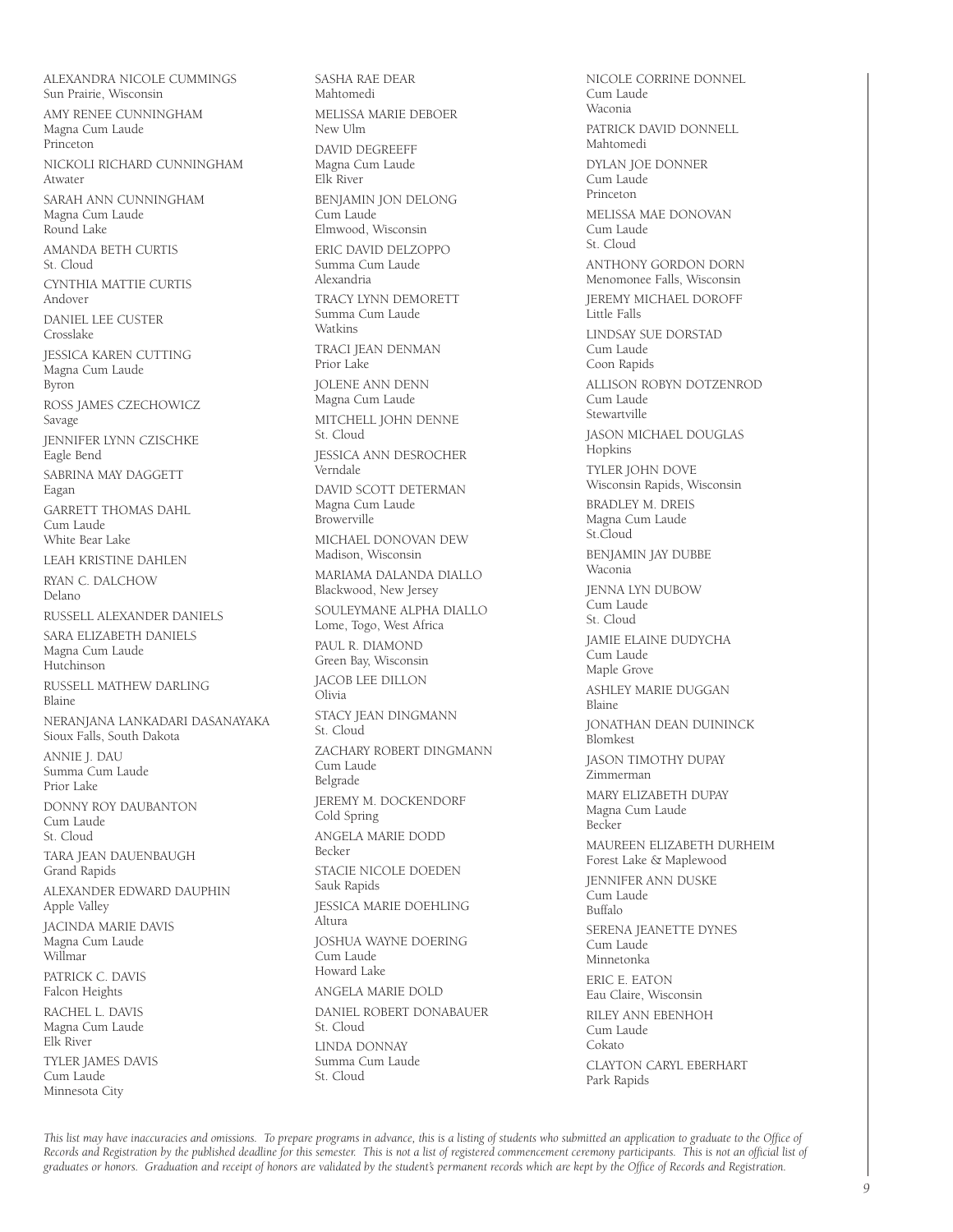TRACI M. ECKER Magna Cum Laude Champlin JILLIAN CHRISTINA ECKERSEN Cum Laude Champlin EMILY CLARINE EDBERG Summa Cum Laude Belle Plaine SAUNDRA JANE EDBERG Coon Rapids KARLY MARIE EDMONDS Hibbing PATRICK ROBERT EGAN Brooklyn Center JILL MARIE EICKHOFF Summa Cum Laude Paynesville CHRISTINE M. EIDE Magna Cum Laude Chippewa Falls, Wisconsin MATTHEW WALTER EIDEN Hopkins AMY ELIZABETH EISENSTADT Summa Cum Laude St. Cloud DANIEL ALAN ELLESTAD Cum Laude Brooklyn Park BENJAMIN EDWARD ELLIOTT Summa Cum Laude Belgrade, Montana EMILY ANN ELMQUIST Hibbing NIMA EMAMI Willmar AMBER LEAH ENDER Hutchinson LISA M. ERDMAN Summa Cum Laude South St. Paul JACLYN ANN ERHARDT Summa Cum Laude White Bear Lake THEODORE JAMES ERHART Ramsey BRYAN JAMES ERICKSON Willmar SHANNON MARIE ERICKSON Cum Laude Hettinger, North Dakota JOYCE ANN ERNST Magna Cum Laude Bloomington RYAN LOUIS ERTL Sartell JAMIE LYNN ESSELMAN Milaca NDUONYI E. ESU St. Cloud

MARA RAE ETZLER Cum Laude Motley KEN EVERAERTS Cum Laude Oakdale MEGAN KATHLEEN EWENS Cum Laude Blaine LYNN EYLER Fridley JUSTIN DAVID FALNESS Magna Cum Laude Dawson JENNA MARGARET FALTERSACK Monticello AMY KAY FANUCCI Andover JENNIFER ERIN FARLEY Hutchinson JENNIFER MARIE FARRELL Shoreview BRIAN M. FASEN Cum Laude Sartell ANDREA MARIE FAY Vadnais Heights MARIA GENNADIEVNA FEDOROVA Summa Cum Laude Samara, Russia AMANDA KAY FELBER Eagan MICHELLE MARIE FELDHAKE Burnsville RICHARD EDMUND FELLERS Magna Cum Laude Medina JAN FENCL JODI MARIE FERNELIUS Little Falls JUSTIN MATTHEW FICKER Cold Spring AMBER LEIGH FINSETH Cum Laude Rochester REBECCA SUE FINSETH Fountain JULIE MARIE FISCHER St. Cloud JESSICA LYNN FISH Cum Laude Dawson LISA MARIE FISHER Magna Cum Laude Big Lake LESLIE ANNE FITZHARRIS Magna Cum Laude St. Cloud STEPHANIE LYNN FLATER Cum Laude Lake City

HEIDI KAYE FOELS TRACIE MARIE FOGLE Summa Cum Laude Sartell JOON WAR FOO St. Cloud JUSTIN GUS FOOTE Magna Cum Laude Ramsey BRIANNA LEA FORTIN Maple Grove JEREMY MAYNARD FOX Magna Cum Laude Wauwatosa, Wisconsin LISA NICOLE FOX Magna Cum Laude Andover TIMOTHY JOSEPH FOY Redwood Falls AARON NOEL FRANA Calmar, Iowa SHANNON M. FRANCIS Cum Laude Mahnomen CORY MICHAEL FRANK Minnetonka JASON D. FRANK White Bear Lake JAENA MARIE FREDENBURG Magna Cum Laude Maple Grove ERIKA LYNN FREDERICKSEN Magna Cum Laude Clear Lake ABIGAIL RUTH FREDRICKSON CHRISTOPHER ROBERT FREEH Cum Laude Elk River ANDREW JOSEPH FREELAND Spicer BONNIE JEANNE FREESE Rochester TONY JAMES FREMONT Grand Rapids ADAM MATTHEW FRENCH Eagan CURTIS SCOTT FREUND Wisconsin Rapids, Wisconsin MICHAEL EDWARD FREY Fredericksburg, Virginia LISA L. FRIE Summa Cum Laude St. Cloud TRISH NICOLE FROGNER Cum Laude Milbank, South Dakota CHELSEA E. FROHLICH Magna Cum Laude Bismarck, North Dakota KATIE GRAMS FROST Pillager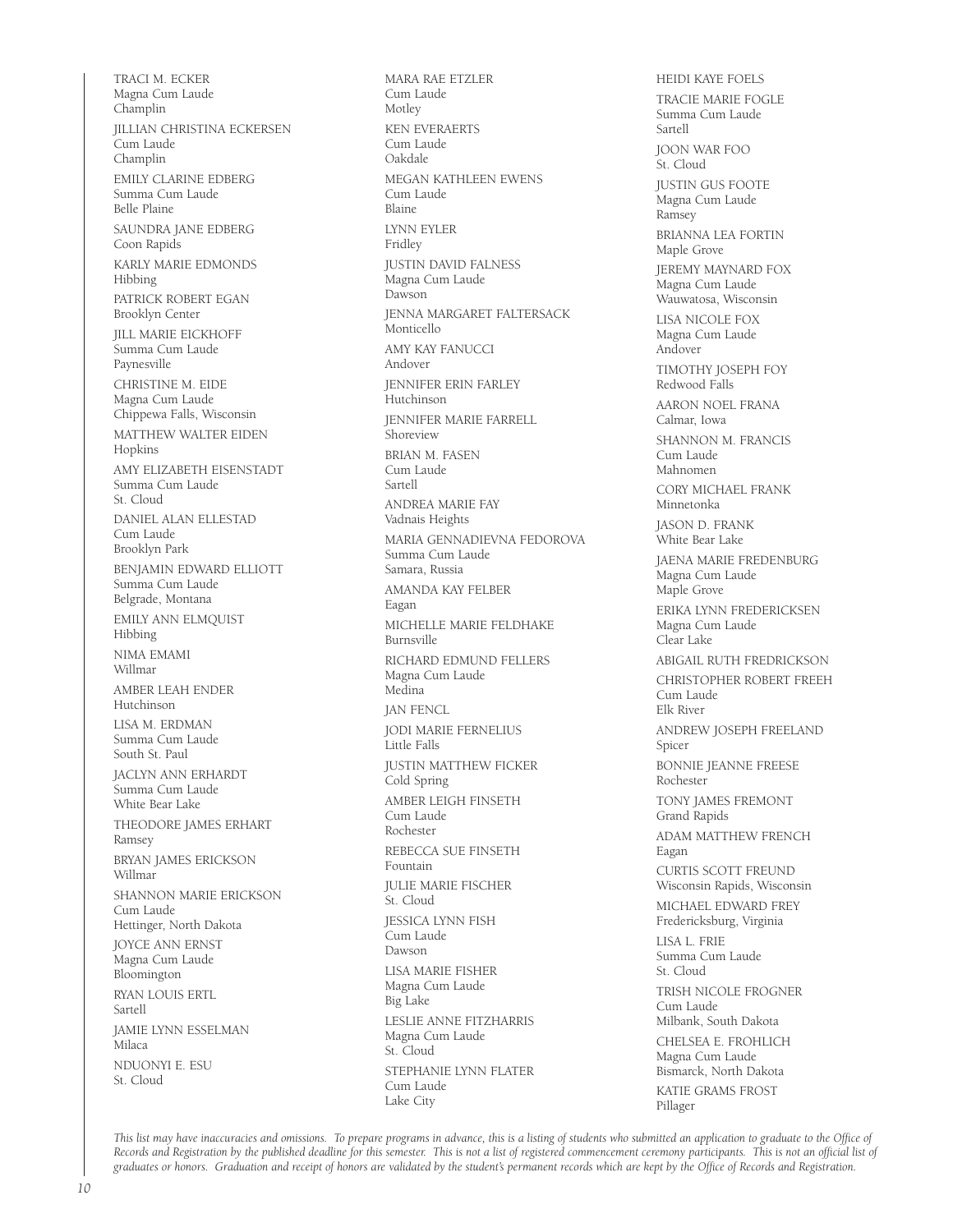TRIANNA MARIE BARBARA FULL Ramsey JONATHAN LUKE FULTS Sanborn KAYLA RAE GABBERT Summa Cum Laude Mounds View HAILEY L. GAHLON Summa Cum Laude Willmar JACOB CRAIG GALZKI .<br>Summa Cum Laude Maple Grove BRIAN MICHAEL GAMMELGAARD Cum Laude DESIREE DELORES GANGL Magna Cum Laude Pierz TRAVIS JOSEPH GANZ Pine Island ELOY GARCIA JR. Cum Laude Minneapolis ADAM R. GARD Bloomer, Wisconsin PATRICIA MARIE GARRITY Cum Laude Hibbing MELISSA A. GASS Plymouth REBECCA ELIZABETH GASS Summa Cum Laude Bird Island GREGORY J. GAVIN Summa Cum Laude Waite Park BRYANT CHARLES GAY CODY JOSEPH GEBHARDT Sauk Rapids MEKDES GEBRECHRISTOS Minneapolis LAURA ANN GEHRING Magna Cum Laude Owatonna BRIAN HOWARD GEIHL Detroit Lakes SHAMSO ABDIKARIM GELLE Mombasa, Kenya PAUL JOSEPH GEORGOFF Summa Cum Laude Aberdeen, South Dakota JILL ANN GERBER Magna Cum Laude Burnsville JEREMIAH ADAM GERHARDSON Minnetonka NICOLE LYNN GERLACH Cum Laude Mankato

MATTHEW L. GESMUNDO Magna Cum Laude Buffalo MARK NORMAN GEYEN Cum Laude Monticello DIKSHYA GHIMIRE JEFFERY H. GIBSON Floodwood ALIMA GIKINEH Bakoteh Housing Estate, Gambia BUNNY R. GILBERT Princeton DANIEL AARON GILBERT KELLY MARTIN GILCHRIST St. Cloud BENJAMIN THEODORE GILL LaCrosse, Wisconsin CHRISTINA ANNE GILL Cum Laude Zumbrota KIMBERLY JEAN GILL Summa Cum Laude Coon Rapids RYAN IRVIN GILLEN St. Cloud RACHEL ARLEEN GILMER Waverly AARON GERARD GINDELE Monticello MARTIN OLE GJERDE, JR. Cum Laude Brooten KATIE MARIE GLAWE Summa Cum Laude Alexandria CHRIS ALAN GLIADON DANIEL A. GLYNN Madison, Wisconsin MOHAMED HAJI GOBANA Burnsville THOMAS CHARLES GOEDKEN Falcon Heights JAMIE MARIE GOEDTKE Fulda JUSTINA FRANCISCA GOMES Dhaka, Bangladesh MARIA LIBERTAD GOMEZ St. Cloud BRIAN MICHAEL GOODMAN Magna Cum Laude Plymouth JAMES CHARLES GOODMAN Oceana, West Virginia BRIANNE LAVONNE GOODMANSON River Falls, Wisconsin RICHARD S. GOSIAK Royalton

JEREMIAH ANDREW GOSSETT Cum Laude New Berlin, Wisconsin LINDSEY LEE GOTHE Summa Cum Laude Elk River ANDERS ERICK GRAFSTROM Roseau CHRISTOPHER L. GRAHAM Elk River JOSEPH RICHARD GRANNES Eden Prairie RAINER AUGUST GRANT Big Lake TANYA R. GREENE Cum Laude St. Cloud CHELSEA ANN GRENINGER Cum Laude LAURA MARIE GREWE Alexandria KATIE ANNE GRIFFIN Watertown, South Dakota JENNIFER LYNN GRITMAN Sartell RYAN JOSEPH GRITZ Browerville SHAYLA VIRGINIA GROESS Staples CAREY LEE GROETHE St. Cloud AARON DONALD GROSS St. Cloud NIKKI R. GRUENDEMANN Cum Laude Belgrade CLINT WAYNE GRUNDAHL Foley TIMOTHY GLENN GUERTIN Bellevue, Nebraska EDWIN BRUCE GUILINGER Big Lake CODY WILLIAM GULICK Zimmerman ALLEN LEE GUNDERSON Magna Cum Laude Ramsey CARLA RAE GUNDERSON Richfield LITHE AMY GUNDERSON Cum Laude Morris MICHAEL D. GUNDERSON Brooklyn Park GYANENDRA GURUNG Cum Laude KAYLA MARIE GUSTIN Cum Laude Avon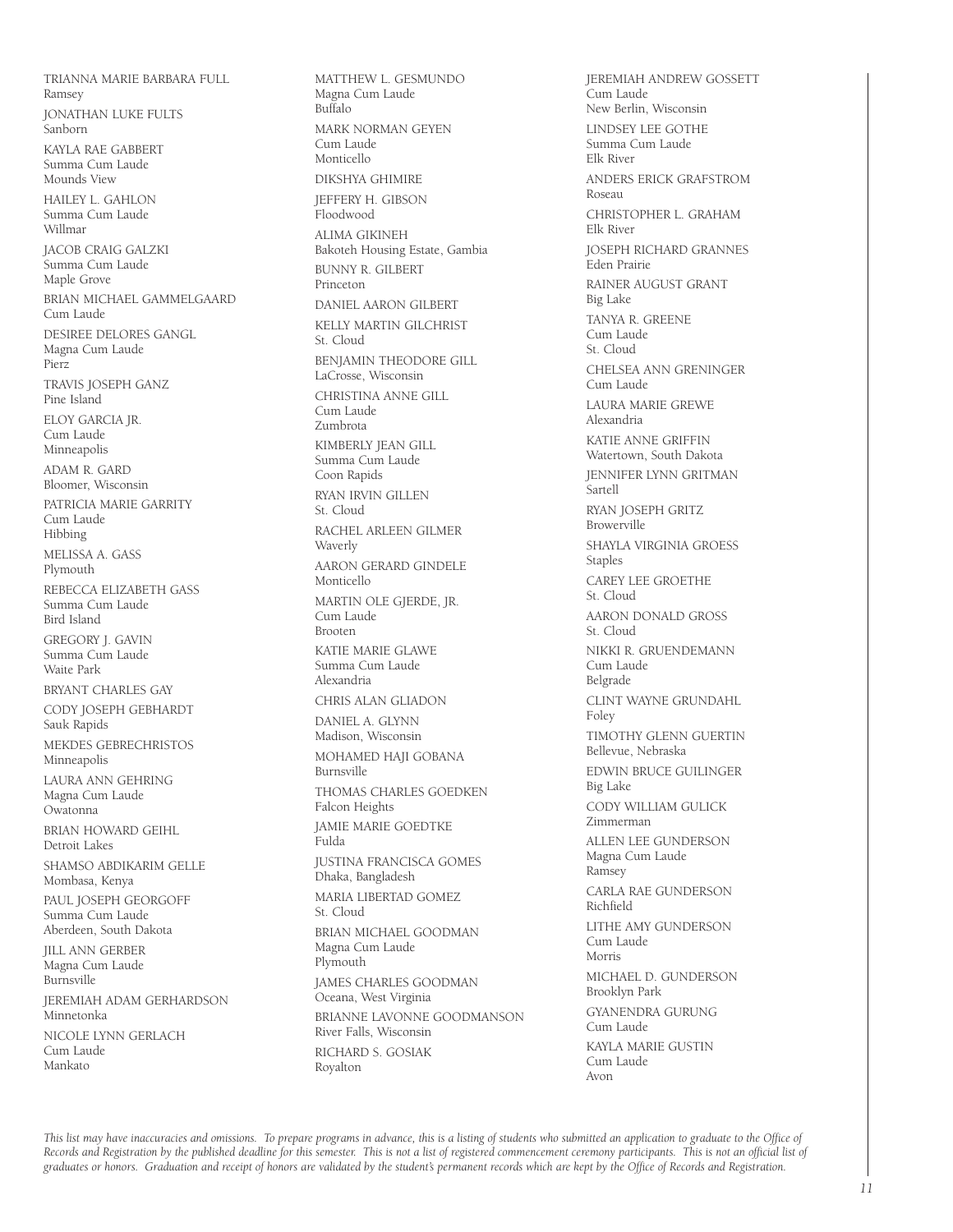RICHARD GUTRIDGE Buffalo SHANDELL ANN GUTZKE Magna Cum Laude Farmington YOGESH GYAWALI JESSICA MARIE HAAG Northfield ADAM STEVEN HAARSTAD Sartell KELLY MARIE HAASE St. Stephen JOHN TAYLOR HADDEN Magna Cum Laude Minneapolis JEREMY WARREN HAGE St. Cloud KALA MARIE HAGEN Magna Cum Laude Blaine NICOLE MARIE HAGERTY Lakeville ASHLEY SHEREE HAGGERTY Cum Laude Elk River ELIZABETH ANNA HAIDER Cum Laude KADAR YUSUF HAJI-ALI Cum Laude AMANDA CORIN HALBERT Litchfield KIERSTEN J. HALL Mankato EMILY JEAN HALONEN Summa Cum Laude Dassel KAI YIN HAM Melaka, Malaysia NICOLE JOY HAMLIN Cum Laude Chanhassen ANGIE MARIE HANCE Cum Laude Rice TERESA FAYE HANDBERG Summa Cum Laude Duluth ELIZABETH ANN HANEGRAAF Apple Valley CHRISTY JEAN HANGER Chaska ISAAC EDWARD HANKES Magna Cum Laude Randolph, Wisconsin AMANDA L. HANSEN Big Lake CHRISTOPHER JAMES HANSEN Pipestone MOLLY RAE HANSEN Eagan

SASCHA SARA HANSEN Magna Cum Laude Marshall KEVIN R. HANSON Grant KRYSTA B. HANSON Cum Laude Norwood Young America NICHOLAS EUGENE HANSON ERIC DEAN HARDER Maple Grove STEVEN MICHAEL HARLOFF Annandale ANDREW JAMES HARMER Superior, Wisconsin HEATHER MARIE HART St. Cloud KELLY NICOLE HARTMANN Apple Valley MICHELLE ANN HARTMANN Eagle Bend HUSAIN EBRAHIM MOHAMED HASAN MARK G. HASBROUCK Kimball TRAVIS JOHN HASLEDALEN Plymouth MOHAMED ADAN HASSAN Qoryooley, Somalia BROOK ELIZABETH HAUGE Eden Prairie THOMAS DAVID HAVEY Maple Grove HOLLY CHRISTINE HAZELTON CATHERINE ELIZABETH HEBERT Irving, Texas KARYN ALEXIS HECKENDORN Cum Laude St. Cloud STEFANIE LYNN HEDLUND Summa Cum Laude Blaine MEGAN MAE HEEB Cum Laude St. Cloud KELSEY L. HEIEREN Magna Cum Laude Apple Valley SARAH JEAN HEILIG Summa Cum Laude Rice MARK DAVID HEIMERMANN Magna Cum Laude St. Cloud CARRIE LEE HEINEN Melrose DANICA JEAN HELD Hinton, Iowa TIMOTHY WAYNE HELD Waconia

KAILYN ELIZABETH HELGET Summa Cum Laude Sleepy Eye AMANDA BARBARALEE HELLMAN Cum Laude Monticello KRISTY ALEXIS HELTEMES Cum Laude Andover JOANNE ELEANORE HELTUNEN Summa Cum Laude Mountain Iron LINDSAY R. HEMMINGSEN Cum Laude JESSICA ANN HENDERSON Mission Township KISHA JOY HENDRICKSON Summa Cum Laude Moorhead ALISON LEIGH HENDRIX Burnsville ROBERT JOSEPH HENNEK Brooklyn Park JUSTIN E. HENSPETER Marshall JAMES ADAM HERBST Elk River HEIDI HERKENHOFF Cum Laude Orono CYNTHIA JEAN HEROLD Magna Cum Laude Sartell AARON J. HERRMANN Summa Cum Laude Shawano, Wisconsin WILLIAM ANDREW HERVIN Cold Spring STEPHANIE JOY HERZBERG Magna Cum Laude Paynesville JOSHUA MELVIN HIGHT Elk River JAMIE LEA HIIVALA Coon Rapids JENNA M. HILGERT Summa Cum Laude Bird Island BRIANNA ROYALE HILL Cum Laude Melrose CASSANDRA LOU HILL Magna Cum Laude Brainerd HEATHER LEE HILLMAN Long Prairie HEATHER LYNN HILSGEN Magna Cum Laude St. Cloud JENNIFER LYNN HILTNER **Cum Laude** New London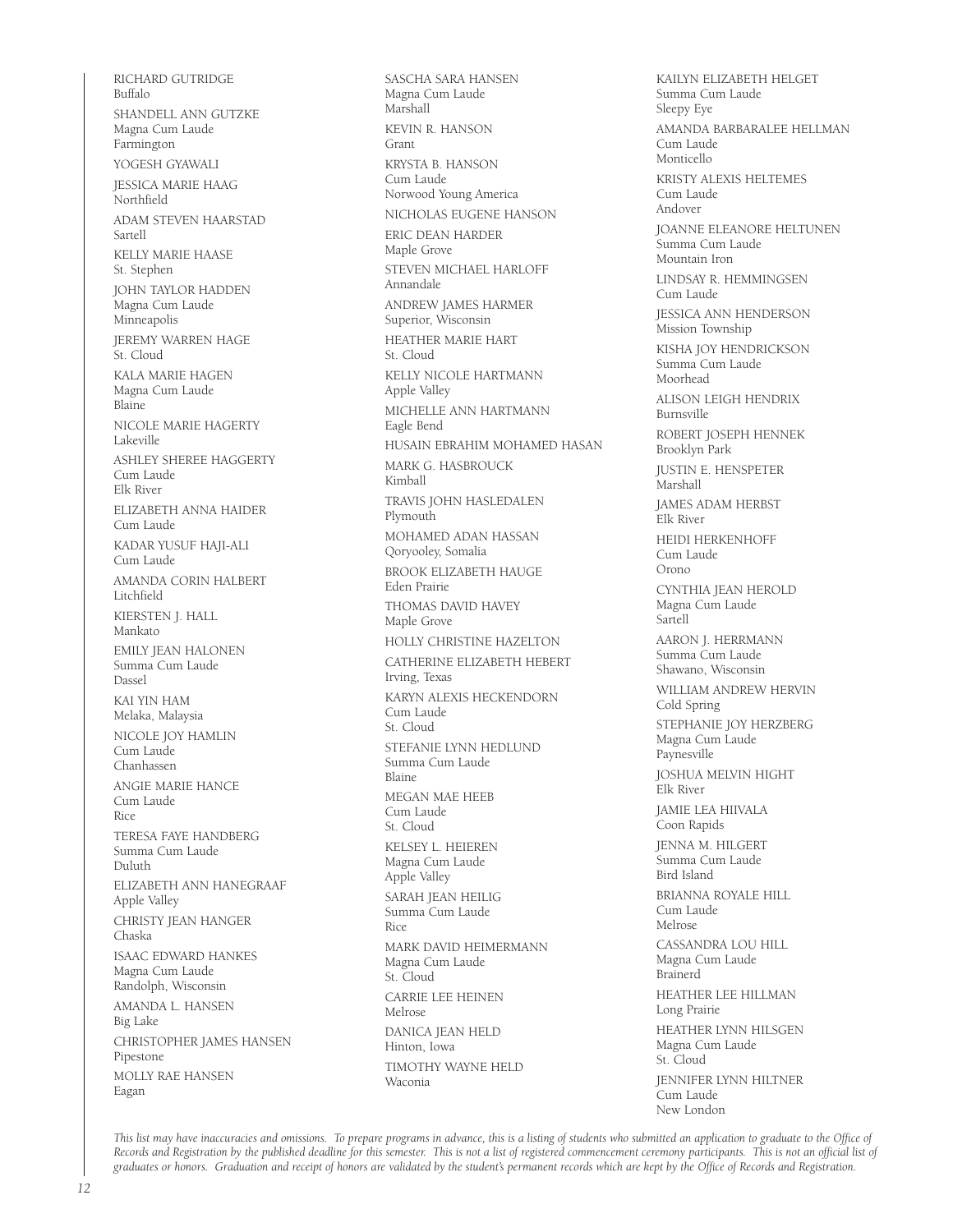JEFFREY THOMAS HINSON ALLISON MAE HINZMAN Magna Cum Laude Stillwater MELODY CRYSTAL HIRSCHMAN Lake Lillian JOSEPH MICHAEL HOBBS Coon Rapids ANDREW MICHAEL HODAPP Magna Cum Laude Willmar NICHOLAS JOESEPH HOESCHEN Magna Cum Laude Freeport SARA MARIE HOESCHEN Cum Laude Sauk Centre SHERRI JEAN HOESCHEN Cum Laude Melrose ASHLEY RUTH HOFFMAN Magna Cum Laude Granite Falls TODD J. HOFFMANN Sartell KEVIN PATRICK HOGAN Eden Prairie KYLE THOMAS HOGGARTH Little Falls PAMELA MARIE HOGLIN Sauk Centre BRIANA RENEE HOLBECK Eveleth KYLE AARON HOLBROOK Cum Laude Stillwater LISAMARIE ANN HOLCOMB Cum Laude St. Francis SARAH OLIVIA HOLDEN Medina BRANDON ANTHONY HOLLMAN Minneapolis KRISTOFER S. HOLM Anoka ALEXANDRA ANN HOLMBERG Wayzata ALYSSA MARIE HOLMER Cum Laude Anoka BRENTON MARCUS HOLPER Hastings ANNA CHRISTINE HOLSCHER Magna Cum Laude St. Cloud MELISSA A. HOLSTEN Apple Valley NICOLE LEE HOLTHAUS Sauk Rapids

JESSICA ANN HOMMERDING Summa Cum Laude St. Cloud TIMOTHY JON HOMSTAD Plymouth KELLY JEAN HONECK Cum Laude Maple Grove CHRISTOPHER GEORGE HONTOS St. Cloud AMANDA MARIE HORTON Little Falls AUBREY JEANNE HOSCH North St. Paul CHELSEA LEE HOSCH Magna Cum Laude St. Michael SADDAM HOSSAIN St. Cloud CASSANDRA D. HOUDEK Summa Cum Laude Renville GARY BRANDON HOUSEMAN Cum Laude Saskatoon,Saskatchewan, Canada CASSANDRA JEAN HOUTS Buffalo SONIA MARIE HOVERSTEN St. Anthony JASON JOHN HOWARD Minneapolis MICHAEL THOMAS HOWARD Magna Cum Laude Becker JACOB ANDREW HUEBSCH **Staples** ASHLY LYNN HUGHES Isanti LYNN MARIE HULS St. Joseph MEGAN MARY HULS Summa Cum Laude Holdingford CHRISTOPHER ARTHUR HUNT Magna Cum Laude Kimball STEPHANIE ANN HUNTER Cum Laude Vadnais Heights FAHAD SYED HUSSAIN ANDREW JAMES HUTTER Shawano, Wisconsin AMY JANEEN HUYINK Magna Cum Laude Shoreview JEREMY RYAN HYDE **Crystal** NAOMI ARVIDA HYLAND Brainerd

JACKIE ANN HYNDMAN Cum Laude Sartell JOAUNA KELLY IACOVINO .<br>Cum Laude Blooming Prairie JOSEPH ROBERT IDZIOREK Magna Cum Laude Hermantown VALERIE ANNE IMPOLA Cum Laude Dassel KRISTA LEE INSLEY Cum Laude Cambridge ZACHARY BRAD ISBERNER St. Cloud SOUTCHAY ITHIVONGKHAM St. Cloud JUSTIN MARK IVERSON Barnsville KRYSTLE M. IVERSON Rice CASSANDRA LYNN JABS Brainerd VICTORIA FANTA JACKSON BROOKE SUSAN JACOBSON Magna Cum Laude Albert Lea AQIB JAHANGIR Abbottabad, Pakistan JESSICA L. JAKUBIK .<br>Cum Laude Fridley ROBERT JOSEPH JANCOSKI III Roseville STACI N. JANESHEK Cum Laude Green Bay, Wisconsin PATRICK ROBERT JANNETTE Magna Cum Laude Coon Rapids JENNA ROSE JARNOT Sartell PETER ANTON JARVI Dassel LORI-ANN MARGARET JEANNOT Magna Cum Laude Sartell HEATHER MARIE JELLUM Waseca ANDREA BETH JENNINGS Cum Laude Ramsey SARAH CHRISTINE JENNISSEN Magna Cum Laude Holmes City CORTNEY ROSE JENSEN Howard Lake JACQUELINE NICOLE JENSEN Verona, Wisconsin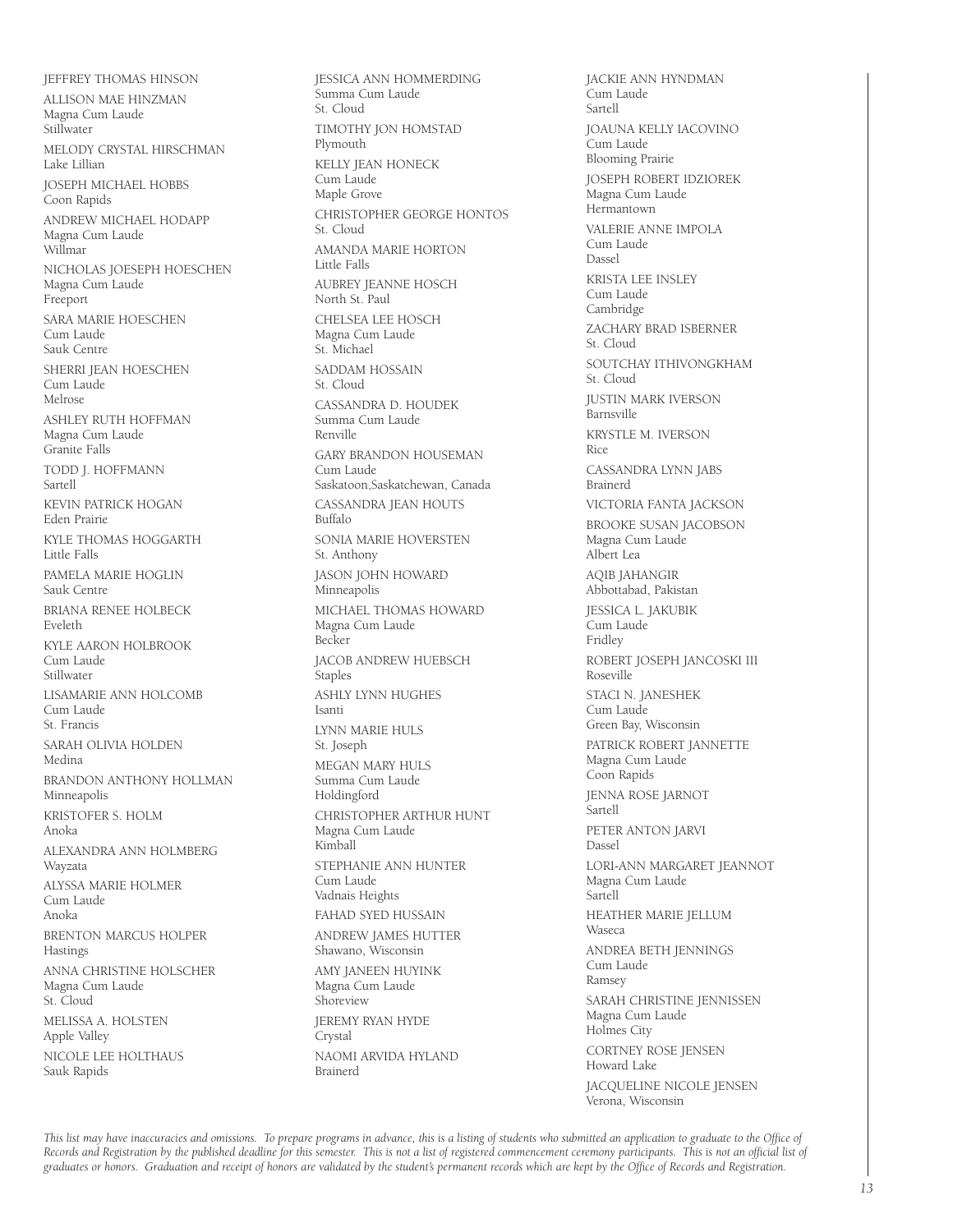KATHRYN ELIZABETH JENSEN Magna Cum Laude Anoka LISA ELIZABETH JENSEN Cum Laude Hutchinson TROY RICHARD JENSEN Lakeville JAMIE JENSON Willmar GRETCHEN LAYLI JENTZ St. Cloud JOELLE C. JERVE Magna Cum Laude Montevideo PREETI JHA MATHEW JOHN JOHANNES Minnetonka JOSHUA DARRYL JOHNSEN Askov ANGELA FAY JOHNSON Cum Laude Brookings, South Dakota BJORN KJEL JOHNSON Cum Laude International Falls BRADY EDWARD JOHNSON Summa Cum Laude Golden Valley CRAIG RAYMOND JOHNSON New Berlin, Wisconsin DESERAE J. JOHNSON Magna Cum Laude Montevideo JESSICA NICOLE JOHNSON Magna Cum Laude Brainerd KELLEN CURTIS JOHNSON Cum Laude Owatonna LOREN DAVID JOHNSON Altoona, Wisconsin NICHOLAS ARTHUR JOHNSON Racine, Wisconsin ROBERT KWAME JOHNSON St. Cloud RONALD A. JOHNSON RYAN BENJAMIN JOHNSON Brooklyn Center SAMUEL CORY JOHNSON Cum Laude Savage SHEENA P. JOHNSON Magna Cum Laude Andover TREVOR CHARLES JOHNSON Litchfield TRISHA MARIE JOHNSON Fergus Falls ZACHARY JAMES JOHNSON Buffalo

MELISSA ROSE JOHNSTON Rice SHAUNA JOLENE JONAS Hanover HARRY LONNIE JONES St. Cloud KYLLE ELIZABETH JORDAN Summa Cum Laude White Bear Lake PAUL ROBERT JORDAN Summa Cum Laude Becker ASHLEY KAY JOSEPHSON Edina MEGHAN THERESA JOST Andover ALLAN MARSHALL JOYCE, JR. Ramsey TONIAH L. JUDAY Buffalo DANIEL C. JUNTTI Duluth ROSS MICHAEL JUNTTI Minnetonka FAITH WANGARI KABATA Nairboi, Kenya CHELSIE LEE KAHLHAMER Cum Laude St. Cloud AMBER LEE KANTOR Sartell JODI MARIE KARINIEMI Magna Cum Laude Maple Grove BIPIN KARMACHARYA Cum Laude IVAN ROY KARNES St. Cloud LAURA ANNE KARNIK Magna Cum Laude Sauk Rapids THOMAS EDWARD KASPAREK Cum Laude St. Cloud DANIEL ANDREW KASPER St. Michael JOSEPH KASSA Cambridge AMANDA CATHRINE KAUFMAN Magna Cum Laude Farmington KOBI LYN KAWAMOTO Surrey, B. C., Canada CLAYTON EARL KEARNS Andover ASHLEY LYNN KEDROWSKI Cum Laude Sartell JAKE F. KEEGAN Eau Claire, Wisconsin

LORENDA VICTORIA KEELING Litchfield AMANDA MARIE KEIM Sauk Rapids AMANDA CHRISTINA KELLER Magna Cum Laude Long Prairie JOSHUA DAVID KELLER Brooklyn Park KYLE GREGORY KELLER Bloomington PETER JAMES KENNEDY Prescott, Wisconsin JACKIE MARIE KERBER Magna Cum Laude Arlington RUSSEL DOUGLAS KERFELD Cum Laude Melrose ANNA JOYCE KERN Magna Cum Laude Richmond MICHAEL JOHN KERN Brooklyn Park JANELLE BERNICE KERR East Grand Forks MARK ALLAN KESKE Brownton BENJAMIN PAUL KETTERLING Cum Laude Brainerd TRACY JOY KETZEBACK St. Cloud SALMAN KHALID Cum Laude Pakistan ANEEQA NIAZ KHAN Dhaka, Bangladesh SUBHASHIS KHAREL Cum Laude Kathmandu, Nepal MICHAEL ANDREW KIERALDO Cum Laude Madison, Wisconsin ERIC JAMES KIFFMEYER Foley RACHEL LYNN KIJAK Marathon, Wisconsin NICOLE MARY ANN KILGO Maple Lake JENNIFER L. KIMMET Montgomery JAMIE L. KIRSCH Magna Cum Laude Pringle, South Dakota KARI JO KJERGAARD Lakeville SHAWN MICHAEL KLATT Magna Cum Laude Fargo, North Dakota HEATHER E. KLEIN Clearwater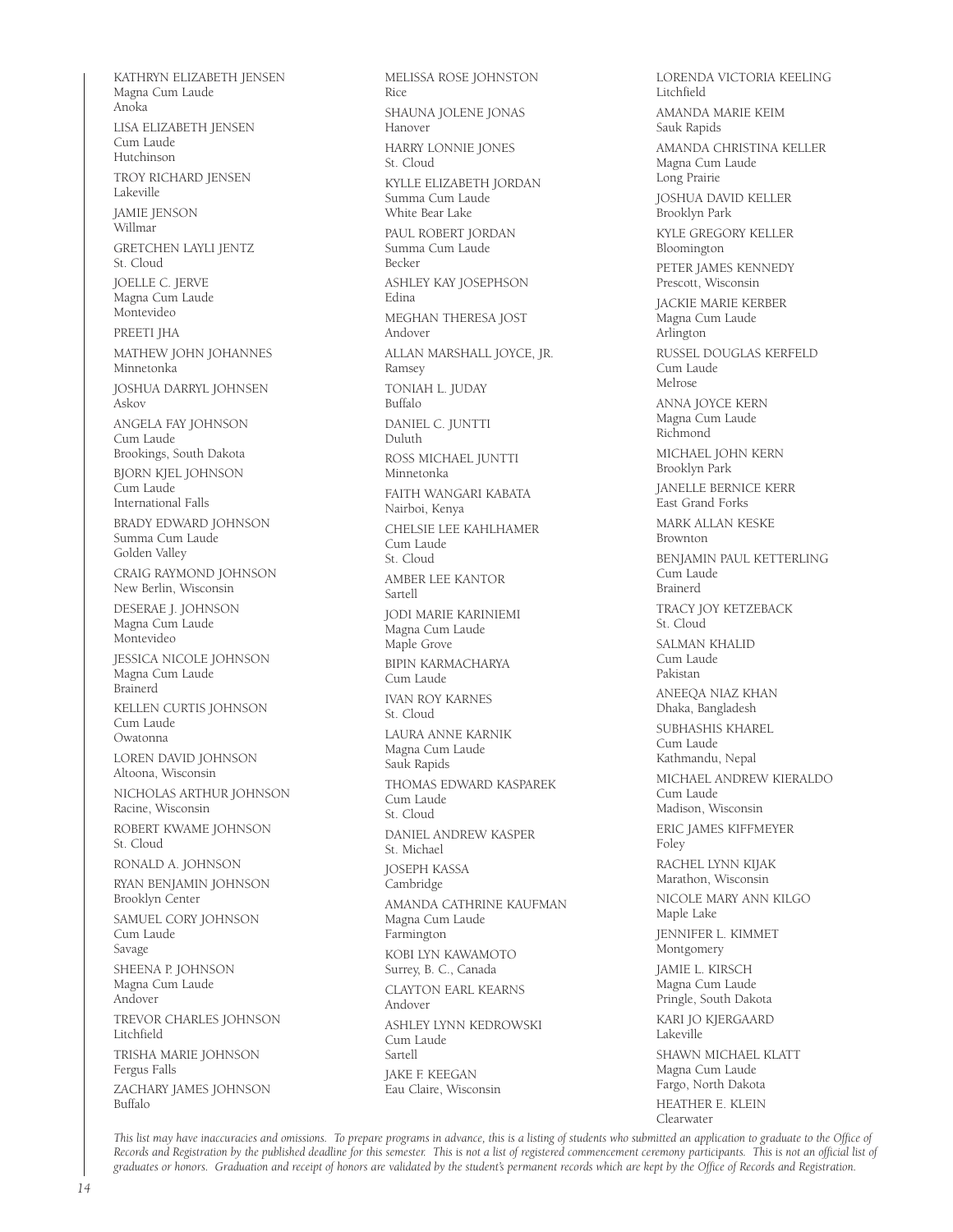WENDY L. KLEIN Magna Cum Laude St. Joseph AMY E. KLEINKNECHT Devils Lake, North Dakota KAITLYN ANN KLEMMENSEN Coon Rapids RYAN LEE KLEMMENSEN Blooming Prairie ANNA MARIE KLIBER Cum Laude Andover KARIN ANN KLICKER St. Cloud SHELBY A. KLING Cum Laude Fargo, North Dakota LEAH ELIZABETH KLINKEL Cum Laude Huron, South Dakota JESSICA LYNN KLUN Cum Laude Inver Grove Heights PAULA GWENETTE KNAPP BETH IA KNOTT Cum Laude St. Cloud LORELIE LOUISE KNUTSON Magna Cum Laude Sioux Falls, South Dakota JACQUELINE MARIE KOCH Cum Laude St. Cloud LISA LYNN KOCH Monticello LEE ANTHONY KOEHNEN Cum Laude Motley LANCE C. KOENIG Magna Cum Laude Bonesteel, South Dakota JULIE ELISE KOERBER Dover, Wisconsin SARA JANE KOETS Magna Cum Laude Stillwater WEN XIN KOH Magna Cum Laude St. Cloud KELLY ANNE KOHLENBERGER Cum Laude Maple Grove BETHANY RUTH KOHLWEY Eagan GINA MARIE KOHN Brooklyn Park SO KONDO Cum Laude Katsuura, Chiba, Japan AMY KOOSMANN Osceola, Wisconsin

KANDI L. M. KOPEL Summa Cum Laude Otsego HEATHER LARIE KOPP Cambridge DAVID A. KOPPENDRAYER Nicollet LINDSEY MARIE KORTUS Maplewood JAMIE MARIE KOVAL Clear Lake LISA MARIE KOWALSKI Vadnais Heights BRYON SCOTT KRAEMER St. Cloud TROY WILLIAM KRAMER New Richmond, WI ELIZABETH LAURA KREKELBERG Cum Laude St. Cloud KRISTINE T. KRINKE Stillwater LINDSAY RAE KRIPPNER Magna Cum Laude St. Cloud ADAM JOSEPH KRITZECK St. Cloud DANIEL JOSEPH KRONICK Inver Grove Heights KERRIE ANN KRUBSACK Wisconsin Rapids, Wisconsin CHAD RYAN KRUCKMAN Glencoe KARI ANNE KRUCKOW Caledonia LINDSEY KAY KRUEGER Magna Cum Laude Rochester BRETT ALLEN KUBISZEWSKI Andover JOLEEN MARIE KUCHINSKI Little Falls DANA LYNN KUHNAU Cum Laude Litchfield JENNA J. KULBERG Elk River ELIZABETH LEY KUNKEL Summa Cum Laude Kimball ELAINE SARAH KUNTZ Summa Cum Laude Grand Forks, North Dakota JOANNA KATHERINE KUNZE Magna Cum Laude Duluth QUINN IRA KURTZ Summa Cum Laude Iowa City, Iowa JENNA K. KURZEKA Minnetonka

MARIAN AFUA KWAMIN Brooklyn Park JENNIFER LYNN KYLANDER Cum Laude RACHEL MARIE LACH Virginia JACOB KENNETH LACINA Jordan SARAH ANN LAGERQUIST Hibbing MEGHAN MARIE LAGESON Savage PHILIP JOHN LAHR St. Cloud RYAN M. LAHR St. Cloud MATTHEW GEORGE LAMBAERE Cum Laude Owatonna RACHEL LYNN LANDER Summa Cum Laude Merrifield FAWN CHANELLE LANDRUS Palisade LAURA MICHELLE LANGEMO Summa Cum Laude Blaine TAMMY JO LANGNER Magna Cum Laude STEPHANIE CHRISTINE LANIER Magna Cum Laude Duluth JENNIFER LYNNE LANIN Buffalo JOSEPH PATRICK LAPLANT Red Wing HILARY BETH LARSEN Richfield JUSTIN CHARLES LARSEN BREANNA MARIE LARSON Cum Laude Brooklyn Park DANIEL GLEN LARSON Independence ERICK FRANKLIN LARSON Paynesville HEATHER MAE LARSON Summa Cum Laude St. Michael JACLYN MICHELLE LARSON Cum Laude Plymouth LINDA JEAN LARSON Cum Laude Fridley TROY C. LARSON Maple Grove NII AMARTEY LARYEA DAVID M. LASTINE Woodbury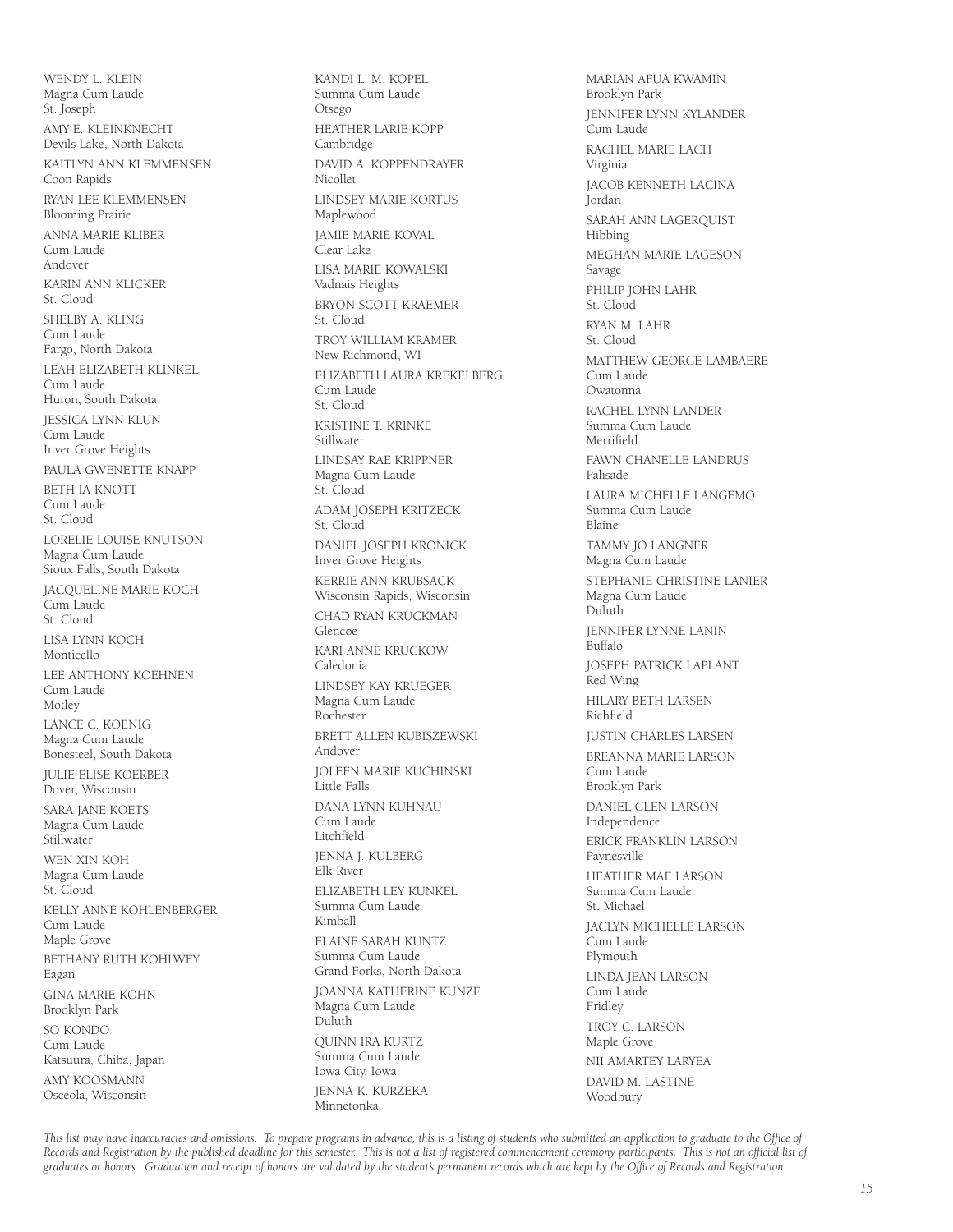OLIVIA RAE LATIMER Summa Cum Laude Swan River BRIAN MATTHEW LAUER Woodbury MARCIA JEAN LEDDY Magna Cum Laude St. Cloud JASON DONALD LEDEBOER Willmar REBECCA JO LEDEBOER Magna Cum Laude Prinsburg ANNA VICTORIA LEE Summa Cum Laude Kenyon BENJAMIN R. LEE St. Cloud FENG YUN LEE Magna Cum Laude Johor, Malaysia NATHAN OLIVER LEE Summa Cum Laude Buffalo TERRY JOHN LEE, JR. Maplewood ELISA JANE LEGATT Summa Cum Laude Annandale GRAIG ALAN LEGATT Magna Cum Laude Foley NATHAN JOHN LEHMEYER Corcoran HEATHER LYNN LEHMKUHL Cum Laude Wadena BRIDGET MALANA LEHN Magna Cum Laude St. Joseph LINDSAY MARIE LEHTOLA Starbuck JULIE CHRISTINE LEININGER Freeport, Illinois KELLIE JO LEKO Cottage Grove DANIEL YESHITELA LEMA Cum Laude St. Paul JEREMY STEVEN LEMBECK Albany MARIE-MICHEL LEMIEUX Boisbriand, Quebec, Canada ROLLIE JOHN LEMKE Kimball ANGELA M. LENNARTSON Oakdale JACOB DOMINICK LENORT Fairmont MATTHEW KENNETH LENZ Summa Cum Laude Plymouth

BRIAN DAVID LEONARD Woodbury JULIE LYNN LERAAS Browerville BETSY RUTH LEVERING Rochester CANDACE JEAN LEYK Summa Cum Laude Sauk Rapids DANIEL JOHN LIDEEN Cum Laude Rochester AIMEE M. LIEN Litchfield TONY NICK LIESER Holdingford CATHERINE N. LIGHTHART Wausau, Wisconsin MICHELLE MARIE LINDAHL Plymouth ALLY MAE LINDENBERG Cum Laude Grafton, North Dakota LINDSEY MARIE LINDMEIER Springfield KADY SUE LINDQUIST Magna Cum Laude **Stewartville** MEGAN LOVEY LINDQUIST Summa Cum Laude St. Cloud KIMBERLY M. LITKE Magna Cum Laude Becker MELISSA MARIE LITTLE Cum Laude Oakdale JIAYIN LIU Magna Cum Laude St. Cloud PETER ROBERT LIVIERI ERIC JOHN LOBERG Hoyt Lakes JENNA MARIE LOEFFLER Northfield COLE WADE LOEWEN Magna Cum Laude Kimball UMMID LOHANI Kathmandu, Nepal SARA ANN LOHRMAN Summa Cum Laude Willmar KRISTEN K. LOIDOLT Rice COURTNEY SU FAYE LONGTIN Cum Laude Riverdale, North Dakota FONG LOR St. Paul

BETH M. LORENTZ Cum Laude Hastings JOHN BENEDICT LORENZINI Magna Cum Laude Plymouth JACOB DAVID LOSO Champlin PEGGY LYIN LOWTHER Vermilliion, South Dakota BRIDGET ASHLEY LUDGATE Minong, Wisconsin RYAN CHARLES JAMES LUMLEY Big Lake NATALIE RAE LUNDAHL Cum Laude Fridley ANDREW RONALD LUNDERBY Brooklyn Park JEFFREY WILLIAM LUNDGREN New Brighton ANGIE KATHLEEN LUNDIN Cum Laude Litchfield BRITTA JEANNINE LUNDQUIST Cum Laude Brooten KERRI ANN LUSCHEN Magna Cum Laude Maynard MICHAEL ROBERT LUSSIER Minneapolis LONNA MAE LUSSO-SCHLANGEN Cum Laude St. Cloud TRAVIS D. LUSTI Menahga ADAM RYAN LUTZ Green Bay, Wisconsin LARAE ANN LYMER Summa Cum Laude Monticello ASHLEY MEGAN LYNCH Plymouth CATHERINE ADELE LYON Holdingford CASEY CARL MAAS Magna Cum Laude Huron, South Dakota LARISA MACK Summa Cum Laude EMILY ANN MACKS Hazelhurst, Wisconsin JOSHUA A. MAGNUSSON Magna Cum Laude Roseau DENELLE ANGELINE MAGUET Summa Cum Laude Ste. Rose, MB, Canada JAMIE LEE MAHAN Magna Cum Laude Annandale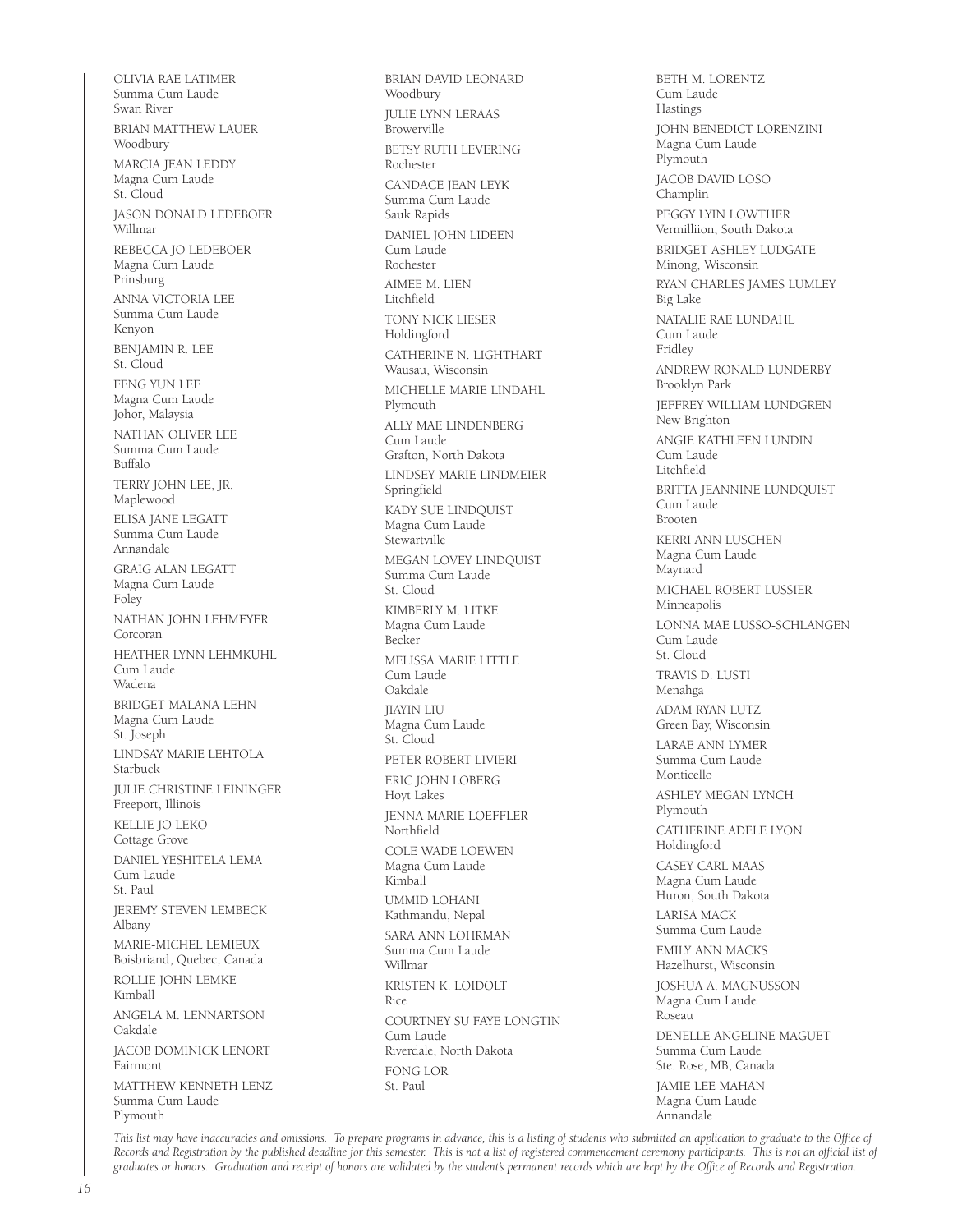LINDSAY MARIE MAHLE Coon Rapids JENNIFER MARIE MAJOR Maple Grove THOMAS R. MAJOR Cum Laude Maple Grove HILARY JABULANI MAKONYONGA St. Cloud CASSANDRA JO MALAKOWSKY DAVID VERNON MALCHOW Magna Cum Laude Princeton HEATHER LYN MANGEN Cum Laude Center City SHEENA LYNN MANN Minnetonka JONATHAN CLARK MARBLE Cum Laude Jackson, Mississippi ALLEN MARK MARECK Albany HADIZATOU MAREINI Cum Laude LAURA LEE MARKFORT Oakdale ASHLEE J. MARKGRAF Stewart MAXWELL LONG MARKHAM Magna Cum Laude Woodbury KYLE WILLIAM MARLES Montgomery, Alabama JOSA JAMES MARTIN Albertville MATTHEW LEE MARTIN Cum Laude Sartell JENNIFER LEE MARTINEZ Woodbury SUSAN LEIGH MARTINS Summa Cum Laude Avon DONI E. J. MARUSKA Cum Laude Hudson, Wisconsin JEFFREY LEE MARWEDE Minnetonka JOSEPH LEE MASON Fridley JUSTIN JEFFREY MASSMANN St. Cloud SEAN GREGORY MASTERSON Wayzata KRISTEN MARIE MATHIOWETZ Springfield COLE MICHAEL MATHISEN Cum Laude Delano

ASHLEY JO MATTSON Clear Lake JESSICA LOUISE MAURO Summa Cum Laude Fergus Falls JENNIFER ANNE-SONG MAXFIELD Pillager AMANDA LEE MAYER Magna Cum Laude Paynesville SHEILA MARIE MCADAMS Summa Cum Laude Cokato SEAN WILLIAM MCBRIDE Oakdale CHRISTIAN FRITZ MCCARTY Buffalo JAMES WILLIAM MCCARVILLE Iola, Wisconsin ERIN MARIE MCCLURE Paynesville TIMOTHY KEITH MCCONNELL Magna Cum Laude Fridley BENJAMIN BRUCE MCDONALD Fridley KATHRYN MARIE MCDONALD Summa Cum Laude New Hope SCOTT PATRICK MCDONALD Cum Laude Mesa, Arizona AUDREY ANN MCELWAIN Andover JESSICA ANNE MCGEE Brooklyn Center MEGHAN REBECCA MCGEE Magna Cum Laude Watertown, Wisconsin SAM ARNOLD MCKERNON Owatonna JOSHUA DAVID MCKINLEY Eden Prairie SARA MARGARET MCLAIN Hutchinson ASHLEY NAOMI MCLELLAN Magna Cum Laude Zimmerman RYAN W. MCMAHON Cum Laude New Hope JULIA KATHRYN MEHR Magna Cum Laude Cold Spring KATIE JO SUZANNE MEHR Cum Laude Annandale STEPHANIE MARIE MEIDL Cum Laude St. Cloud REBECCA ROSE MEIER Hastings

EMILY PHILAMENA MEINERT Magna Cum Laude Rice NATHAN A. MEINTS Magna Cum Laude Clara City CASEY J. MELBERG Chokio SCOTT MATTHEW MELBERG Chokio DMITRY V. MELNITCHOUK Cum Laude St. Petersburg, Russia MARIA DEANN MELSHA Arlington TRICIA JEAN MENSING Mankato SARAH ANN MENTH Magna Cum Laude Annandale AMANDA KANG MERRICK Summa Cum Laude Jamestown, North Dakota JOSHUA MICHAEL MESSNER Magna Cum Laude Rosemount AMBER LYNN METZKER Cum Laude Fort Atkinson, Wisconsin AMBER SUSAN MEYER DANA LEA MEYER Motley CARLOS MEZA Santa Ana, California TROY DANIEL MICHAUD Maple Grove BENJAMIN DAVID MIKKALSON South St. Paul ALLISON JEAN MIKLE St. Cloud JONATHAN P. MILLER Magna Cum Laude Maplewood NAZIMUDDIN GOLAM MIRZA St. Cloud KEVIN ADAM MISKOWIEC Minneapolis CHRISTOPHER ROBERT MITCHELL Mankato HIRONORI MIZOBUCHI Cum Laude Ishikari, Japan KATIE ANN MOCH Summa Cum Laude Mandan, North Dakota JUSTIN DAVID MOELLER **Foley** DANA MARIE MOEN Magna Cum Laude Milan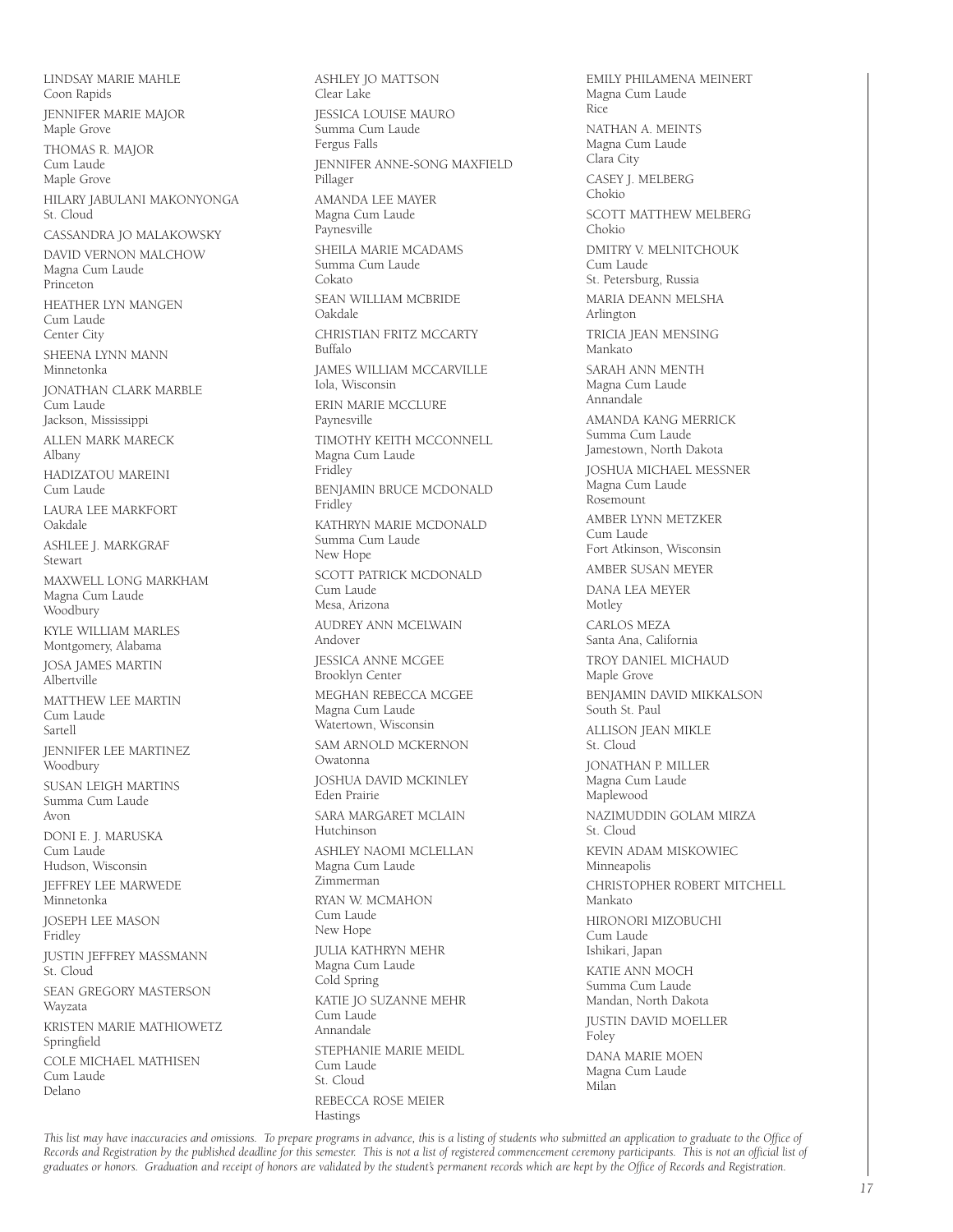JACOB PATRICK MOENING Lakeville MEGAN ELIZABETH MOLITOR Sauk Rapids DAN J. MONDLOCH Magna Cum Laude St. Cloud TRACY DAWN MONGE Embarrass MELISSA MONTANEZ Cum Laude San Juan, Puerto Rico RYAN HILLAM MORAVETZ Magna Cum Laude Woodbury BRIAN M. MORGAN Madison, Wisconsin JENNIFER ROSE MORRELL Brainerd ASHLEY MEGANN MORRIS Summa Cum Laude Bismarck, North Dakota MARQUITA LYNN MORRIS Byron DAVID LEE MORRISON Cum Laude Brainerd BRANDON ALLEN MOSER Brainerd AMBER J. MOSKE  $St. Cloud$ ABBEY MAE MOTZ Summa Cum Laude Maplewood ANISHA JADE MOTZKO Watertown ANDREW CLIFFORD MOULZOLF Foley MICHAEL CHRISTOPHER MOWAN THOMAS JAMES MRKVICKA Glencoe ANTHONY MICHAEL MUELLER Champlin KARL LUTHER MUELLER Glenwood RYAN TIMOTHY MUELLER Orono SARAH KATHERINE MUELLER Cum Laude St. Cloud JOHN NORMAN MUHLENPOH ANNA MARIE MULDER Apple Valley RACHEL ANNE MULLER North St. Paul KATHLEEN ANNETTE MULLIN Apple Valley MOLLY ELIZABETH MUNSON Cum Laude

JOLIEN MUNSTERHUIS Dalen, The Netherlands JESSICA JEAN MUONIO Magna Cum Laude Sartell EMILY ELIZABETH HESCH MURPHY Cum Laude Minneapolis MARC WILLIAM MURPHY St. Cloud AMELIA BETH MURRAY Magna Cum Laude Ellsworth, Wisconsin LANCE J. MUYRES Foley ALARIC ARTHUR MYERS Morris KRISTIN M. MYERS Roseville FARSHID HOSSIEN NAJI Maple Grove MARCI A. NARLOCK KAREN LEIGH NASH Maple Grove WHITNEY MARIA NAUMANN Cum Laude Milaca PETER JOSEPH NAYQUONABE Cum Laude Onamia CYRUS DEREK NDOWO Brooklyn Park JUSTIN C. NEECK Mounds View COLAN MATHEW NEESE Magna Cum Laude Apple Valley BRYAN SANG HYUK NELSON ERIN DAWN NELSON Cum Laude Maple Grove JASON J. NELSON Cum Laude Roseville JENNIFER LOUISE NELSON Mora KRISTIN JO NELSON Buffalo MICHELLE LYNN NELSON Cum Laude River Falls, Wisconsin NICHOLAS ALLAN NELSON Cum Laude Plymouth PRESTON RAYMOND NELSON Magna Cum Laude Brainerd SHANNON R. NELSON Summa Cum Laude Monticello

SHAWN KAPITAN NELSON Maple Grove ZACHARY R. NELSON Wisconsin Rapids, Wisconsin ANGELA M. NEMETH Summa Cum Laude Zimmerman ANDREW THOMAS NERE Summa Cum Laude Danube KRISTEN A. NERISON Hinckley MITCHELL ALEX NESS Big Lake ALEX BENJAMIN NESTER Sioux Falls, South Dakota CASEY R. NEUVILLE Amherst Junction, Wisconsin GARY C. NG CHINH D. NGUYEN Magna Cum Laude St. Cloud MINH QUANG NGUYEN Cum Laude Vietnam HEANG NHIM St. Paul THOMAS JAMES NICHOLS Arden Hills TODD M. NICHOLS Lakeville JOSEPH JOHN NIEHAUS Osakis DANIELLE TERESA NIEMAN Cum Laude Plymouth KAARA CHRISTINE NILSSON Summa Cum Laude HEIDI ANN NOBBE Dayton PATRICIA LYNN NOBLE JESSICA LYNN NOELLER Summa Cum Laude Bloomington BRIAN KENT NOLT Red Wing KRISTIN LEIGH NORD Summa Cum Laude Buffalo KELLY LYNN NORDAHL Magna Cum Laude Robbinsdale KYLE ELIZABETH NORDGREN Cum Laude Brooklyn Park KEVIN R. NORMAND Chippewa Falls, Wisconsin ADAM CLIFFORD NORTHENSCOLD Magna Cum Laude Maple Lake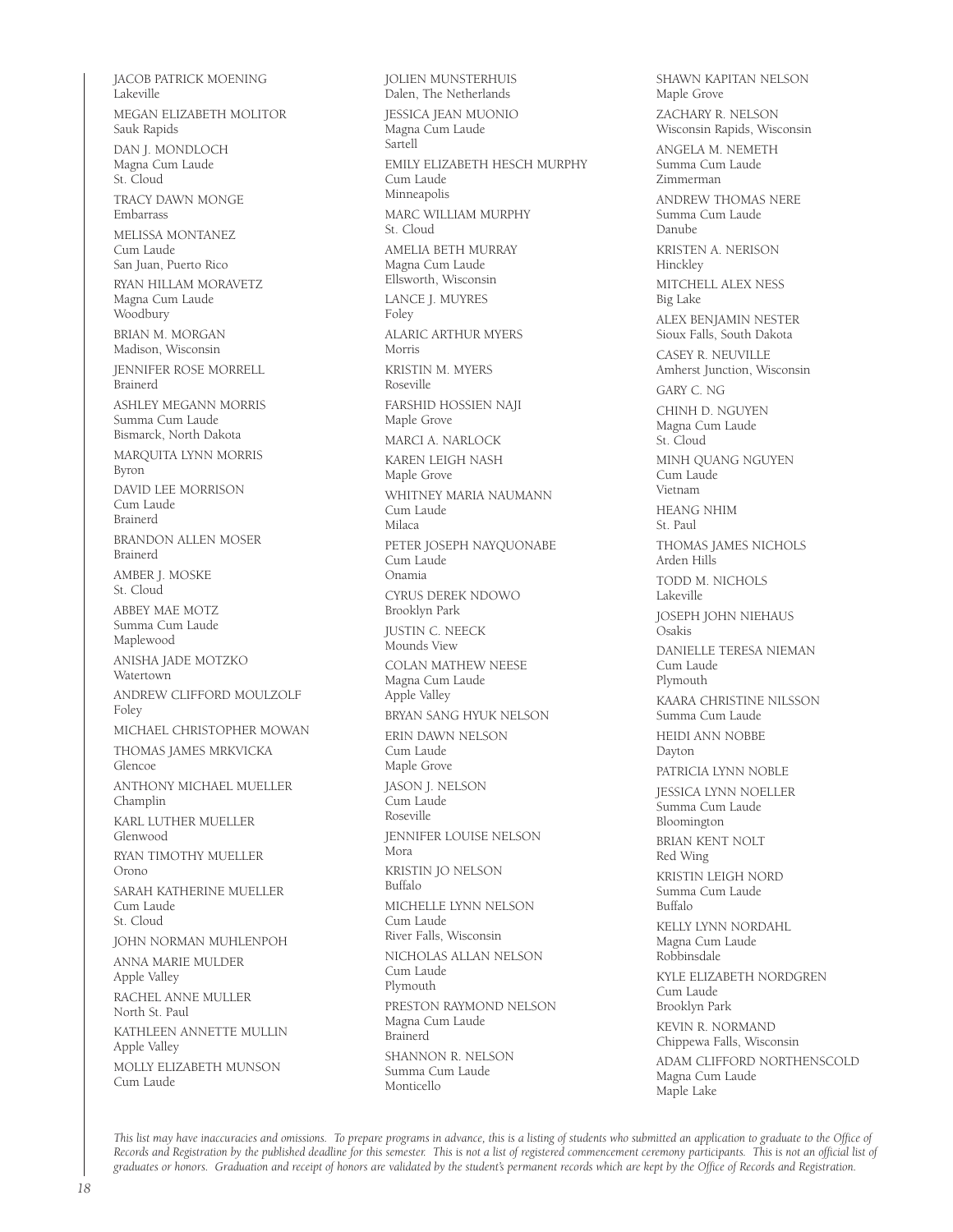SIERRA RUTH NOWAK Summa Cum Laude Marshfield, Wisconsin ROBERT OROKO NYARIBO Nairobi, Kenya AARON RAY NYSTEDT St. Cloud KETURAH ELIZABETH OBERLY Sartell ADAM GERALD OBREMSKI Magna Cum Laude Blaine MALINDA ANN O'BRIEN Magna Cum Laude Beaver Creek KYLE A. O'CONNOR Brainerd CHRISTOPHER OTIENO ODERA Nairobi OLUSEUN AKINWALE ODUMADE Cum Laude St. Cloud DANIEL EDWARD OEHLKE Woodbury MEGAN PATRICIA O'FALLON New London JERMAINE OTIENO OGAJA Cum Laude Nairobi, Kenya KATRINA MARIE OHMANN Cum Laude Inver Grove Heights CASSIE ROSE OKRONGLIS Elk River ASHLEY NICOLE OLMSCHEID DEREK JOHN OLMSCHEID Sartell NICOLE EVELYN OLMSCHEID Sauk Rapids ADAM JAMES OLSON Champlin AMBER ROSE OLSON St. Francis BRADY LEE OLSON Cum Laude Spicer DREW RYAN OLSON Magna Cum Laude Buffalo EMILY JO OLSON Summa Cum Laude Stevens Point, Wisconsin IAN K. OLSON Dayton JOSEPH PATRICK OLSON St. Paul JUSTIN JAMES OLSON Magna Cum Laude Lyndon Station, Wisconsin ROSS ARTHUR OLSON

OMOBOLA OLUFEKO Oakdale ANGELA AUMA OMONDI AMY JO ONELL Summa Cum Laude Litchfield HIROSHI ONO MARCUS D. ONSUM Cum Laude Albertville KRISTY ANNE OONINCX Cum Laude Moose Jaw,Saskatchewan, Canada KATRINA LANOR ORBECK Paynesville JORDAN B. ORE **Plymouth** WILLIAM ROBERT ORR Benson COLLEEN ROSEMARY O'SHAUGHNESSY Rochester OLUKOLADE O. OSIBODU Brooklyn Park STEVEN ANDREW OSOJNICKI Magna Cum Laude Shoreview MICHELLE ROBYN OSWALD Delavan KRISTIN L. OTTERSON Summa Cum Laude Monticello BRADLEY NELSON OUART Summa Cum Laude Sauk Rapids WEND-RATAMANEGRE OUEDRAOGO St. Cloud RACHEL ANN OVERFIELD Summa Cum Laude Coon Rapids BABATUNDE AYODELE OYEWO St. Paul JENNA GAIL PAASCH Magna Cum Laude Rice JONATHAN MICHAEL PAGE Coon Rapids MICHAEL JEREMY PALIN Cum Laude TERRY LEE PALLESEN Summa Cum Laude Buffalo HEIDI JOY PALLOW Summa Cum Laude Sauk Centre VALERIE ANITA ROSS PALMQUIST Foreston KRISTOPHER LEE PALUCH Cum Laude Ivanhoe

KRISTI MICHELLE PANGRAC Magna Cum Laude Upsala JOANNE L. PARKER Magna Cum Laude Minneapolis CATHERINE ELIZABETH PARKS Cum Laude Hastings STEVEN MICHAEL PASCH Roseville SARAH CHRISTINE PASHOLK Elgin, Illinois MEGHNA C. PATEL Cum Laude MARYALICE CARYL PATRIN Summa Cum Laude JOEL D. PAUL Sauk Rapids KELSEY SUE PAULSRUD Summa Cum Laude Nielsville REBECCA LINN PAUMEN Norwood META CLAIRE PAUTSCH Gaylord CARA LINDSAY PAWLOWSKI Cum Laude Willmar JESSICA VIVIAN PAWLU Summa Cum Laude Pierz STEVEN JAMES PEARSON Anoka MATTHEW ROBERT PEDERSON Cum Laude Maple Grove SCOTT JAMES PEDERSON Benson GEORGE MONTGOMERY PEGG Magna Cum Laude Minneapolis KATHERINE JO PELZER Royalton CHRISTINE ISABEL PENA Wadena MALLORY MAE PEPER Magna Cum Laude Faribault STEPHANIE DIANE PERLEY Anchorage, Alaska JAMIE JEAN PERSON Cum Laude Isanti ALLAN MICHAEL PERSONS Cum Laude St. Charles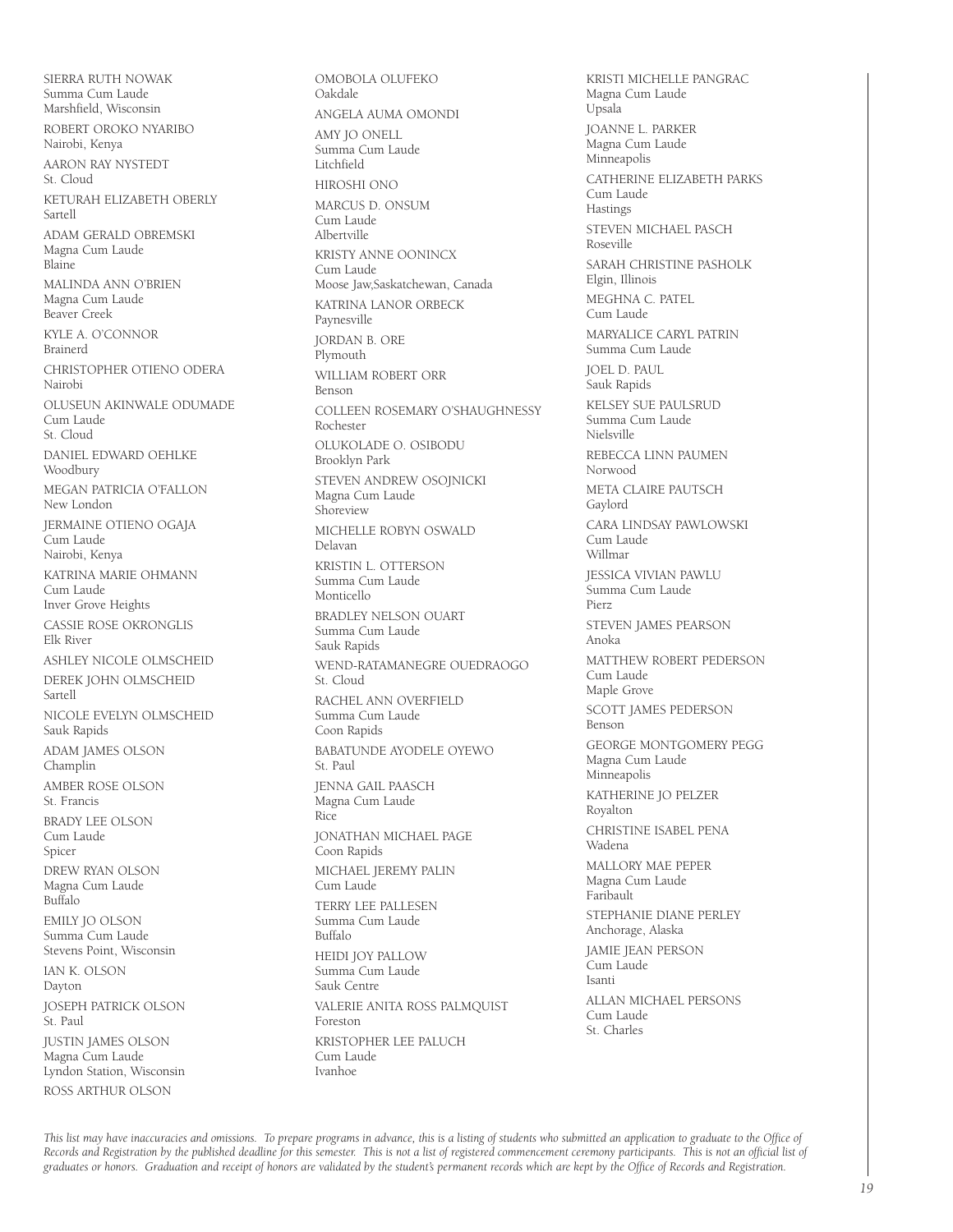JESSICA LYNN PETERICK Royalton JACQUELYN DANIELLE PETERMAN Alexandria JOHN DEREK PETERS Minnetonka ALICIA ANNE PETERSEN Magna Cum Laude Mound ADAM JOEL PETERSON CHELSEA JULIE PETERSON DONNA LEE PETERSON Osakis MELISSA ANN PETERSON New Ulm TIMOTHY L. PETERSON Cum Laude Maple Grove TRAVIS JON PETERSON Minneapolis THOMAS JAMES PETTY Annandale JASON ROBERT PFEIFER Waukesha, Wisconsin BOUNYOO PHILAVANH St. Cloud ANGELA KAYE PHILLIPS St. Louis Park KELLI D. PIATKOWSKI Summa Cum Laude Minnetonka MICHAEL ANTHONY PICHA St. Paul JASON E. PICK Rice DEANNA KRISTINE PIEPER Baudette MICHAEL WILLIAM PIEPER Shoreview JENNIFER LEIGH PILLSBURY Magna Cum Laude Duluth AUSTIN ARLO PITCHER Magna Cum Laude St. James SARAH MARIE PITTMAN Summa Cum Laude Swanville ADAM DOUGLAS PLANTE Magna Cum Laude Sartell ROCHELLE MARIE PLATZ Avon ROBERT CHARLES PLOURDE Cum Laude Prior Lake PETER JEFFREY PLUIMER Cum Laude Belle Fourche, South Dakota

DUANE GARY PLUMSKI Cum Laude Royalton JOHN RANSOM POFERL Oakdale ANNE MELISSA POLLARD Summa Cum Laude Elk River PAUL PONY Bachelor of Arts JENNIFER S. POSCH Cum Laude Sauk Rapids CAROLINE E. POTTHOFF Magna Cum Laude Chanhassen JENNIFER ELISE POWER Summa Cum Laude Cokato SUDEEP PRADHANANGA Pokhara, Nepal CHRISTOPHER GARY PRAMANN Kimball MARA ELLEN PRAWER Northfield JESSICA LYNN PRETTNER Rush City KERRY A. PRICE St. Cloud MATTHEW GORDON PRIEBE Champlin NICHOLAS ELLARD PRINKKILA Plymouth SCOTT JOHN PROULX Summa Cum Laude Crookston HOLLY ANN PROW Cum Laude St. Cloud MEGAN MARIE PRZYMUS Minneota SAMUEL FURY PUTERBAUGH St. Cloud MITCHELL JAMES PUTNAM Ashland, Wisconsin EMILY MEDORA QUIRK Sioux Falls, South Dakota PATRICIA ANN QUIRK Chisholm JENNIFER JEAN QUISTORFF Cum Laude Osakis NICOLE MARIE RADDATZ Sauk Rapids NATHAN ROBERT RADUNS Magna Cum Laude Sauk Rapids TAHA AHMED RANA TRAVIS D. RANDOLPH Prescott, Wisconsin

MEGAN ELIZABETH RASMUSSEN Waconia NATALIE RATHA Summa Cum Laude Milwaukee, Wisconsin CONNOR RAUSCH Cold Spring JULIE ANN RAUSCH .<br>Cum Laude Dassel REID WALLACE RECHEL Cloquet JOSHUA SINCLAIR REDINGTON St. Michael/Albertville ROGER WILLIAM REDMOND, JR. Magna Cum Laude Burnsville RYAN ROLAND REDMOND Magna Cum Laude Burnsville BRYAN M. REED St. Michael JEREMY ALLAN REED Lafayette, Indiana LIZ NICOLE REED Summa Cum Laude St. Cloud ALISON KAY REESE STEVEN MICHAEL REESE TRAVIS MARK REICH Atwater MEGAN LEE REICHEL Magna Cum Laude Annandale AMANDA EMELIA REILING Cum Laude Avon NICHOLAS ALAN REINA Eden Prairie MELISSA J. REISDORF Cum Laude Milaca CHAD MICHAEL REITZNER Magna Cum Laude Rogers EKATERINA REKA Summa Cum Laude Kiev, Ukraine CASSANDRA JAYNE REMER  $I \subset I$ CORINNE MICHELLE RENN Summa Cum Laude St. Cloud NATHANAEL PETER RESMAN Big Lake KATIE LINDSEY RESSIE Fountain City, Wisconsin SHARA MARIE RESSLER Cum Laude Faribault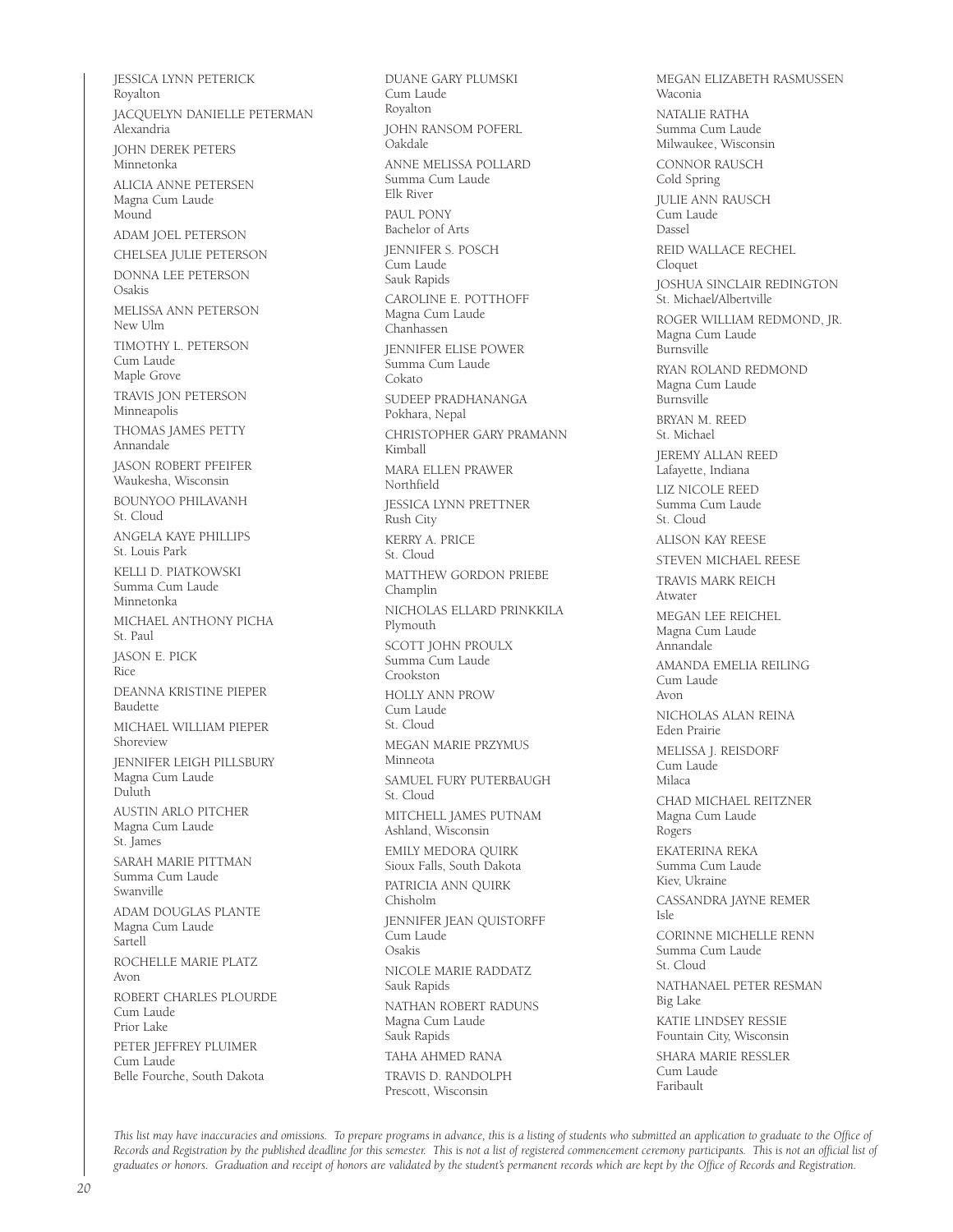DUSTIN C. RETTIG Brownton NAOMI ANN RETTIG Stewart WESLEY J. REVAK Plymouth ERIC JOSEPH REVERMANN Cum Laude New Munich ARLENE REYES Wadena MOISES REYES STEPHANIE REZACK Elk River QUINN THOMAS RHODA Foreston ANDREA RAE RHUBY Summa Cum Laude Brainerd BENJAMIN JOHN RICE Young America RYAN T. RICHARDSON Burnsville ANJALI DYANE RICHTER Sauk Centre RYAN RANDALL RICKE Winthrop YOLANDA M. RICO-GARCIA Cum Laude Chaska AMANDA MARIE RILEY Magna Cum Laude North Mankato AMBER BERNICE RINIO Eagle Bend MATTHEW ALLEN RIVARD White Bear Lake KALIE JO RIX Fergus Falls JULIA A. ROBAK AMY MARIE ROBARE Cum Laude Duluth NICOLE CHRISTINE ROBECK Magna Cum Laude Brooklyn Center JESSICA ANN ROBERTS Holdingford KIMBERLY ANN ROBINSON Avon MARGARET JUNE ROCKHOLD St. Cloud JUSTIN DAVID ROCKOW Hugo DANIEL T. ROE St. Cloud MICA MARIE ROGERS Parma, Michigan STEPHANIE ANN ROIGER Springfield

ANDREA LYNN ROISUM Willmar JASON MATTHEW RONNING Brooklyn Park NICK GERALD ROODA Magna Cum Laude Willmar LANCE JOHN RORVICK Hudson, Wisconsin KYLE MARC ROSA Summa Cum Laude Atwater DANIELLE JANET ROSARIO Rosemount JULIA BETHANY MARIE ROSE Summa Cum Laude Cedar KATE ELIZABETH ROSELAND St. Cloud AMY C. ROSENDAHL Cum Laude Fridley ANDREW JOSEPH ROTH Verndale MOLLY JEAN ROTHER Champlin/Dayton KELLY JEAN RUBY Cum Laude Hastings ANNMARIE KATHLEEN RUCK Balsam Lake, Wisconsin LAURA MARIE RUE Magna Cum Laude Big Lake GRETCHEN LYNN RUETH Summa Cum Laude MATTHEW HENRY RUF Cum Laude Mauston, Wisconsin BRIDGETTE ROSE RUFLEDT Bloomer, Wisconsin ADAM ALEXANDER RUPP New London JON MICHAEL RUPRECHT St. Cloud CHRISTINE ANN RUSSELL Minneapolis MATTHEW J. RUSSELL Cum Laude Duluth TIANNA MARIE RUSSELL Cum Laude Buffalo BENJAMIN PAUL RUTKA MICHAEL EDWARD RYBICKI Bloomington MICHAEL LAWRENCE RYNCHEK Maple Grove RICHARD W. SAATHOFF Elk River

MARK LEE SAHR Little Falls BENJAMIN JACOB SAILER Bismarck, North Dakota SHANNON ELIZABETH SAINDON Summa Cum Laude FEMI SALAU Summa Cum Laude Offa, Kwara State, Nigeria KATHERINE SALAZAR GONZALEZ AMIR SALEH Houston, Texas KELLY ANN SALZER St. Cloud CODY MICHAEL SAMLER Randall ASHLEY JEAN SAMPSON Cottage Grove JENNIFER SUE SAMSON Sartell ERIC GERALD SAMUELSON St. Paul MEGAN LYNN SAMUELSON Summa Cum Laude Cannon Falls NICKOLAS LEE SAMUELSON Cum Laude Sauk Centre CHAD CHRISTOPHER SANASACK St. Paul JESSICA LOU SANDGREN Summa Cum Laude Cosmos BRIAN ROBERT SANOSKI Little Falls LEONARDO LINCOLN R. SANTANA Guaira, PR, Brazil ALLA SAVCHUK Magna Cum Laude Maple Grove HEATHER MARIE SAWYERS Magna Cum Laude Ralston, Nebraska QUINN SPANIER SCARBOROUGH Cum Laude Alexandria LAJOY DENAE SCEPUREK Cum Laude Little Falls LISA MARIE SCHAAF Magna Cum Laude Hastings JASON RANDALL SCHAFER Cum Laude Foley BRENDAN JAY SCHARBER Summa Cum Laude Babbitt JONATHAN FREDRICK-SMITH SCHAVE Maple Grove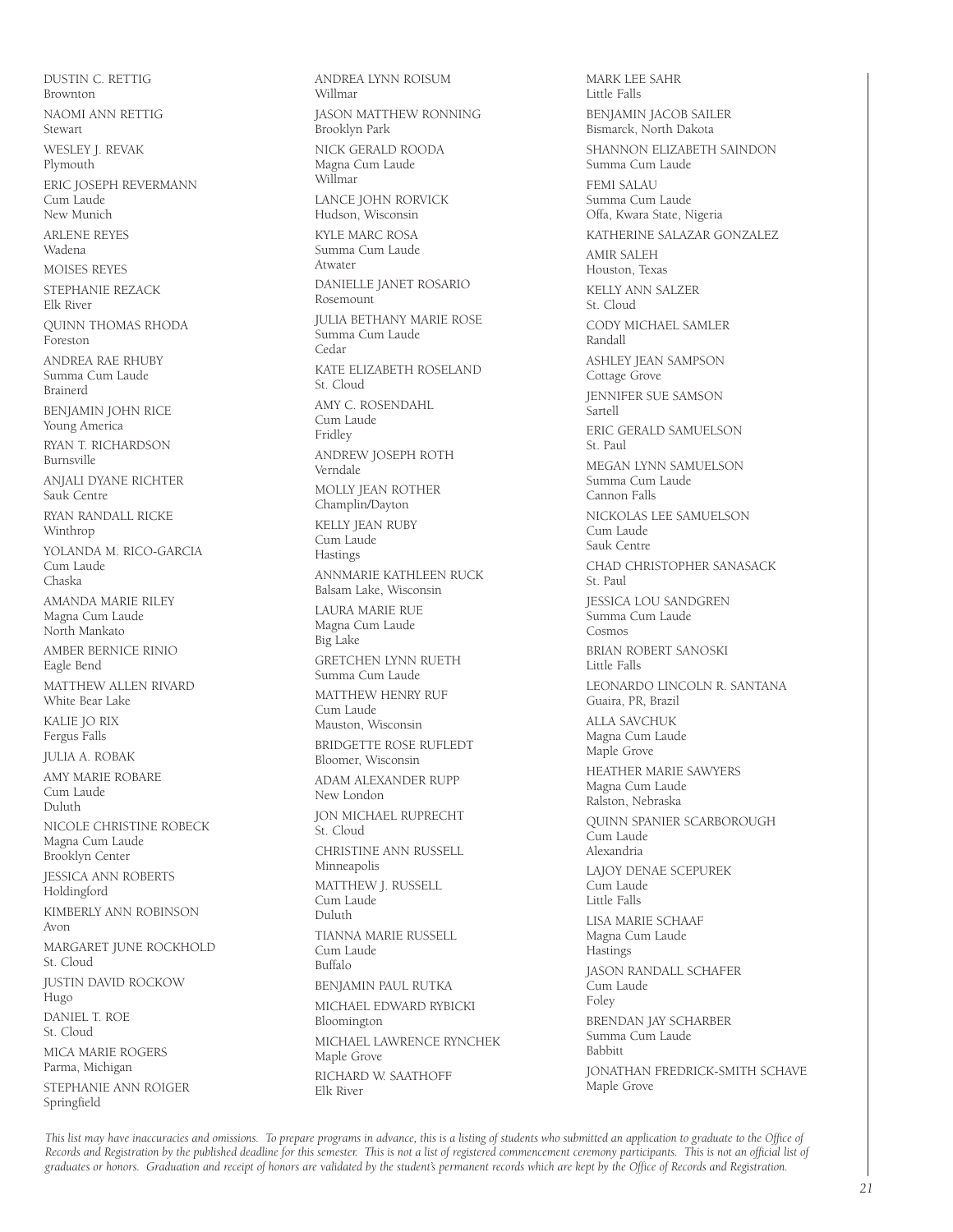JONATHAN V. SCHEELER Prior Lake TESSA ROSE SCHEFFLER Cum Laude Mazeppa ADAM PAUL SCHELLINGER Magna Cum Laude Sartell ERIC BLAIN SCHERER Minnetonka SAMUEL SCOTT SCHERVEN Magna Cum Laude Mound BRANDON JAMES SCHILLING Cum Laude Lino Lakes AMANDA RAE SCHIPPER Magna Cum Laude New Ulm ADAM RANDALL SCHLAGEL St. Bonifacius CHAD HAROLD SCHLEICHER St. Cloud CHANDRA LEIGH SCHMECHEL Magna Cum Laude Green Bay, Wisconsin JASON MICHAEL SCHMIDT St. Cloud JENNA MARIE SCHMIDT Osakis STEVEN JACOB SCHMINKE Magna Cum Laude Austin PAMELA ANN SCHNEIDER Cold Spring JACQULYN JO SCHNETTLER Cum Laude Alexandria JEFFERY RANDALL SCHOENBERG Spring Hill JON EVERT SCHOLTEN White Bear Lake HOLLY MARIE SCHREIBER Jackson KELLY KOMPELIEN SCHROEDER Chatfield GORDON CHARLES SCHRUBBE, JR. Cum Laude Albany DAVID JOHN SCHRUM Cum Laude JENNA LEE SCHUBERT Pierz GRANT CLAYTON SCHUETTE Coon Rapids VICTORIA CAROLINE SCHUETZLE Farmington SARAH NICOLE SCHULER Woodbury

ELIZABETH TERESA SCHULTE Magna Cum Laude Sartell AMANDA JANE SCHULTZ Andover JOHN WILLIAM SCHULTZ Sauk Rapids STACY LYNN SCHULTZ CARRIE ANN SCHUMANN Woodbury JENNIFER A. SCHUMANN Summa Cum Laude CHRISTOPHER JEROME SCHWANTZ Magna Cum Laude Becker DANIEL J. SCHWARTZ Monticello HEATHER CHRISTINE SCHWEBACH Magna Cum Laude Worthing, South Dakota JON THOMAS SCHWENZFEIER Cum Laude Sartell AMIE JOELLE SCHWINGHAMMER St. Augusta JOHN MICHAEL SCOTT St. Cloud STEFANIE JEAN SCOVILL Bismarck, North Dakota JULIE ANN SECORA Waverly JOSEPH C. SEIFERT St. Cloud LAURA SELIN Summa Cum Laude Madison, Wisconsin SHAWN MICHAEL SEMPH ANGELA MARGARET SEPPELT Magna Cum Laude Pierz KELLEY ANN SEVERSON St. Cloud RYAN RAY SEVERSON Magna Cum Laude Carlos DANIEL JAMES SEXTON Clearwater STEPHANI MORGAN SHACKELFORD Cum Laude Deephaven ARSISS SHAHDI Albertville RAJISH SHAKYA St. Cloud TRACY LYNN SHAPPELL Elk River ALICIA M. SHARMA Cum Laude Frederic, Wisconsin BHASKAR SHARMA

AMANDA A. SHAW Cum Laude Coon Rapids JOSEPH C. SHAW St. Cloud JOSEPH TISDALE SHEA Owatonna CHARLENE STELLA SHELDON St. Joseph JON ROBERT SHERN Milltown, Wisconsin NATHAN BURR SHERWOOD Owatonna ANNA ALEXANDROVNA SHILKO Petropavlovsk, Kazakhstan JESSIE ANITA SHIPP Summa Cum Laude Paul, Idaho AARON ORION SHOEMAKER Elk River EUGENE SHRESTHA LYDIA WOLDE SHUNA Minneapolis BARBARA ANN SIEJKO Summa Cum Laude Maple Grove JARRETT WESLEY SIEMS Magna Cum Laude THOMAS SCOTT SIEWERT Cum Laude Cottage Grove DESSERAY ROSE SIMON Little Canada KIMBERLY ANN SIMON Champlin KRISTA MARIE SIMONSON Hibbing MELISSA JO SIMONSON Cum Laude Preston NEVEN SIPIC Magna Cum Laude BRADLEY JAMES SIVANICH Andover LEAH MICHELLE SKIFSTAD Magna Cum Laude Grantsburg, Wisconsin TRISTEN ADELE SKUZA Rice HEATHER MARIE SLATE Stillwater NATHAN JOHN SLAVIK Jordan JACKIE B. SLOCUM Williston, North Dakota AMANDA MARIE SMITH Magna Cum Laude Maple Plain ANDREW MICHAEL SMITH Minneapolis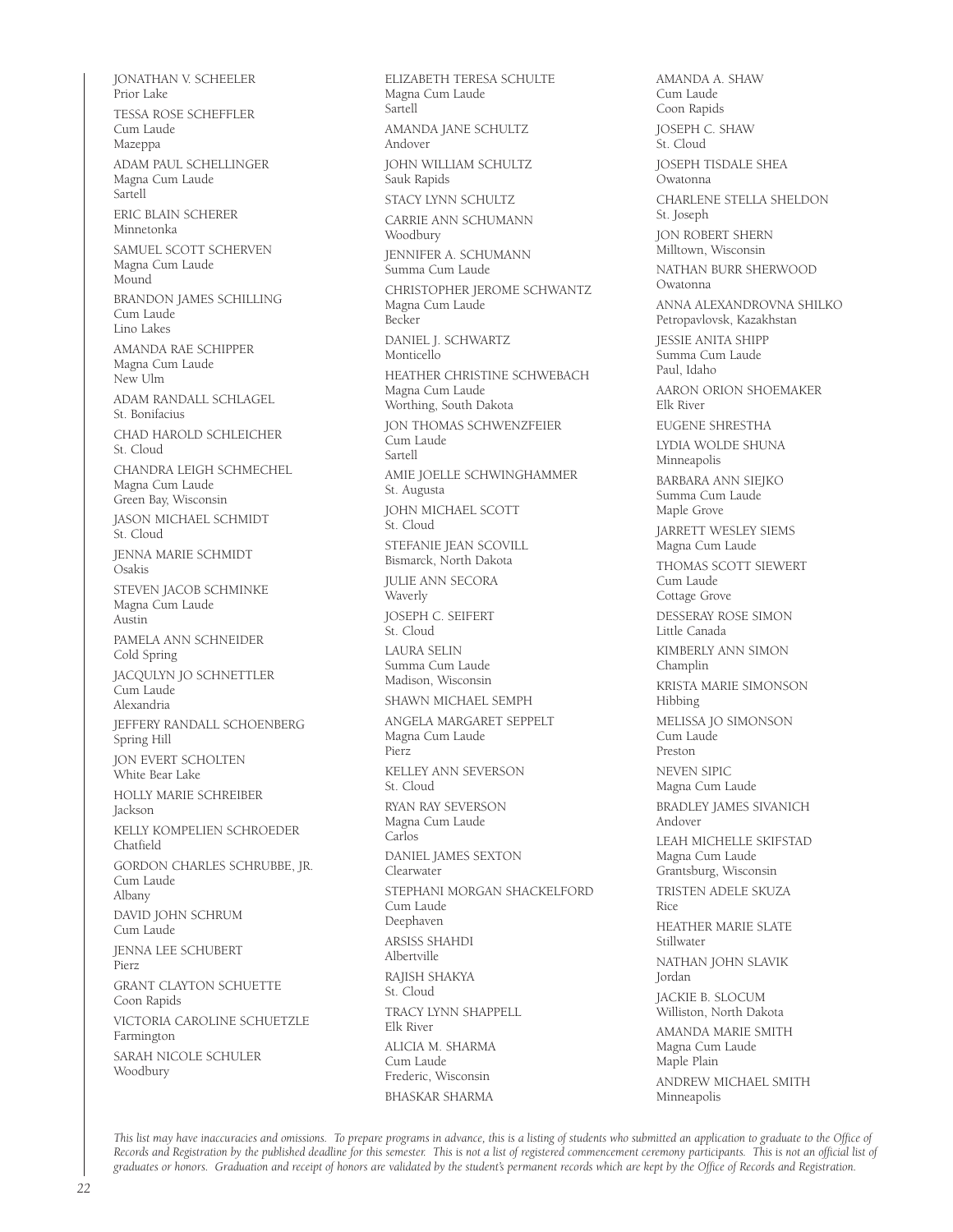JARED PAUL SMITH Cum Laude Minnetonka KAELYN MARIE SMITH Lewiston RENEE MARIE SMITH Rosemount THOMAS JACOB SMITH St. Cloud TRACY M. SMITH Summa Cum Laude Minneapolis LUCAS DANIEL SNOBECK Detroit Lakes DAVID JOHN SOBIECH St. Cloud BENJAMIN CHARLES SOBIECK Cum Laude East Bethel DAVID ISAAC SODERBERG Cum Laude New Hope KERRI PATRICIA SOHRE Lake Crystal SAMUEL OMOKUNLE SOKEYE BRANDON SCOTT SOLETA Shakopee JODI LYNN SOLINGER Summa Cum Laude Pierz THAI M. SON St. Cloud DARCY JEAN SONNEK Magna Cum Laude Albert Lea LAURA MARIE SORDILLO Elk River CRYSTAL MARIE SOWADA Summa Cum Laude Sartell RONNY CHEBET SOY Eldoret, Kenya ERIN WARD SPARKS St. Cloud NICOLE ANN SPAULDING Summa Cum Laude Champlin VICTORIA NICOLE SPAULDING Cum Laude Willmar ASHLEY CHRISTINA SPEICH Stillwater REBECCA KATHERINE SPITZNER Cum Laude St. James LAURI ST. JACQUES Sturgeon Falls, Ontario ERIN MELISSA STACK Cum Laude St. Cloud

MICHAEL LANE STADTHER St. Cloud TIMOTHY WILLIAM STAHL Hudson, Wisconsin MICHAEL JERRY STANG LANCE STEVEN STANGOHR Lakeville MARIA N. STARK Magna Cum Laude Sauk Rapids MEGGAN ELIZABETH STATON Anoka KRISTEN ANN STAUFIGER Madison, Wisconsin MATTHEW R. STE. MARIE Cum Laude Bloomington JEREMIAH ERIC STECK Plymouth JENNIFER LEE STEELE Magna Cum Laude Harris CARL JOHN STEIN Kimball RYAN H. STEINBACH Magna Cum Laude Brooklyn Center KELLY FRANCES STELLMAN Cokato JUSTIN PATRICK STENSRUD Rochester BRIAN THORSEN STEVENS Cum Laude Virginia ASHLEY MARIE STEWART KELLY ANN STEWAR KATELYN ELIZABETH STEWART-DESAUTEL Hastings LEAH BREANNE STICE Cold Spring CRYSTAL ROSE STIER Cum Laude Waltham SEAN MICHAEL STOKES Kenosha, Wisconsin JEFFREY GAYEL STOLL **Woodbury** JOEL CHARLES STOLTZ Princeton ERIC JOEL STOMMES Sauk Rapids DONNA M. STONE St. Cloud MARIA ROSE STORKAMP Magna Cum Laude Pierz CLAIRE E. STORRY Summa Cum Laude Maple Grove

MONICA ANN STOWE Cum Laude BRANDON JOHN STRACK Sauk Rapids KYLE RICHARD STRANG Sauk Rapids EMILEE MARIE STRASSBURG Magna Cum Laude Coon Rapids MATTHEW DAVID STRASSBURG Summa Cum Laude Princeton MELISSA ANN STRAUSS Rochester ASHLEY MARIE STRAW Cum Laude Big Lake ADAM MICHAEL STROMBERG St. Paul MOLLY ANN STUBSTAD Buffalo JEFFREY JOHN SUEDBECK Lakeville GARRET ROGER SUIHKONEN Virginia BUDI SUKARADJA St. Cloud ADAM JAMESON SULLIVAN Magna Cum Laude Green Bay, Wisconsin ANGELA ANNMARIE SULLIVAN Anoka DANIEL PATRICK SULLIVAN St. Cloud MATTHEW RICHARD SULLIVAN Cum Laude Crystal Lake, Illinois QUINN JASHA BRYAN SULLIVAN Anoka JOHN ROBERT SULLWOLD Magna Cum Laude Burnsville TOBY JAMES SUNDERLAND Blaine MEGHAN MARIE SUTHERLAND Roseville GARETT RAE SVIR Two Harbors NATHAN RYAN SWAN Sauk Rapids KIEL MARCUS SWANSON Cum Laude Freeport, Illinois SAVANNAH L. SWANSON Duluth BERNADETTE KATHERINE SWARTZER Magna Cum Laude Delano ADAM R. SWEENEY Magna Cum Laude Hibbing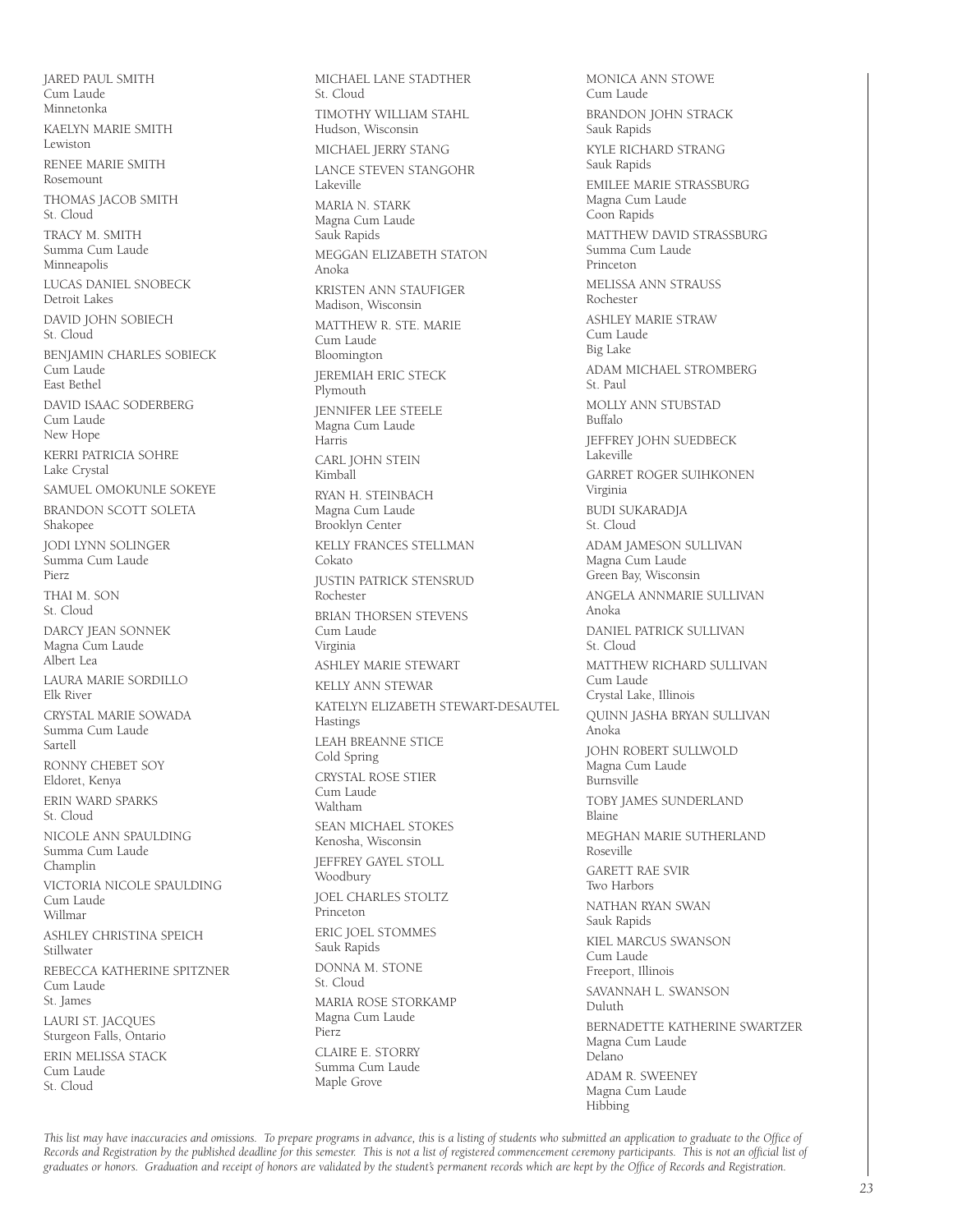SAMUEL TRUSKA SWENSON Sartell SARAH LEAH SWENSON Sartell GREGORY MATHEW SYMALLA St. Cloud MARTHA ANNE TACK Magna Cum Laude Willmar TEWODROSE KETEMA TAMIRE KWAN SIN TAN YING YI TAN Penang, Malaysia HOLLY ANN TAPPE Roseau SHANE AARON TAPPE Cum Laude Detroit Lakes FARHAN TARIQ St. Cloud MARIANNA MARJORIE TAVES Summa Cum Laude Detroit Lakes JENNA ANN TAYLOR Summa Cum Laude Waconia LOUIS JOHN TEGDESCH St. Paul WEE SZE TEH Magna Cum Laude MICHAEL PAUL TENEYCK Shakopee JING WEN TEOH Magna Cum Laude St. Cloud MICHAEL JACK TERRES Melrose MOLLY JEANNE THALHUBER Roseville STEVEN I. THEIS Summa Cum Laude Sauk Rapids MICHELLE LAURA THEISEN Sauk Rapids OLIVIA ROSE THEISEN Cum Laude St. Cloud JESSICA MARIE THELEN Freeport AMBER MARIE THESING Plymouth CHEIKH SADIAYE ASSITAN THIOUNE CHRIS SELVARASAN THIRUCHELVAM B Cum Laude Klang, Malaysia AMBER N. THOMAS Big Lake JENNIFER RENEE THOMAS Eden Prairie

JAMES LEE THOMASON Belle Plaine BLYTHE ELLEN THOMPSON Lino Lakes CASEY EDWIN THOMPSON Alexandria SARA I. THOMPSON Eden Prairie STARRSHA MARIE THOMPSON Magna Cum Laude Blaine STEPHEN MICHAEL THOMPSON St. Cloud KRISTIN ANN THORKELSON Wayzata MEREDITH A. THORN Cum Laude Elk River JENNIFER LOUISE THRUN Cum Laude Elk River AMBER D. TISCHMAK Cum Laude Sauk Rapids ASHLEY MARIE TISCHMAK Cum Laude Sauk Rapids JOSEPH K. TITUS, JR. **Crystal** KAYLA MARIE TODNEM Cum Laude St. James ASHLEY MICHELLE TOENJES Cum Laude St. Cloud KELLY ELIZABETH TOMCZIK Magna Cum Laude St. Cloud GINA MARIE TOMERLIN Maple Grove BAREDU GELGELU TONA Minneapolis KAJELTU GELGELU TONA Minneapolis MARGITU GELGELU TONA Minneapolis JEREMY DUANE TONGEN Clarkfield NEIL E. TOOV Austin NATHAN L. TOPP Cloquet CHELSEA ANN TORBORG St. Cloud JOSEPH RICHARD TRAINOR Cum Laude ANHPHONG NGO TRAN Savage AVALON WOLLMAN TREKELL Sartell

BREANNA MARIE TRINKA Woodbury JENNA RAE TRISKO Summa Cum Laude Waite Park LACEY MARIE TROSSBACH Cum Laude St. Inigoes, Maryland THOMAS NICHOLAS TRUEDSON Richfield ADAM ROBERT TSCHIDA Summa Cum Laude Albany BRANDON S. TSCHIDA Albany JONATHAN JOESPH TSCHIDA St. Cloud DANIELLE MARIE TUCCI Magna Cum Laude Cottage Grove ANDREW JOHN TUCHOWSKI Albert Lea NAMGYAL DOMA TULADHAR St. Cloud CHIKAKO UENO Oushu-City, Iwate JOSHUA BRUCE ULLOM Dassel ARIT EFIONG UNANAOWO Akwa-Ibom State, Nigeria AMANDA ROSE UNDHJEM Lignite, North Dakota JENNIFER LYNN UNER Chanhassen RAPAN UPRETI Cum Laude Kathmandu, Nepal MARK RYAN URBAN Dassel TANYA RAE U'REN Waconia MUHAMMAD EMADULLAH USMANI Eagan KYLE ALFRED VALERIUS Albertville NICHOLAS HARTFORD VAN PELT NATHAN M. VANBECK Summa Cum Laude LAURA MARIE VANDENBROEKE Cum Laude Ham Lake AMANDA M. VANHOVEN Wauwatosa, Wisconsin KELLIE ANN VANHYFTE Cum Laude Maple Grove AMY ROSE VAUDRIN Bachelor of Elective Studies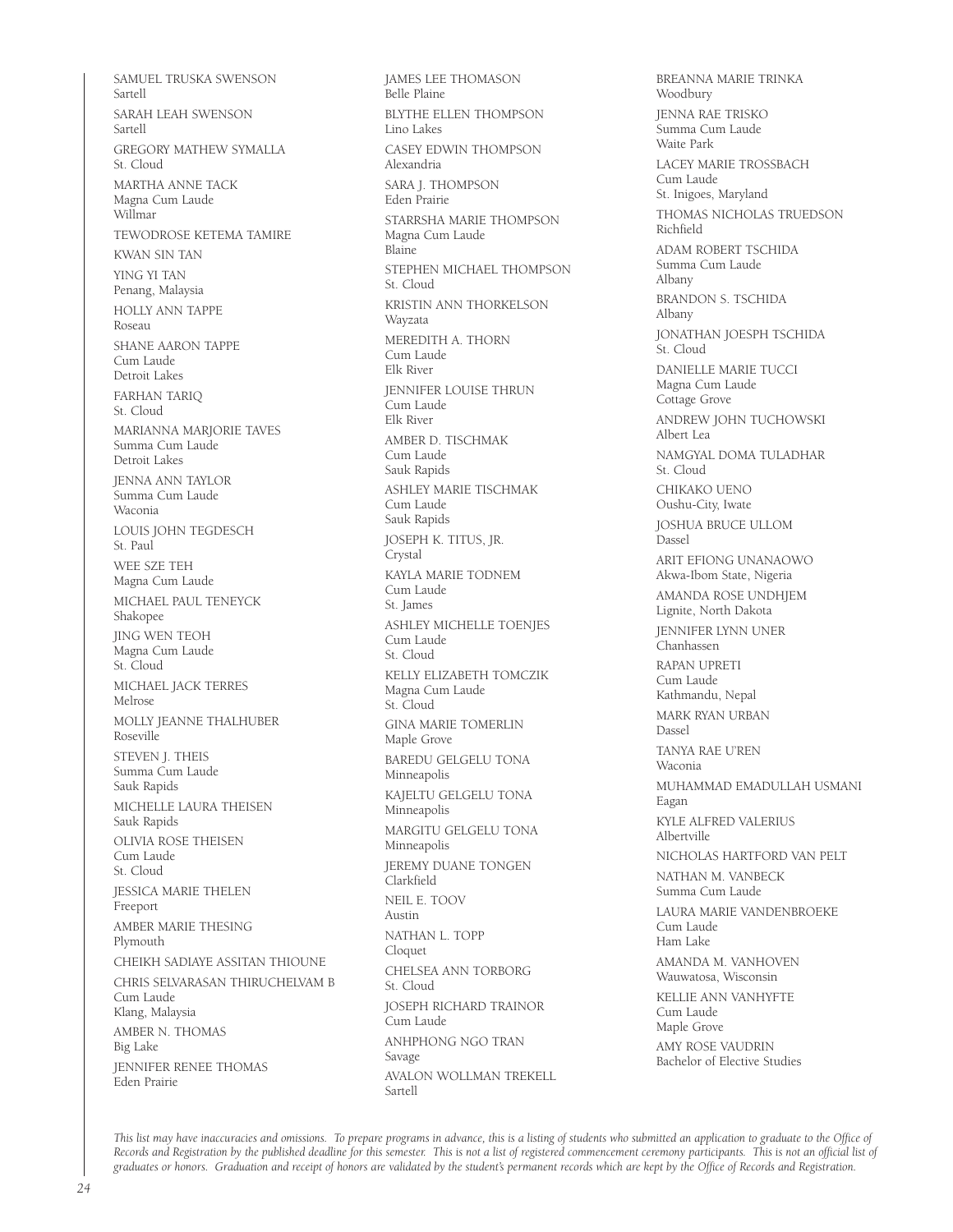KEVIN HUGH VAUGHAN Summa Cum Laude Inver Grove Heights ALMA WENDOLINE VEGA VEGA ELIZABETH ROCHELLE VEIT Magna Cum Laude Maple Grove BRETT THOMAS VESEY Cum Laude Shoreview JACQUELINE A. VIEAU .<br>Delano LAFE DOUGLAS VIKER Cum Laude Orcutt, California JORDAN CHRISTOPHER VINCENT Summa Cum Laude Rosemount ANDREA JOY VIRGIN Cum Laude Eagan MATTHEW TIMOTHY VOGEL Melrose MATTHEW DAVID VOGT Henning ROGER MICHAEL VOGT Big Lake BRANDON ALLEN VOIT St. Cloud DANIEL JAMES VOLTZ Vadnais Heights CAITLIN THOMATZ VOSS Summa Cum Laude St. Cloud AMANDA LYNN VREELAND Magna Cum Laude Sartell YI FUNG VUE Magna Cum Laude Otsego LEANNE MARIE WAGAMON Cum Laude Forest Lake JEFFREY JAMES WAGNER Buffalo NOAH D. WAHL Maple Grove AYAKO WAKUI Fukushima, Japan CHRISTINA HELEN WALCHESKI Magna Cum Laude Foley ASHLEY MARIE WALKER Montgomery CALLI LYNN WALKER Champlin DAMIAN ROBERT WENDLIN WALKER Magna Cum Laude Lino Lakes RYAN HARLEY WALKER Stillwater

LEANN RENEE WALLACE Mounds View BRIANNA MARIE WALSH Cum Laude Blaine ADAM JOSEPH WALSTROM Apple Valley CLINTON RUSSELL WALTERS Cum Laude Burnsville STACY MAY WALTMAN Cum Laude Little Falls MATTHEW T. WALZ STACY L. WANOUS Hutchinson BRETT JONATHAN WARD St. Cloud AMANDA MAY WARMBOLD St. Cloud JACLYN MARIE WARNE Rosemount JENNIE LYNN WARNER Magna Cum Laude Milaca COURTNY BETH WARNS Sioux Falls, South Dakota BRIAN ROBERT WARZECHA Magna Cum Laude Holdingford ANN ELIZABETH WASHA Cum Laude Montgomery RHIANNON ROSE WAY Eagan/Chicago, Illinois NINA J. WEBER Summa Cum Laude Foley SHANNON MARIE WEBER Cum Laude St. Michael DONYA L. WEIBELER Cum Laude Mound PETER ADAM WEIDEN Madison, Wisconsin KURT WILHELM WEINGART Bloomington JARED ANDREW WELLE Cum Laude Fergus Falls JASON HARRY WELLE Magna Cum Laude Pierz LACEY BETH WELLENS Carver MICHAEL GEORGE WELLNER Bemidji BETH MARIE WELLS Elk River

LATASHA MAY WELSHONS Hastings RYAN JAY WELTSCH CHELSEA D. WEST Cum Laude Brandon, South Dakota KAJA ELDRE WESTEGAARD Roseville MICHAEL ALLEN WESTIN Detroit Lakes JUSTIN JEFFREY WETZEL Bismarck, North Dakota ANDREW OLIVER WHEELER Longville JAMIE LYNN WHEELER Magna Cum Laude Jackson TATE THOMAS WHEELER Neenah, Wisconsin JESSICA LYNN WHITAKER Brookings, South Dakota JORDON SCOTT WHITNEY .<br>Cum Laude Mapleton LEESA L. WHITTLEF Buffalo JEREMIAH LEE WICKENHAUSER New Richmond, Wisconsin JARED WIESELER Yankton, South Dakota REANNA JO WIGEN Minneapolis ALISON LYNN WILFAHRT Magna Cum Laude Sartell LINDSAY M. WILFAHRT New Ulm KRISTIN NICOLE WILL Cum Laude St. Clair CASEY RYAN WILLIAMS Magna Cum Laude Kimball DUSTIN M. WILLIAMS Vadnais Heights JOSHUA TROY WILLIAMS Blaine KIM JAMES WILLIAMS Neenah, Wisconsin TERRIE LEE WILLIAMS-SIMON Cum Laude Prescott, Wisconsin RILEY JOSEPH WILSON Hudson, Wisconsin TERRY ALLYSON WILSON Magna Cum Laude Rice ANGELA DOROTHY WINKELMAN Magna Cum Laude Marine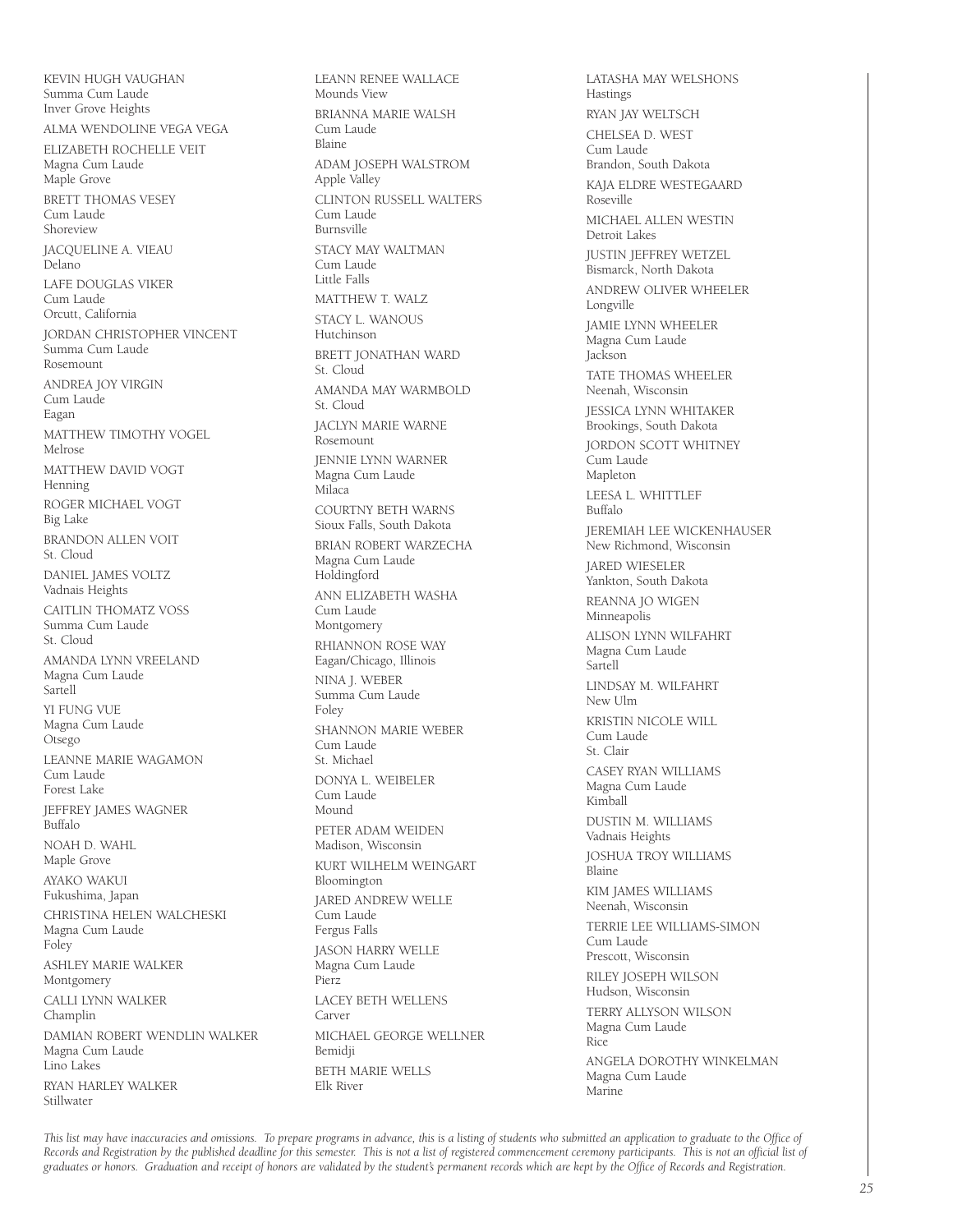MISTI MARIE WINSCHER Buckman KATHLEEN M. WINTERS Summa Cum Laude Andover JORDAN MICHAEL WIRTH Magna Cum Laude St. Joseph LACY M. WOIDYLLA Springfield DAVID NICHOLAS WOLD Cameron, Wisconsin BRADLEY ROBERT WOLFF Foley AARON JAMES WOLFRAM Maplewood JUSTIN D. WOLLENBURG Waseca KUAN SHEN WONG Summa Cum Laude Melaka, Malaysia WAI CHONG WONG Summa Cum Laude St. Cloud JONATHON S. WOODS Magna Cum Laude St. Cloud SAMUEL YOUSEF WOODS Brooklyn Center TARYN KOLLEEN WOODS Magna Cum Laude Litchfield TIMOTHY CHARLES WOOLERY Eagan AMY MAY WULKAN Magna Cum Laude Hutchinson DANIEL JOHN WYNN White Bear Lake KA ZOUA XIONG Oakdale TSERING YANJON Kathmandu, Nepal JULIE MARIE YASGAR Sauk Rapids SEPTEMBER C. YOKI Magna Cum Laude Clearwater AMANDA LEE YOUNG Cum Laude Brainerd ELLIOT WILLIAM YOUNG Duluth JESSICA NYSSENS YOUNG Chanhassen AMY JEAN YOUNKIN Cum Laude South Haven SCOTT GERALD YOUNKIN Big Lake

ANDREW THOMAS ZABEE St. Cloud MATTHEW JOHN ZABKA Vadnais Heights MUHAMMAD RIZWAN ZAHOOR Cum Laude St. Cloud IVY MARIE ZANDER Monticello LINDA A. ZAPPA-HAUBLE Cum Laude New Brighton EUNICE EYITAYO ZARZAR Brooklyn Park HERMON ZELEKE SUZANNE L. ZELINKO Summa Cum Laude Jackson SARA ELIZABETH ZEUG Magna Cum Laude Eau Claire DANIEL CLAYTON ZEZONEY St. Cloud DE ZHUANG ZHENG St. Michael BRIANA LEA ZIEGLER TINA MARIE ZIMMER Albany MEGAN ANN ZIMMERMAN St. Cloud CHERISE LEIGH ZOELLNER Cum Laude Lakeville KELSEY LOU ZWIEBEL Magna Cum Laude Owatonna Associate Degrees BENJAMIN DAVID ARONSON Summa Cum Laude BRIDGET HELEN BAUMGARTNER Cum Laude Sauk Rapids ERIC W. BECKER EFFREY LOUIS BEMBOOM KELLY LYNN BRATHOL Hudson, Wisconsin ERIC ALAN BROEN Coon Rapids MATTHEW GREGG BURGARDT Little Falls NICHOLAS JAMES CARLSON Red Wing JACQUELINE NICOLE COX Cum Laude

JEREMY MICHAEL DOROFF Little Falls

THOMAS JOSEPH DUNNWALD Shoreview KRYSTLE MARIE DUROVEC Meadowlands KATRINE ANNICK FALKNOR Sartell ELLIOT JOSEPH FAUST Summa Cum Laude Otsego ASHLEY NICOLE FERKOVICH Hudson, Wisconsin DUSTIN GENE HANLY Brooklyn Park ANNA M. HARMAN BRADY D. HECTOR CORY DAVID HERMANN Pine Island TARA BETH HUBERT Magna Cum Laude JESSICA LYNN INGRAM Eden Prairie LEA LYNN JACQUEMART St. Cloud JESSICA L. JAKUBIK Cum Laude JODI K. JOHANSON Cloquet ZACHARY JAMES JOHNSON ANGELA M. KACURES New Brighton JAIME JO KELLY Austin ANDREW MARK LAFORCE Cum Laude Brooklyn Park EMILY RENEE LINDFORS St. Francis APRIL A. LUND New Ulm CHRISTIAN FRITZ MCCARTY Buffalo CHAD MICHAEL MEYER Wausau, Wisconsin JOSHUA JAMES MILLER Hutchinson KATIE ELIZABETH MORRISON International Falls THOMAS BRENDON NEWMAN REBECCA ANN NIETERS Clearwater JASON MICHAEL PERREAULT Cum Laude St. Cloud MATTHEW BROWNLEE PRIBNOW Hastings CHELSEY AMANDA RHOADS Cum Laude Parkers Prairie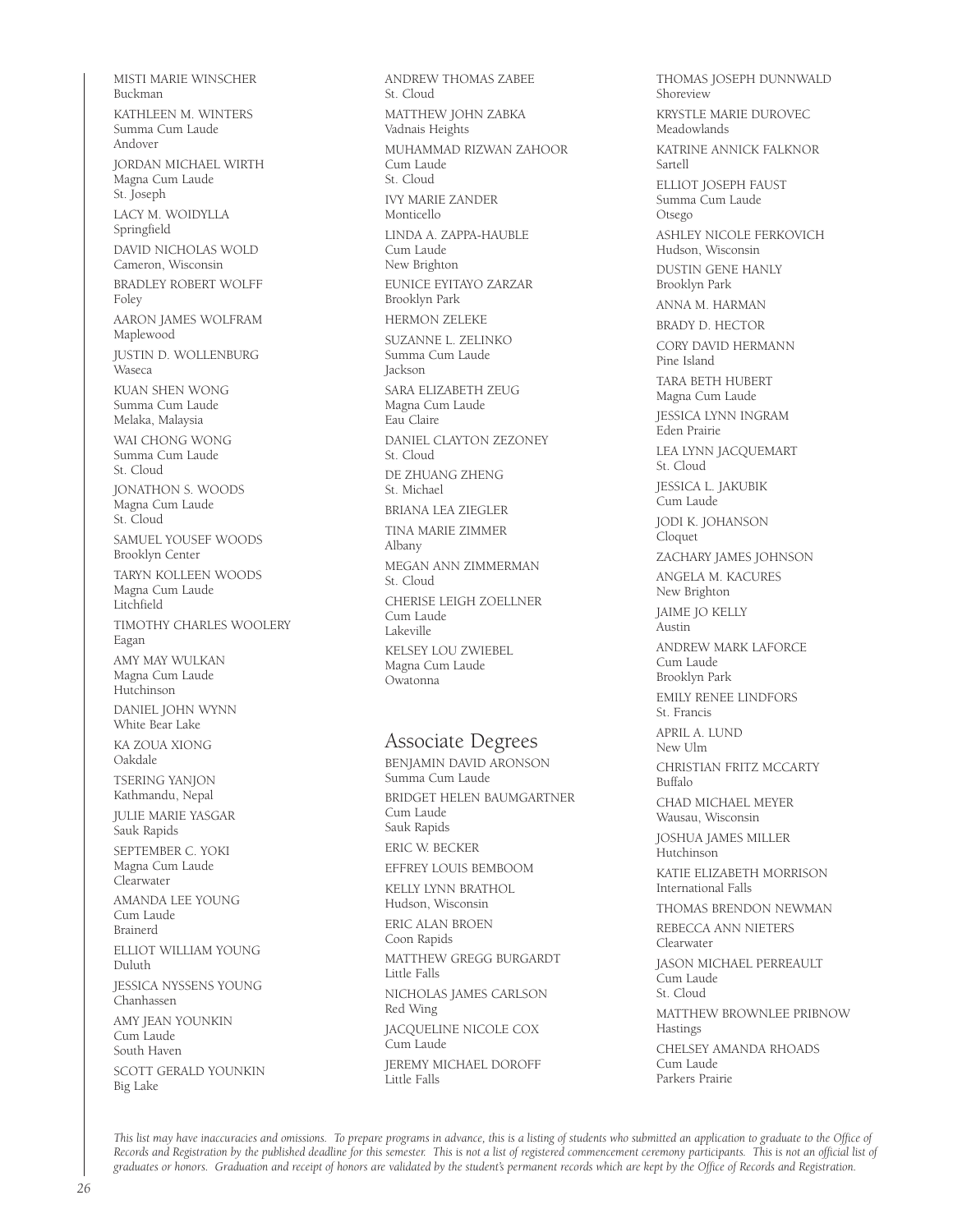ANGELA JOY RINGWELSKI Little Falls DEREK MICHAEL ROSE Cannon Falls ROBERT PAUL ROSE Sturgeon Lake BRADLEY JAMES RUTZ JESSIE ALEXANDRA SATRANG PATRICK CLETUS SCHERER CALE T. SPARKS DANIEL RAYMOND STEIN Summa Cum Laude QUINN JASHA BRYAN SULLIVAN JENNA KATHRYN TEBBE MICHAEL P. TENEYCK Shakopee STACEY L. WAKE Deer River JEREMIAH LEE WICKENHAUSER New Richmond, Wisconsin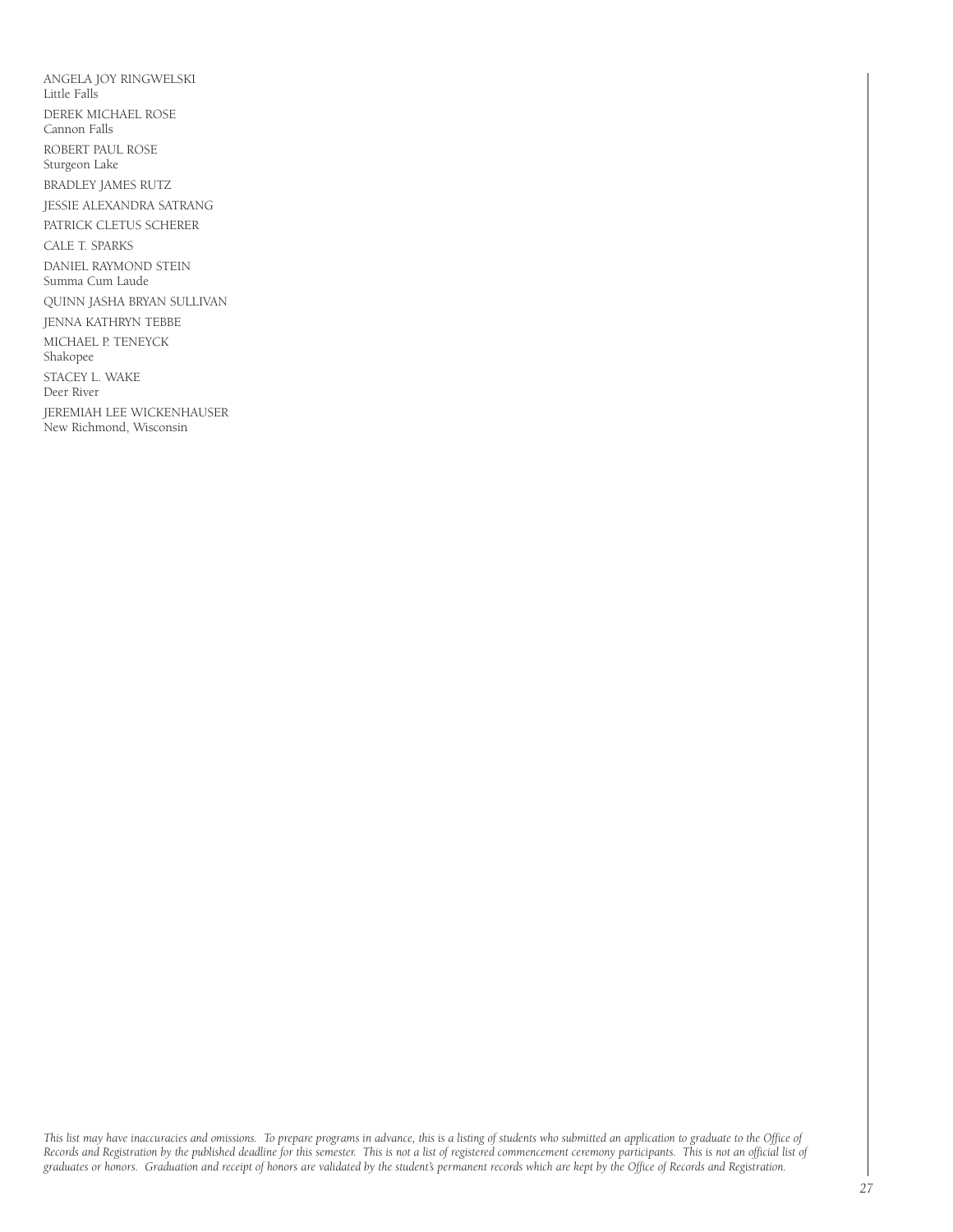The custom of wearing a distinctive dress for academic ceremonies goes back to the Middle Ages, when long-sleeved, hooded gowns were necessary for warmth in the unheated stone colleges. Academic costume is at present worn in the United States by persons taking part in academic ceremonies in general, at commencement ceremonies, at baccalaureate services, and at various inauguration ceremonies.

#### *GOWNS*

The bachelor's gown is a relatively simple kind falling in straight lines from a fairly elaborate yoke. Its distinguishing characteristic is the long pointed sleeves. The master's gown is similar, except for the sleeves. The doctor's gown is an elaborate costume marked by velvet panels down the front and around the neck as well as by three bars of the same material on the bell-shaped sleeves.

#### *HOODS*

The greatest degree of symbolism is shown by the hood. Undergraduates here do not wear the hood. The hood has velvet edging which indicates the area of specialization. The inside of the hood is satin and indicates by its color the college or university which granted the degree. St. Cloud State University's colors are deep cardinal red and black.

#### *CAPS*

The square "Oxford cap" or mortarboard of serge or broadcloth with a stiff crown is worn for most degrees. The tassel that hangs to the side is switched from the right to the left when the degree is awarded.

#### *TASSELS*

Undergraduate tassels are St. Cloud State University's colors of cardinal red and black. The tassel is switched from the right to the left when the degree is awarded.

#### *HONOR CORDS*

The color of the honor cord indicates the level of academic achievement: Cum Laude (red), Magna Cum Laude (silver), and Summa Cum Laude (gold).

Students who accomplish a high level of academic achievement, as reflected by their grade point average, receive distinction as follows.

*Grade Point Average:* 3.25-3.49 *Cum Laude* 3.5-3.74 *Magna Cum Laude* 3.75 or higher *Summa Cum Laude*

NOTE: Since programs are prepared in advance of the receipt of final grades, the listing of graduates and award recipients may, in some instances, be inaccurate. Also, in addition to GPA, there are minimum credit requirements to graduate with honors. The fact of graduation and the receipt of honors are validated by the students' permanent records which are kept by the Office of Records and Registration.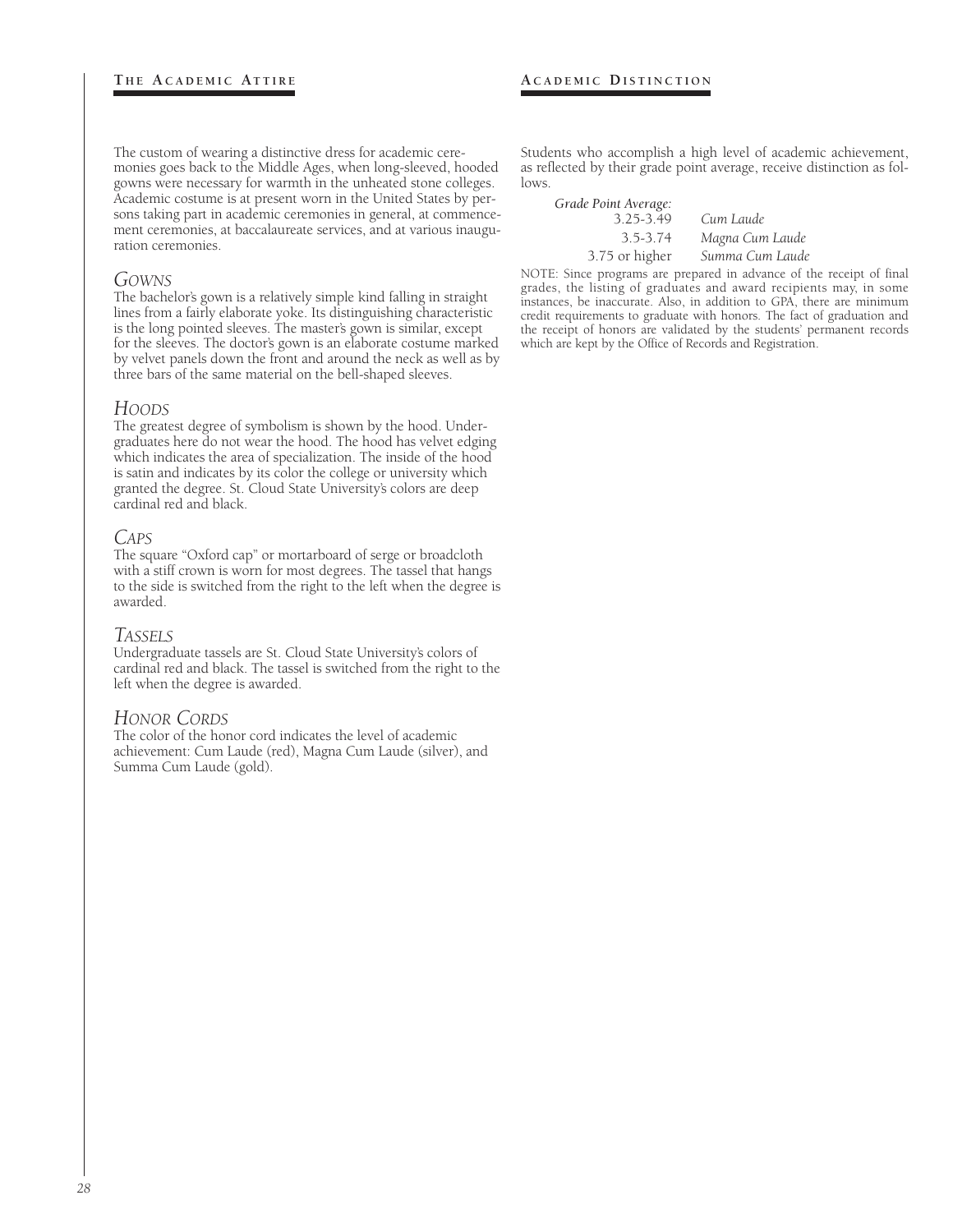The commencement ceremony as a whole affirms the value of learning to society, recognizes the cooperation of many people, on and off the campus, who have contributed to the learning enterprise and, above all, celebrates the effort and achievement (symbolized by diplomas, degrees and dress) of the graduates themselves.

#### *UNIVERSITY SEAL*

The university seal was redesigned in 2001 and portrays the cupola that sits atop Riverview Building, surrounded by oak leaves. The visuals were chosen to illustrate SCSU's long history of teacher preparation (Riverview was built to serve as the lab school for St. Cloud Normal School students to teach area children) and the university's location on the oak-crowned banks of the Mississippi River.

#### *COUNTRY FLAGS*

The U.S. flag is displayed in the center of the building, above graduate seating. The flags on either side of the university seal banner represent countries which host St. Cloud State University semester-long study-abroad programs: Australia, Chile, China, Czech Republic, England, France, Germany, Japan, South Africa and South Korea. Additional flags on display represent the home countries of international students graduating today. More than 900 international students from over 80 countries attend St. Cloud State University. We especially welcome to St. Cloud the families of graduating international students.

#### *COLLEGE BANNERS*

The college banners are carried in by faculty marshals representing each of the five undergraduate colleges of the university. Merle Sykora, professor emeritus of art, designed the colorful banners depicting the College of Business (drab), College of Education (light blue, lemon, sage green), College of Fine Arts and Humanities (white, brown crimson, pink, silver gray, dark blue), College of Science and Engineering (orange, golden yellow) and College of Social Sciences (citron, copper).

#### *THE MACE*

The mace originated as a staff or club used in the Middle Ages for breaking armor. It evolved into a ceremonial symbol of authority used in legislative bodies, universities, and other governmental units.

The university mace was created by David Landwehr out of the white cedar flag pole from Old Main which was built in 1875 and razed in the late 1940s. The carved designs on the mace head which are decorated with gold leaf symbolize the five undergraduate colleges of the university and were created by Merle Sykora, professor emeritus of art.

#### *THE PRESIDENTIAL MEDALLION*

The presidential medallion worn by President Roy H. Saigo was created in 2002 by SCSU faculty emeritus, Dr. James Roy. This multi-dimensional medallion incorporates the new SCSU seal and sits upon a plate of rhodium-plated sterling silver. The central portion of the medallion has been created from cast 14K gold and is festooned with four deep red garnet stones.

Dr. James Roy served as chair of the SCSU Department of Visual Arts from 1964-1992 and retired in 1994. Previously, Dr. Roy designed the original presidential medallion which is now housed in university archives, as well as medallions for the Chancellor of the Minnesota State University System, Metropolitan State University and Minnesota State University–Akita in Japan.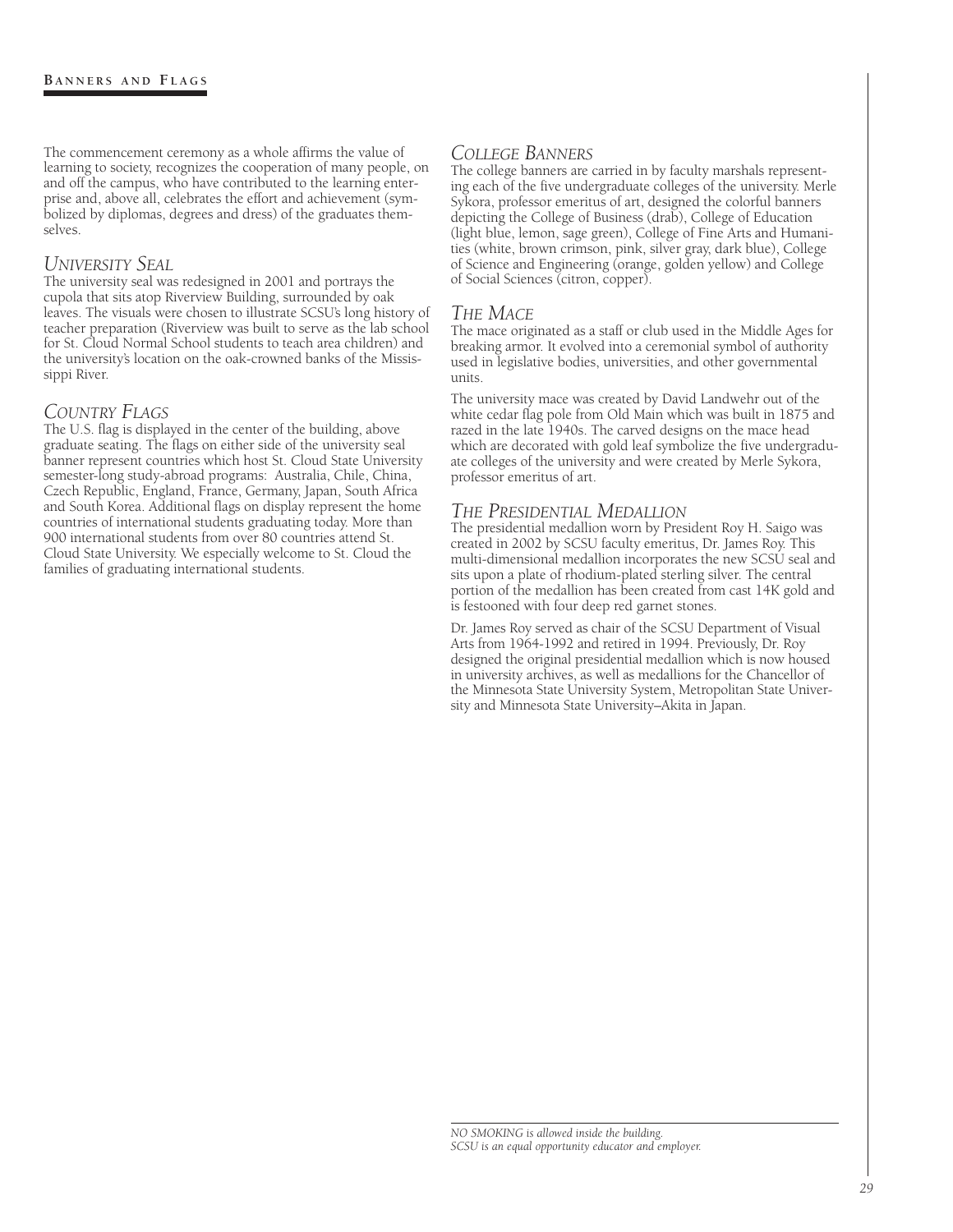## MINNESOTA STATE COLLEGES AND UNIVERSITIES BOARD OF TRUSTEES

The Honorable Caleb Anderson *Maplewood*

The Honorable Duane Benson *Minneapolis*

The Honorable Michael Boulton *Porter*

The Honorable Cheryl Dickson *St. Paul*

The Honorable Ruth Grendahl *Apple Valley*

The Honorable Clarence Hightower *Minneapolis*

The Honorable Dan McElroy *St. Paul*

The Honorable David Olson *St. Paul*

The Honorable David Paskach *Cottonwood*

The Honorable Thomas Renier *Duluth*

The Honorable Christine Rice *Lake Elmo*

The Honorable Ann Curme Shaw *Minneapolis*

The Honorable C. Scott Thiss *Edina*

The Honorable James Van Houten *Minneapolis*

The Honorable Carol Wenner *Alexandria*